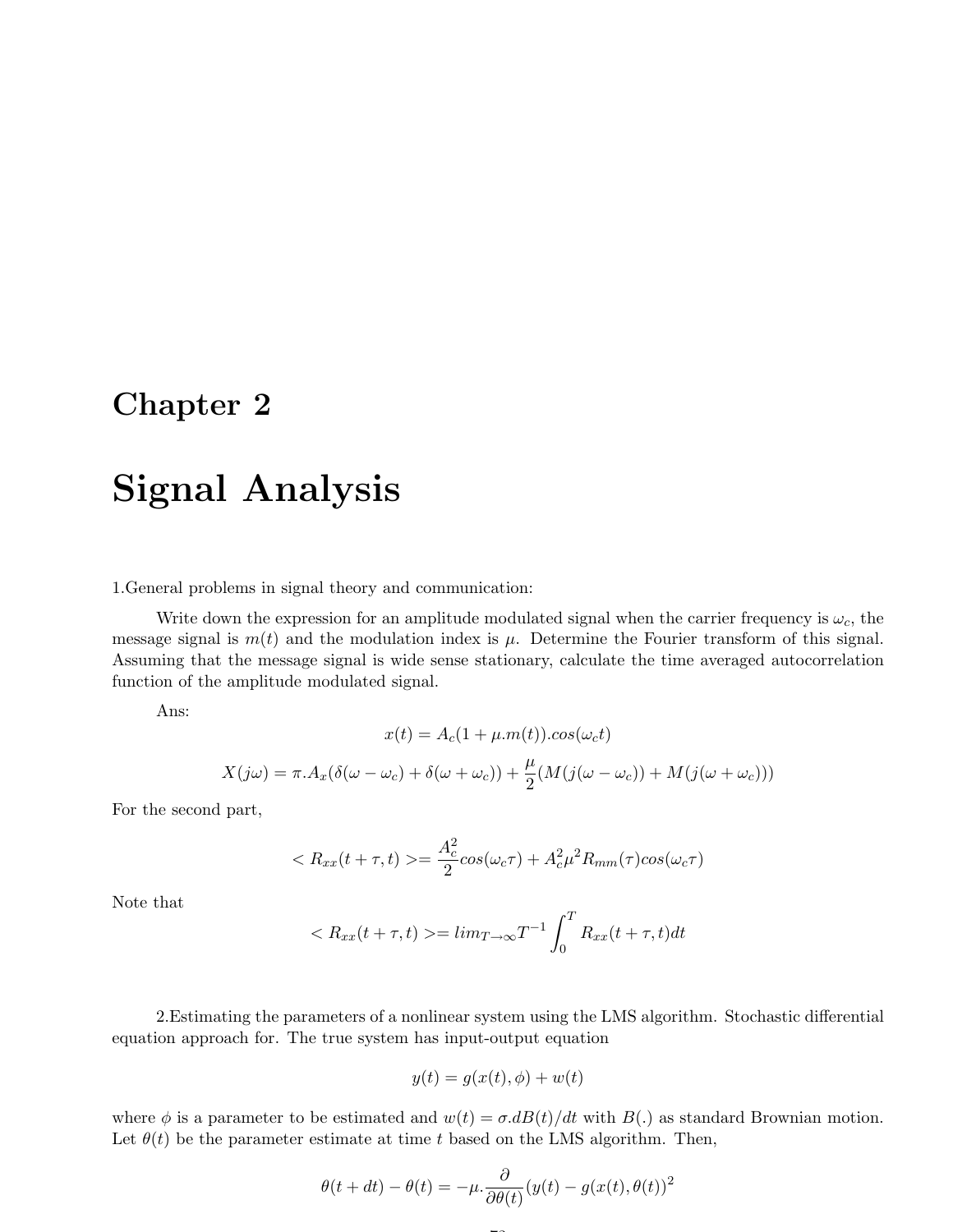This proves  $C(s)$  is a stoptime. We next wish to show that  $A(t)$  is an  $\mathcal{F}_{C(s)}$  stoptime for all t. To this end, we must show that  $\{A(t) \leq u\} \in \mathcal{F}_{C(u)}$ , or equivalently,

$$
\{A(t) \le u\} \cap \{C(u) \le s\} \in \mathcal{F}_s
$$

To prove this, we shall first show that  $A(t) = inf(s : C(s) > t)$ . First note that  $C(.)$  is right continuous and nondecreasing. To prove right continuity, we use the definition that

$$
C(s+\epsilon) = \inf(t : A(t) > s+\epsilon), C(s) = \inf(t : A(t) > s)
$$

This implies that

$$
C(s+\epsilon) > C(s)
$$

Physically, the first equation implies that it takes at least a time  $C(s+\epsilon)$  for  $A(t)$  to cross the level  $s+\epsilon$ , while the second equation implies that it takes at least a time  $C(s)$  for  $A(t)$  to cross the level s. Hence since  $A(.)$  is non-decreasing, it follows that  $C(s+\epsilon) \geq C(s)$  from which it follows that  $C(s+) \geq C(s)$ . On the other hand, let  $\delta > 0$  be arbitrary. Then by definition of infimum,  $A(C(s + \epsilon) - \delta) \leq s + \epsilon$ . Letting  $\epsilon \to 0$  gives us  $A(C(s+)-\delta) \leq s$ . It follows that  $C(s+)-\delta < C(s)+1/n$  for all  $n=1,2,...$  and letting  $n \to \infty$  and then  $\delta \to 0$  gives us  $C(s_+) \leq C(s)$ . This proves that  $C(s_+) = C(s)$ , ie,  $C(.)$  is a right continuous process. We shall now prove that  $A(t) = inf(s : C(s) > t)$ . If  $C(s) > t$ , then by definition,  $A(t) \leq s$ . It follows that

$$
A(t) \le \inf\{s : C(s) > t\}
$$

On the other hand, suppose  $A(t) < s$ . Then by definition of  $C(s)$ , we have that  $C(s) > t$ . It follows that

$$
\{s : A(t) < s\} \subset \{s : C(s) > t\}
$$

It follows that

$$
A(t) = \inf\{s : A(t) < s\} \ge \inf\{s : C(s) > t\}
$$

which proves the claim. Now we shall show that

$$
\{A(t) \le u\} \cap \{C(u) \le s\} \in \mathcal{F}_s
$$

Observe that  $A(t) < u + 1/n$  implies that  $C(u + 1/n) > t$ . This means that

$$
\{A(t)\leq u\}\subset \bigcap_{n=1}^{\infty}\{C(u+1/n)>t\}
$$

On the other hand  $C(u + 1/n) > t$  for all n implies that  $A(t) \le u + 1/n$  and hence taking intersections, we get

$$
\bigcap_{n=1}^{\infty} \{ C(u+1/n) > t \} \subset \{ A(t) \le u \}
$$

We have thus proved that

$$
\{A(t) \le u\} = \bigcap_{n=1}^{\infty} \{C(u+1/n) > t\}
$$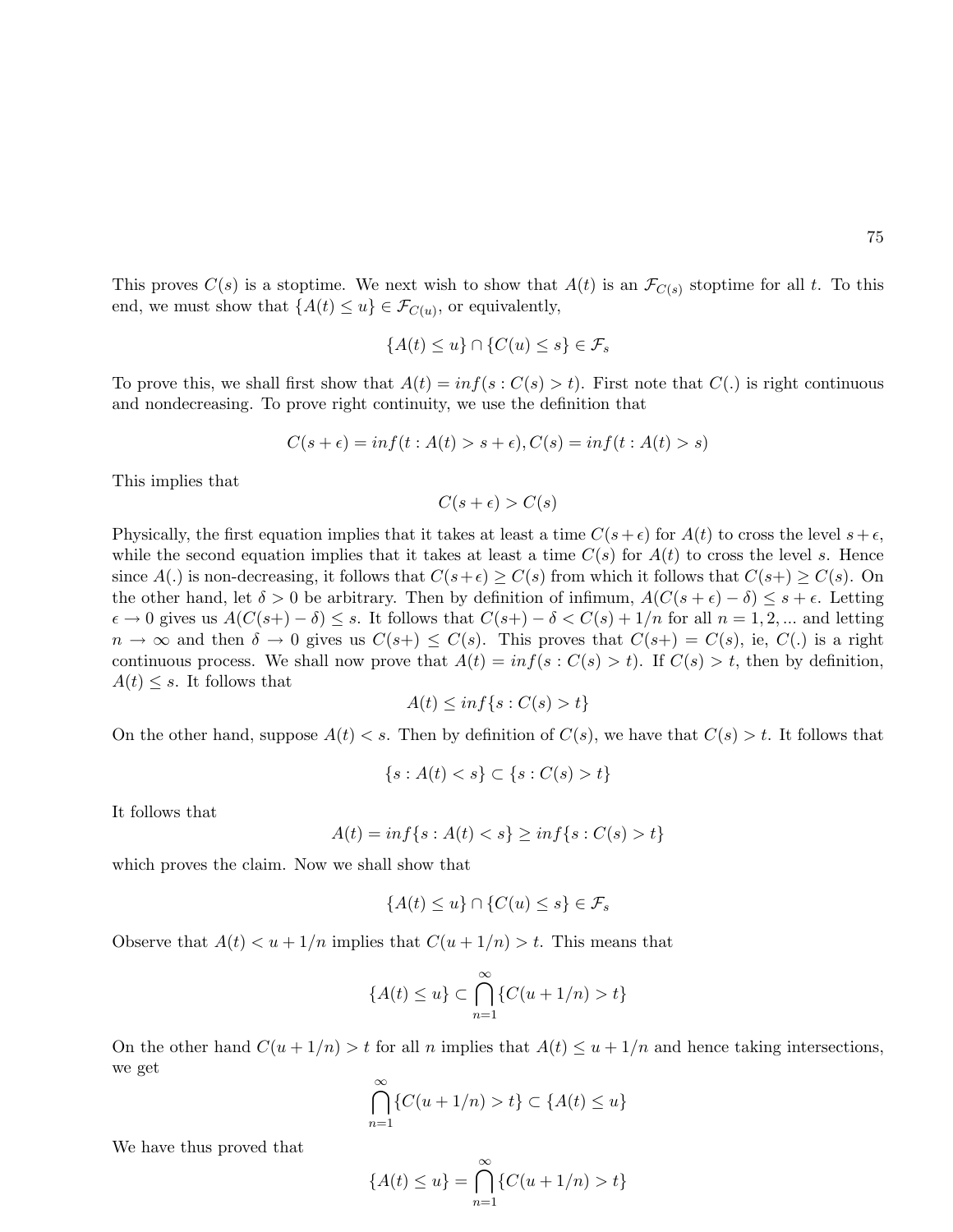Thus,

$$
\{A(t) \le u\} \cap \{C(u) \le s\} = \bigcap_n \{C(u) \le s\} \cap \{C(u+1/n) > t\}
$$

If  $t \leq s$  then since  $C(x)$  is a stop time for all x, it follows that the right side is an element of  $\mathcal{F}_s$ . If  $t > s$ , then the right side is empty because  $\bigcap_n \{C(u+1/n) > t\} \subset \bigcap_n \{C(u) \ge t\}$  by right continuity of  $C(.)$ . This completes the proof that  $A(t)$  is an  $\mathcal{F}_{C(s)}$  stoptime.

Ref:Daniel Revuz and Marc Yor; Continuous Martingales and Brownian Motion, Springer.

6. Least mean square algorithm applied to Frequency modulation. Assume that the FM wave is given by

$$
x(t, \beta) = A \cdot \cos(\omega_c t + \beta \cdot \sin(\omega_c t)) + w(t) = f(t, \beta) + w(t)
$$

 $w(t) = \sigma d(t)/dt$  with  $B(.)$  as Brownian motion. The modulation index  $\beta$  is assumed to be an unknown parameter to be estimated. The estimate at time  $t$  is given by

$$
\hat{x}(t, \beta(t)) = A \cdot \cos(\omega_c t + \beta(t) \cdot \sin(\omega_c t))
$$

The continuous time version of the LMS algorithm has the form

$$
\beta(t+dt) = \beta(t) - \mu \cdot dt \cdot \frac{d}{d\beta(t)} (x(t,\beta) - \hat{x}(t,\beta(t)))^2
$$

This gives

$$
d\beta(t) = 2\mu \cdot dt \cdot (x(t, \beta) - \hat{x}(t, \beta(t))). \frac{\partial \hat{x}(t, \beta(t))}{\partial \beta(t)}
$$

$$
= 2\mu(f(t, \beta) - \hat{x}(t, \beta(t)) + \sigma) \frac{\partial \hat{x}(t, \beta(t))}{\partial \beta(t)} + 2\mu \cdot \sigma \cdot \frac{\partial \hat{x}(t, \beta(t))}{\partial \beta(t)} dB(t)
$$

The convergence analysis proceeds by expanding  $\hat{x}(t, \beta(t))$  around  $\beta$  and deriving differential equations for  $\mathbb{E}(\beta(t) - \beta)^m$ ,  $m = 1, 2, ...$  For  $m = 1, 2$ , this research work has been carried out by Dr.Tarun, colleague of the author.

7. Determine the impulse response of a second order filter defined by the transfer function

$$
H(z) = \frac{1}{(1 - r. exp(i\alpha)z^{-1})(1 - r. exp(-i\alpha)z^{-1})}
$$

Use the method of partial fractions.

8. Finite register effects in a second order system. The difference equation governing the system dynamics is

$$
y[n] + ay[n-1] + by[n-2] = x[n]
$$

Let  $\epsilon_1[n]$  be the quantization noise induced by the first multiplier a and  $\epsilon_2[n]$  the quantization noise induced by the second multiplier b. Then if  $f[n]$  is the ouput noise, we have

$$
f[n] + af[n-1] + bf[n-2] = -(\epsilon_1[n] + \epsilon_2[n])
$$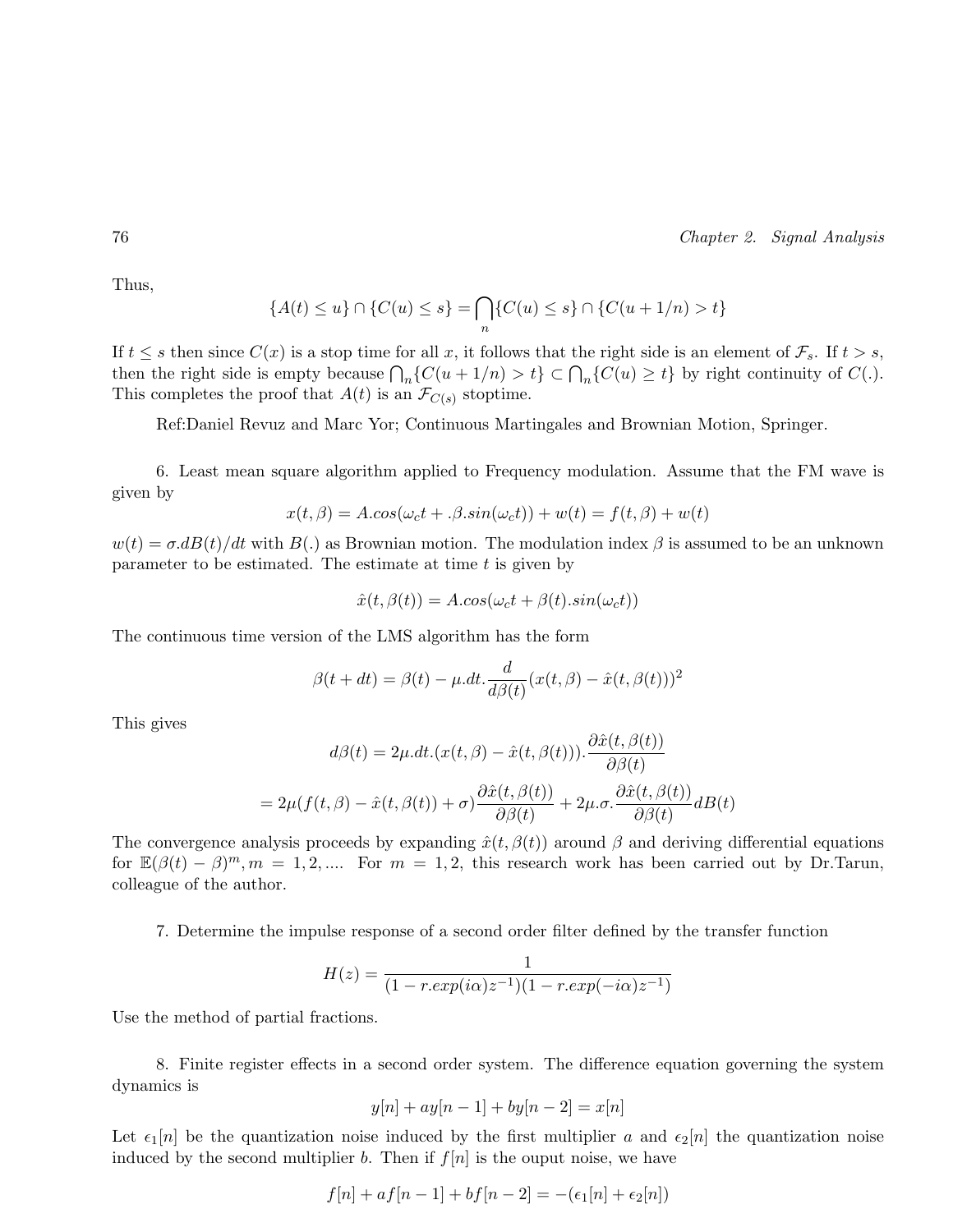Assuming  $\epsilon_i$ ,  $i = 1, 2$  to be independent white noise processes, with mean zero and variance  $\sigma_e^2$ , it follow that the output noise power is given by

$$
\mathbb{E}f[n]^2 = 2\sigma_e^2 \sum_n h[n]^2 = \frac{\sigma_e^2}{\pi} \int_{-\pi}^{\pi} |H(j\omega)|^2 d\omega
$$

where

$$
H(j\omega) = \frac{1}{1 + az^{-1} + bz^{-2}}
$$

Reference:Oppenheim and Schaffer, Digital Signal Processing.

9. Consider a two dimensional discrete space system defined by the difference equation

$$
y[n,m] = a[1]y[n-1,m] + a_2y[n,m-1] + a_3y[n-1,m-1] + x[n,m]
$$

Show that the two dimensional transfer function of this system is given by

$$
H(\omega_1, \omega_2) = \frac{1}{1 - a[1]exp(-j\omega_1) - a[2]exp(-j\omega_2) - a[3]exp(-j(\omega_1 + \omega_2))}
$$

Show that if each multiplier introduces a white quantization noise  $\epsilon_i[n,m], i = 1, 2, 3$  each one have zero mean and covariance  $\sigma^2 \delta[n,m]$ , then the quantization noise power in the output is given by

$$
\sigma_f^2 = (3\sigma^2/(2\pi)^2) \int_{-\pi}^{\pi} \int_{-\pi}^{\pi} |H(\omega_1, \omega_2)|^2 d\omega_1 d\omega_2
$$

Show that we can write

$$
\sigma_f^2 = (3\sigma^2) \sum_{n,m=-\infty}^{\infty} |h[n,m]|^2
$$

Show that  $h[n,m]$  is given by the coefficient of  $exp(-j(\omega_1 n + \omega_2 m))$  in the expansion

$$
\sum_{r=0}^{\infty} (a[1]exp(-j\omega_1) + a[2]exp(-j\omega_2) + a[3]exp(-j(\omega_1 + \omega_2)))^r
$$

Using the trinomial theorem, determine a series expansion for  $h[n, m]$ .

10. Least mean phase algorithm. The input is a complex vector signal  $x(t)$  and the output is given by a linear combination of these signals plus noise, ie,

$$
d(t) = \mathbf{w}^T \mathbf{x}(t) + n(t)
$$

where **w** is a fixed complex weight and  $n(t) = \sigma \cdot dB(t)/dt$  with  $B(.)$  as standard Brownian motion. The estimated signal at time  $t$  is given by

$$
\hat{d}(t) = \mathbf{w}(t)^T \mathbf{x}(t)
$$

where  $w(t)$  is a complex time varying weight. We are interested only in obtaining the correct phase information about the output. So we match the phase of  $d(t)$  with that of  $\tilde{d}(t)$  by the least mean square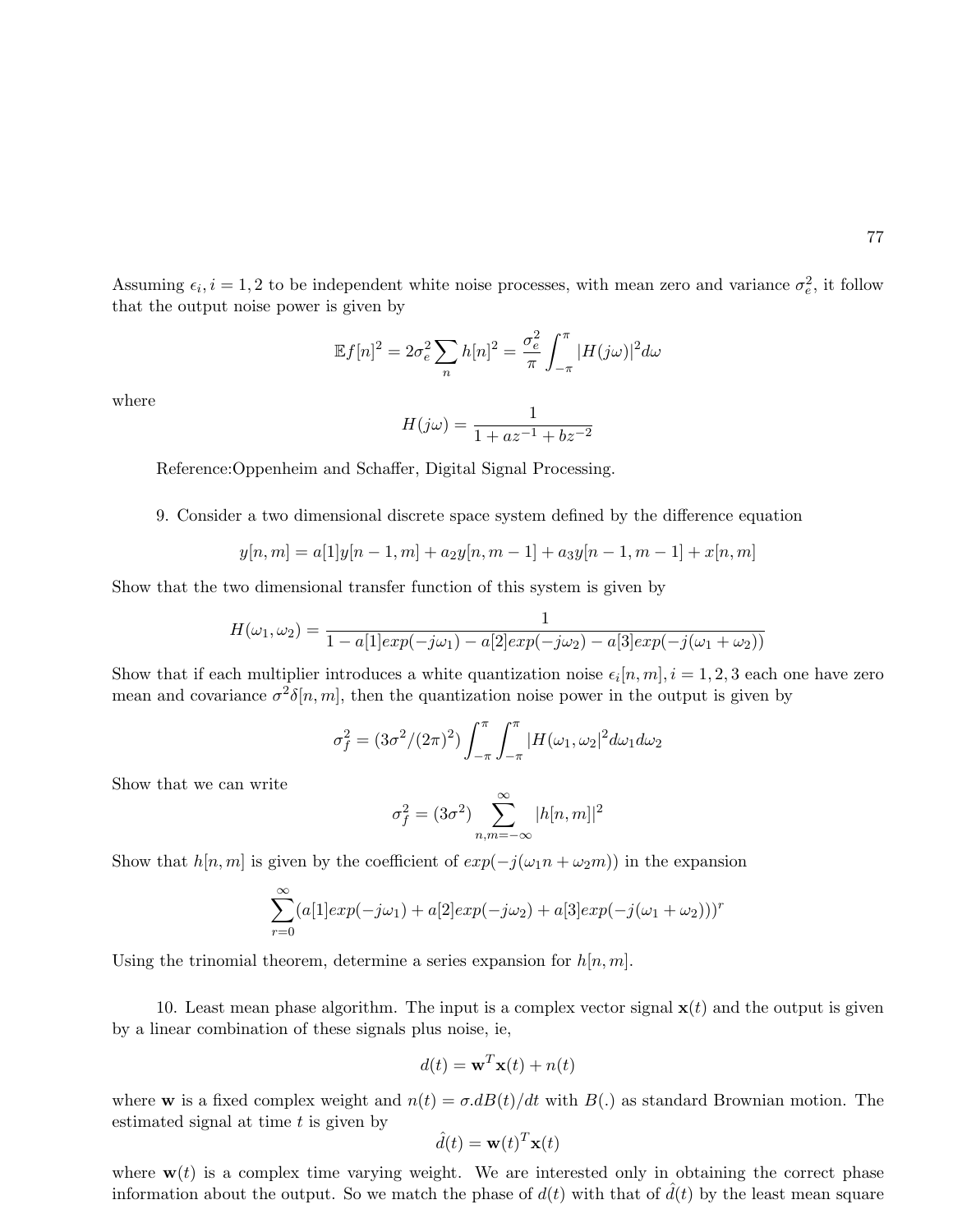method. The continuous time version of the resulting algorithm, which we call the least mean phase algorithm reads

$$
d\mathbf{w}(t) = -dt \cdot \nabla_{\mathbf{w}(t)} (Arg(d(t)) - Arg(\hat{d}(t)))^2
$$

Now observe that

$$
Arg(\hat{d}(t)) = Arg(w(t)^T x(t)) = Im.log(w(t)^T x(t))
$$

so that

$$
\nabla_{w(t)} Arg(\hat{d}(t)) = Im(x(t)/w(t)^{x}(t)) = Im(x(t)/\hat{d}(t))
$$

We can verify this formula directly too. Write

$$
w(t) = (w_i(t)), w_i(t) = w_{i1}(t) + j.w_{i2}(t),
$$
  

$$
x(t) = (x_i(t)), x_i(t) = x_{i1}(t) + jx_{i2}(t)
$$

so that

$$
\hat{d}(t) = w(t)^T x(t) = \sum_i (w_{i1} x_{i1} - w_{i2} x_{i2}) + j \sum (w_{i1} x_{i2} + w_{i2} x_{i1})
$$

so that

$$
Arg(\hat{d}(t)) = \tan^{-1}[(\sum_{i} (w_{i1}x_{i2} + w_{i2}x_{i1}) / (\sum_{i} w_{i1}x_{i1} - x_{i2}x_{i2})] = \tan^{-1}(\hat{d}_{2}(t) / \hat{d}_{1}(t))
$$

$$
\frac{\partial}{\partial w_{i1}} Arg(\hat{d}(t)) =
$$

11. Phase LMS: Let  $z(t)$  be a complex vector valued signal and  $d(t)$  a complex linear combination of  $\mathbf{y}(t)$  plus noise. Thus,  $d(t) = \mathbf{w}_0^T \mathbf{z}(t) + n(t)$ . The estimate of the desired signal at time t is given by  $\hat{d}(t) = \mathbf{w}(t)^T \mathbf{z}(t)$ . We are bothered only about phase information and so we wish to minimize  $(Arg(d(t)) - Arg(\hat{d}(t)))^2$ . The adaptive algorithm for doing this minimization reads

$$
\mathbf{w}(t+dt) = \mathbf{w}(t) - \mu \cdot dt \cdot \nabla_{\mathbf{w}(t)} (Arg(d(t)) - Arg(\hat{d}(t)))^2
$$

Now observe that

$$
Arg z = Im(log z)
$$

Suppose w, z are complex numbers. We let  $w = a + ib$  and  $z = x + iy$ . Then,  $wz = (ax - by) + i(ay + bx)$ . It follows that

$$
Arg(wz) = \tan^{-1}[(ay + bx)/(ax - by)]
$$

and hence

$$
\frac{\partial}{\partial a} Arg(wz) = ((ax - by)y - (ay + bx)x) / ((ax - by)^2 + (ay + bx)^2)
$$

$$
\frac{\partial}{\partial b} Arg(wz) = ((ax - by)x + (ay + bx)y) / ((ax - by)^2 + (ay + x)^2)
$$

Suppose on the other hand,  $z_1, ..., z_n, w_1, ..., w_n$  are complex numbers and we wish to find

$$
\frac{\partial}{\partial a_i} Arg(\sum_j w_j z_j), \frac{\partial}{\partial b_i}(\sum_j w_j z_j)
$$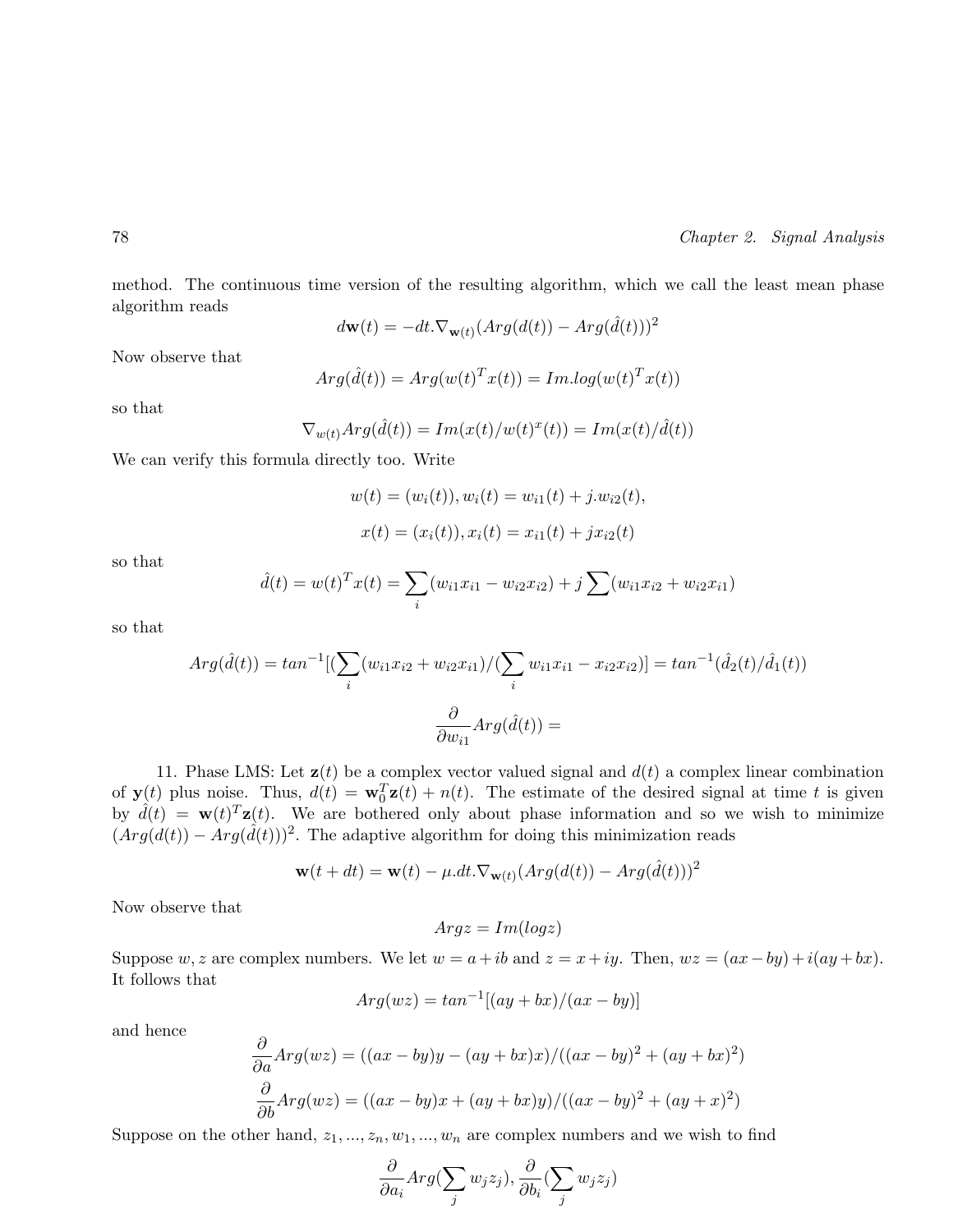where

 $w_j = a_j + ib_j$ 

Writing

$$
z_j = x_j + iy_j
$$

gives

$$
\sum_{j} w_j z_j = \sum_{j} [(a_j x_j - b_j y_j) + i(a_j y_j + b_j x_j)]
$$

so that

$$
Arg(w^T z) = Arg(\sum_j w_j z_j) = tan^{-1}[(\sum_j (a_j y_j + b_j x_j))/(\sum_j (a_j x_j - b_j y_j))]
$$

Thus,

$$
\frac{\partial}{\partial a_i} Arg(\sum_j w_j z_j) = ((\sum_j (a_j x_j - b_j y_j))y_i - (\sum_j (a_j y_j + b_j x_j))x_i) / |\sum_j w_j z_j|^2
$$

$$
= [Re(w^T z)y_i - Im(w^T z)x_i] / |w^T z|^2
$$

$$
\frac{\partial}{\partial b_i} Arg(w^T z) =
$$

$$
= [Re(w^T z)x_i + Im(w^T z)y_i] / |w^T z|^2
$$

so that

$$
(\frac{\partial}{\partial a_i} + j \cdot \frac{\partial}{\partial b_j}) Arg(w^T z)
$$
  
=  $[y_i w^T z + j x_i w^T z]/|w^T z|^2 = j \bar{z}_i w^T z / |w^T z|^2$ 

Note that the LMS update equations are

$$
da_i(t) = -\mu \cdot dt \frac{\partial}{\partial a_i(t)} (Arg(d(t)) - Arg(\hat{d}(t)))^2,
$$
  

$$
db_i(t) = -\mu \cdot dt \frac{\partial}{\partial b_i(t)} (Arg(d(t)) - Arg(\hat{d}(t)))^2
$$

or equivalently,

$$
da_i(t) = 2\mu \cdot dt \frac{\partial Arg(\hat{d}(t))}{\partial a_i(t)} (Arg(d(t) - Arg(\hat{d}(t))),
$$
  

$$
db_i(t) = 2\mu \cdot dt \cdot \frac{\partial Arg(\hat{d}(t))}{\partial b_i(t)} (Arg(d(t)) - Arg(\hat{d}(t)))
$$

This gives us the LMS update equation on using  $dw_i = da_i + jdb_i$ , or  $dw = da + jdb$ ,

$$
dw(t) = 2\mu \cdot dt \left( Arg(d(t)) - Arg(\hat{d}(t))\right) \left(j\bar{z}(t)w(t)^{T}z(t)\right) / |w(t)^{T}z(t)|^{2}
$$

or

$$
dw = 2\mu \cdot dt (Arg(d(t)) - Arg(\hat{d}(t)))(j\bar{z}(t)z(t)^Tw(t))/|w(t)^T z(t)|^2
$$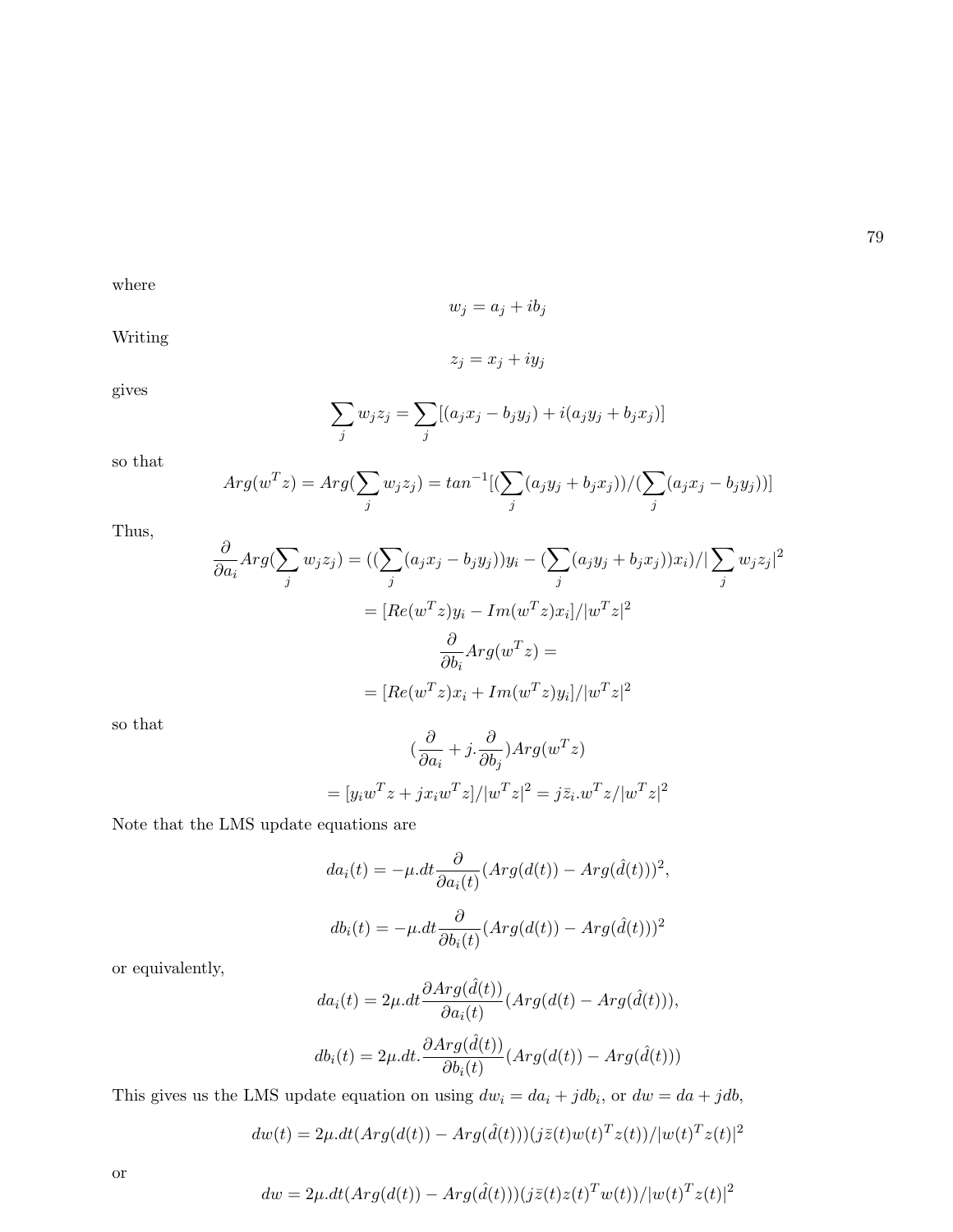Now let

$$
d(t)=w_0^Tz(t)+\sigma.dB(t)/dt=w_i^Tz(t)+n(t)
$$

so that we have approximately,

$$
log d(t) = log(w_0^T z) + log(1 + n(t)/w_0^T z) = log(w_0^T z) + n(t)/(w_0^T z)
$$

Taking imaginary parts, we get

$$
Arg(d(t)) \approx Arg(w_0^T z(t)) + n(t)Im((w_0^T z(t))^{-1})
$$

and the phase LMS update equation becomes

$$
dw(t) = 2\mu \cdot dt (Arg(w_0^T z(t)) + \sigma \cdot Im((w_0^T z(t))^{-1}) \cdot dB(t)/dt - Arg(w(t)^T d(t)))j\bar{z}(t)z(t)^T w(t)/|w(t)^T z(t)|^2
$$

which can be cast in stochastic differential form

$$
dw(t) = 2\mu \cdot (dt \cdot (Arg(w_0^T z(t)) - Arg(w(t)^T z(t))) + \sigma \cdot Im((w_0^T z(t))^{-1}) \cdot dB(t))j\bar{z}(t)z(t)^T w(t)/|w(t)^T z(t)|^2
$$

12.Define the notion of impulse respose of a linear discrete time time invariant system. Distinguish between the forms of the impulse responses of linear time varying and linear time invariant systems. Give examples illustrating this distinction.

13.Hilbert transform for discrete time signals has the transfer function  $H(\omega) = -j \nsqcap (\omega)$  where  $|\omega| \leq \pi$ . Determine the impulse response of such a system. Determine the action of such a system on a sinusoidal signal  $sin(\omega n + \phi)$ .

14.Explain the overlap add method for computing the convolution between a finite duration sequence and an infinite duration sequence.

15. Explain how you would solve the wave equation in one dimension by a two dimensional discretization procedure. If the wave field is perturbed by white Gaussian noise so that it acquires the form

$$
\psi_{tt}(t,x) - c^2 \psi_{xx}(t,x) = F(t,x)
$$

where  $F(\ldots)$  is white Gaussian noise, then by the discretization of the spatial variables, transform this equation into a system of linear stochastic differential equations. Hint:The discretized system has the form

$$
\psi_{tt}(t,n) - \frac{c^2}{\Delta^2}(\psi(t,n) - 2\psi(t,n-1) + \psi(t,n-2)) = F(t,n), n = 1, 2, ..., N
$$

16.Let H be a Hilbert space with onb  $\{e_1, ..., e_n\}$ . For  $r \leq n$ , let  $\mathcal{H}^{\otimes_a n}$  denote the r-fold antisymmetric tensor product of H with itself. Let  $\mathcal{H}^{\otimes r}$  denote the r-fold tensor product of H with itself. For any permutation  $\sigma \in S_n$ , define the operator

$$
U_\sigma:\mathcal{H}^{\otimes n}\to\mathcal{H}^{\otimes n}
$$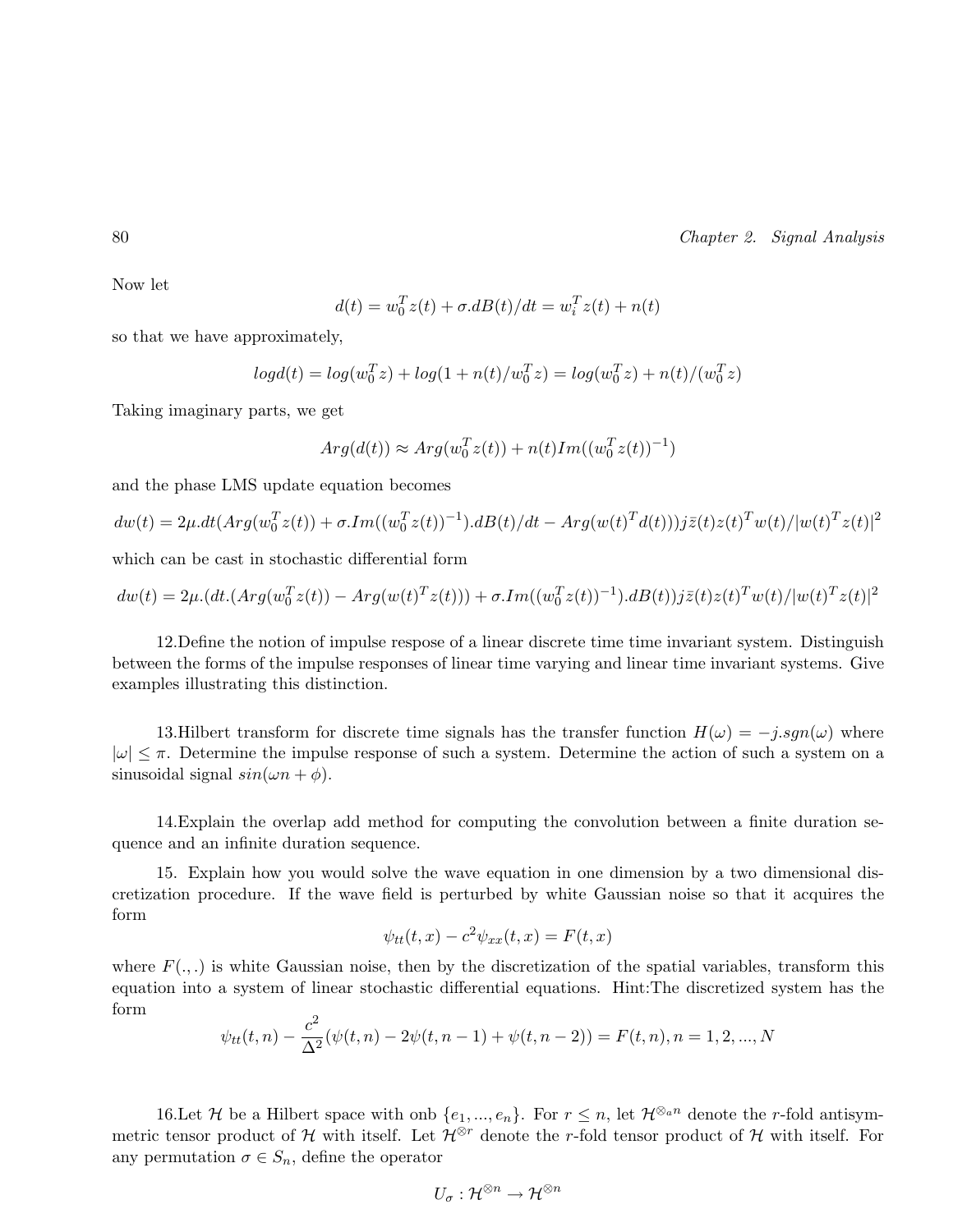by the equation

$$
U_{\sigma}(x_1 \otimes x_2 \otimes \ldots \otimes x_n) = x_{\sigma 1} \otimes x_{\sigma 2} \otimes \ldots \otimes x_{\sigma n}
$$

Define the operator

$$
E:\mathcal{H}^{\otimes n}\rightarrow \mathcal{H}^{\otimes_{a}n}
$$

by

$$
E = \frac{1}{n!} \sum_{\sigma \in S_n} sgn(\sigma) U_{\sigma}
$$

Show that E is the orthogonal projection of  $\mathcal{H}^{\otimes n}$  onto  $\mathcal{H}^{\otimes n}$ . Hint:First show that  $E^* = E$ , then show that  $E^2 = E$ , then complete the proof by showing that the range of E is the entire  $\mathcal{H}^{\otimes_a n}$ . Observe that

$$
\langle U_{\sigma}(x_1 \otimes \ldots \otimes x_n), (y_1 \otimes \ldots \otimes y_n) \rangle = \langle x_{\sigma 1} \otimes \ldots \otimes x_{\sigma n}, y_1 \otimes \ldots \otimes y_n \rangle
$$

$$
= Pi_{i=1}^n \langle x_{\sigma i}, y_i \rangle = \Pi_{i=1}^n \langle x_i, y_{\sigma^{-1} i} \rangle
$$

$$
= \langle x_1 \otimes \ldots \otimes x_n, U_{\sigma^{-1}}(y_1 \otimes \ldots \otimes y_n) \rangle
$$

proving that

$$
U_\sigma^*=U_{\sigma^{-1}}=U_\sigma^{-1}
$$

It follows that

$$
E^* = \frac{1}{n!} \sum_{\sigma \in S^n} sgn(\sigma) U_{\sigma^{-1}} = E
$$

Also

$$
E^{2} = \frac{1}{n!^{2}} \sum_{\sigma,\rho \in S_{n}} sgn(\sigma \rho) U_{\sigma \rho} = E
$$

The last equation needs to be justified !. Replace the summation over the permutations  $\sigma$  and  $\rho$  by summation over the permutations  $\sigma$  and  $\tau = \sigma \rho$  and then obtain the desired result using

$$
\sum_{\sigma \in S_n} 1 = n!
$$

17.Baire's category theorem: Let  $(X, d)$  be a complete metric space and let A be a subset of X. If interesting is empty, we then say that A is meager. Suppose  $X = \bigcup_{k=1}^{\infty}$  $\sum_{k=1}^{\infty} A_k$  where  $A_k$  is closed for every k. Then, for some k, we must have that  $Int(A_k)$  is non-empty, ie,  $A_k$  is non-meager. For suppose  $Int(A_k)$  is empty for every k. We are assuming that X is non-empty. Then  $A_1 \neq X$ , for if  $A_1 = X$ , then  $Int(A_1) = X$  which is non-empty. So  $A_1^c$  is a non-empty open subset of X. Let  $B(x_1, \epsilon_1) \subset A_1$  for some  $x_1 \in A_1^c$  and some  $\epsilon_1 > 0$ . This is possible since  $A_1^c$  is non-empty and open. Then  $B(x_1, \epsilon_1/2)$  cannot be contained in  $A_2$  since by hypothesis,  $A_2$  is non-empty. It follows that  $B(x_1, \epsilon_1/2) \cap A_2^c$  is non-empty and open. Hence, there exists  $x_2 \in X$  and  $\epsilon_2 > 0$  such that

$$
B(x_2, \epsilon_2) \subset B(x_1, \epsilon_1/2) \cap A_2^c
$$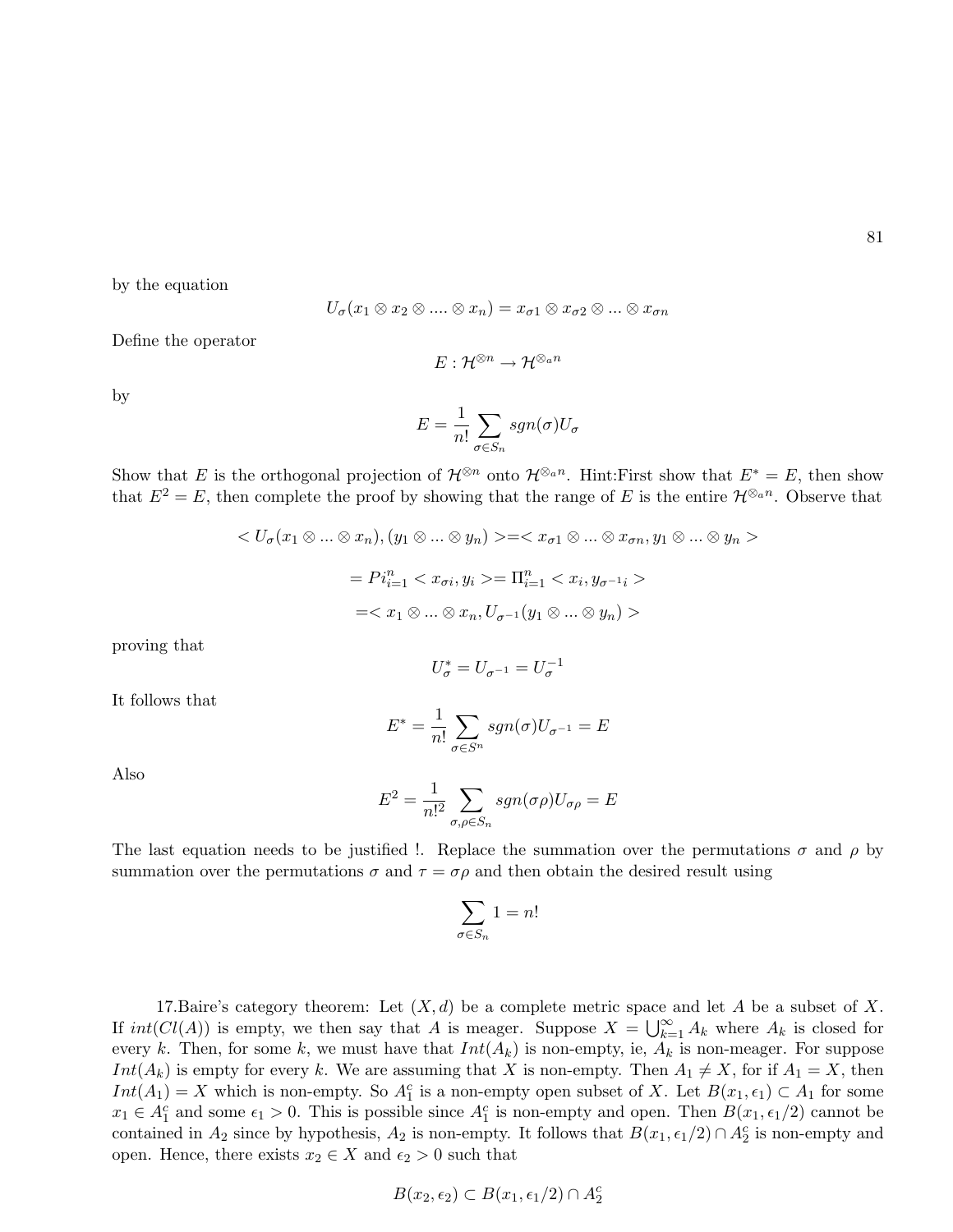where summation over the repeated index  $i$  is implied. Thus,

$$
L_w L_v(f) = w^j (v^i f_{,i})_{,j} = w^j v^i_{,j} f_{,i} + w^j v^i f_{,ij}
$$

Interchanging  $w$  and  $v$  gives us

$$
L_v L_w(f) = v^j w^i_{,j} f_{,i} + v^j w^i f_{,ij}
$$

Taking the difference, we get

$$
(L_v L_w - L_w L_v)(f) = (v^j w^i_{,j} - w^j v^i_{,j}) f_{,i}
$$

so that

$$
L_v L_w - L_w L_v = L_u
$$

where

$$
u^i = v^j w^i_{,j} - w^j v^i_{,j}
$$

summation over the repeated index  $i$  being implied.

21.Modification of the LMS algorithm for estimating the amplitudes and phases of a harmonic signal. Assume that the harmonic signal has the form

$$
x(t) = \sum_{i=1}^{n} A_i exp(j\omega_i t) + w(t)
$$

where  $w(t)$  is white noise, ie, a constant  $\sigma$  times the derivative of Brownian motion. The estimated signal is given by

$$
\hat{x}(t) = \sum_{i=1}^{n} B_i \cdot exp(j\theta_i t)
$$

We are assuming  $A_i, B_i$  to be real numbers as also  $\omega_i, \theta_i$ . In fact,  $B_i, \theta_i$  will be real valued functions of time. The objective is to apply the LMS algorithm to the square of the difference between the amplitudes and phases of the desired and estimated signals. That is, we define the parameter estimate evolutions by

$$
dB_i(t) = -\mu dt \cdot \frac{\partial}{\partial B_i(t)} \{ (|\hat{x}(t)|^2 - |x(t)|^2)^2 + \lambda (Arg(\hat{x}(t)) - Arg(x(t)))^2 \},
$$
  

$$
d\theta_i(t) = -\mu dt \cdot \frac{\partial}{\partial \theta_i(t)} \{ (|\hat{x}(t)|^2 - |x(t)|^2)^2 + \lambda (Arg(\hat{x}(t)) - Arg(x(t)))^2 \}
$$

According to these equations, we are splitting out the total error between the true signal and the estimated signal into an amplitude error component and a phase error component. If we wish to give more weightage to the amplitude information of the signal, then we make  $\lambda$  very small while if we wish to given more weightage to the phase information of the signal, then we make  $\lambda$  very large. For our sinusoidal processes, we have

$$
|x(t)|^2 = \sum A_i^2 + 2 \sum_{i < j} A_i A_j \cdot \cos((\omega_i - \omega_j)t),
$$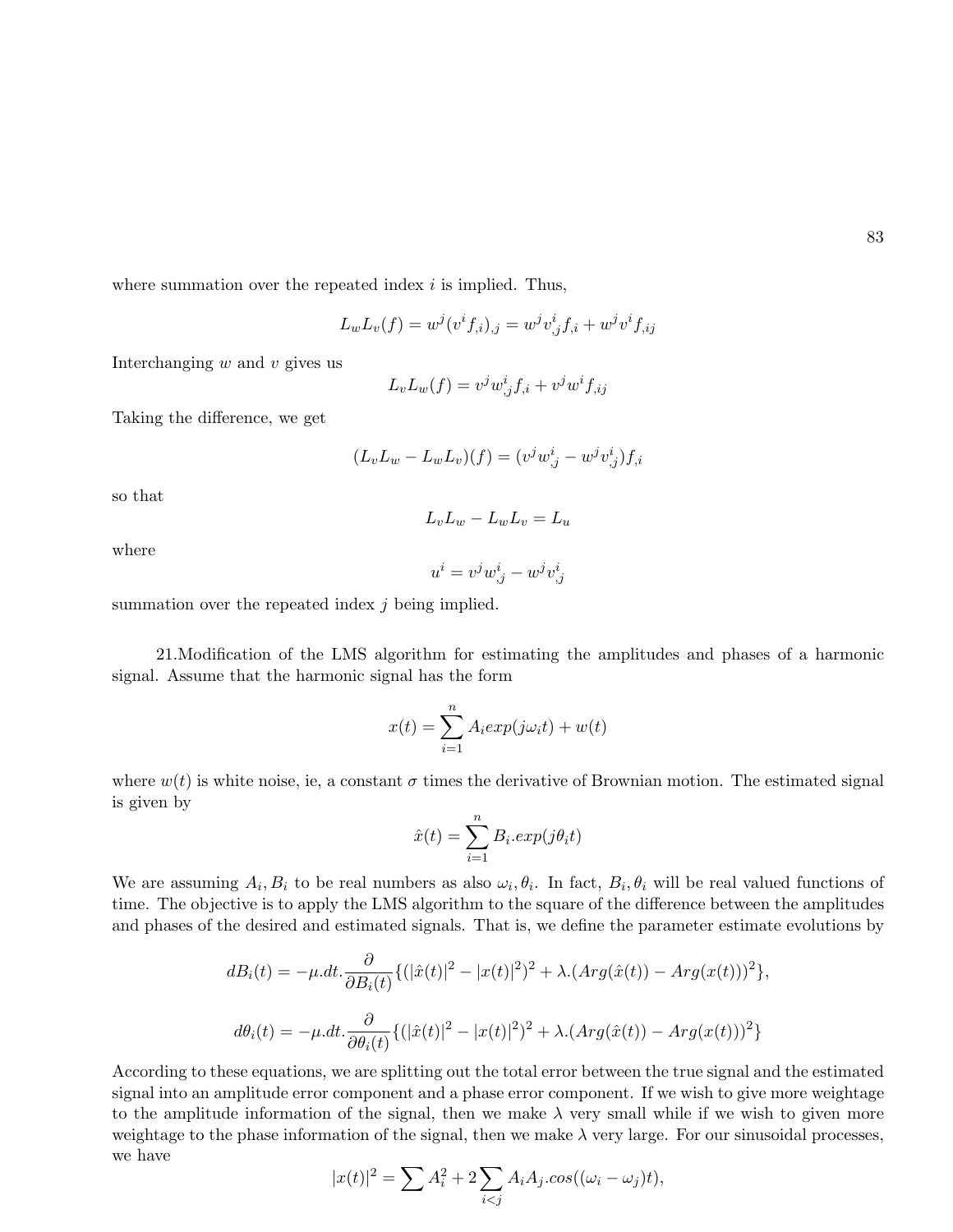$$
|\hat{x}(t)|^2 = \sum B_i(t)^2 + 2 \sum_{i < j} B_i(t) B_j(t) \cdot \cos(\theta_i(t)t - \theta_j(t)t)
$$

Then,

$$
\frac{\partial}{\partial B_i} (|\hat{x}(t)|^2 - |x(t)|^2)^2) = 2(|\hat{x}(t)|^2 - |x(t)|^2) \frac{\partial}{\partial B_i} |\hat{x}(t)|^2
$$

where

$$
\frac{\partial}{\partial B_i}|\hat{x}(t)|^2 = 2B_i + 2\sum_{j \neq i} B_j cos((\omega_j - \theta_j)t)
$$

Likewise,

$$
Arg(x(t)) = \tan^{-1} \frac{\sum_{i} A_i \sin(\omega_i t)}{\sum_{i} A_i \cos(\omega_i t)}
$$

$$
Arg(\hat{x}(t)) = \tan^{-1} \frac{\sum_{i} B_i \sin(\theta_i t)}{\sum_{i} B_i \cos(\theta_i t)}
$$

$$
\frac{\partial}{\partial B_i} = \left(\sum_{j} B_j \cos(\theta_j t) \sin(\theta_i t) - \sum_{j} B_j \sin(\theta_j t) \cos(\theta_i t)\right) / |\hat{x}(t)|^2
$$

$$
= \sum_{j} B_j \sin((\theta_i - \theta_j)t) / |\hat{x}(t)|^2
$$

22. Metric space:Definition and properties of a metric (symmetry, positivity, triangle inequality), Examples of metric spaces: A finite set with the Hamming (zero one) metric. Distance between a set and a point, distance between two sets.

Completeness:Definition of a Cauchy sequence:  $d(x_n, x_m) \to 0$ , asn,  $m \to \infty$ . If every Cauchy sequence has a limit, we say that the metric space is complete.

Positive definite operators in a Hilbert space:  $\langle Tx, x \rangle \geq 0$  for all  $x \in \mathcal{H}$ . Then, we write  $T \geq 0$ . This implies that  $T^* = T$ , ie, T is self-adjoint. If T, S are self adjoint and  $T - S \ge 0$ , we write  $T \ge S$ .

Norm of an operator:

$$
|| T || = sup{ || Tx || / || x ||, x \neq 0 }
$$

23. Adjoint of a linear operator in a Hilbert space:  $T : \mathcal{H} \to \mathcal{H}$  is a linear operator. Assume T is bounded, ie,  $||T|| = \sup(||Tx||:||x|| \leq 1) < \infty$ . Then let

$$
f_T(x,y) =
$$

For each  $y, x \to f_T(x, y)$  is a bounded linear functional on the Hilbert space and hence by the Riesz representation theorem, there is a unique vector  $T^*(y)$  such that

$$
\langle Tx, y \rangle = \langle x, T^*(y) \rangle, \forall x \in \mathcal{H}
$$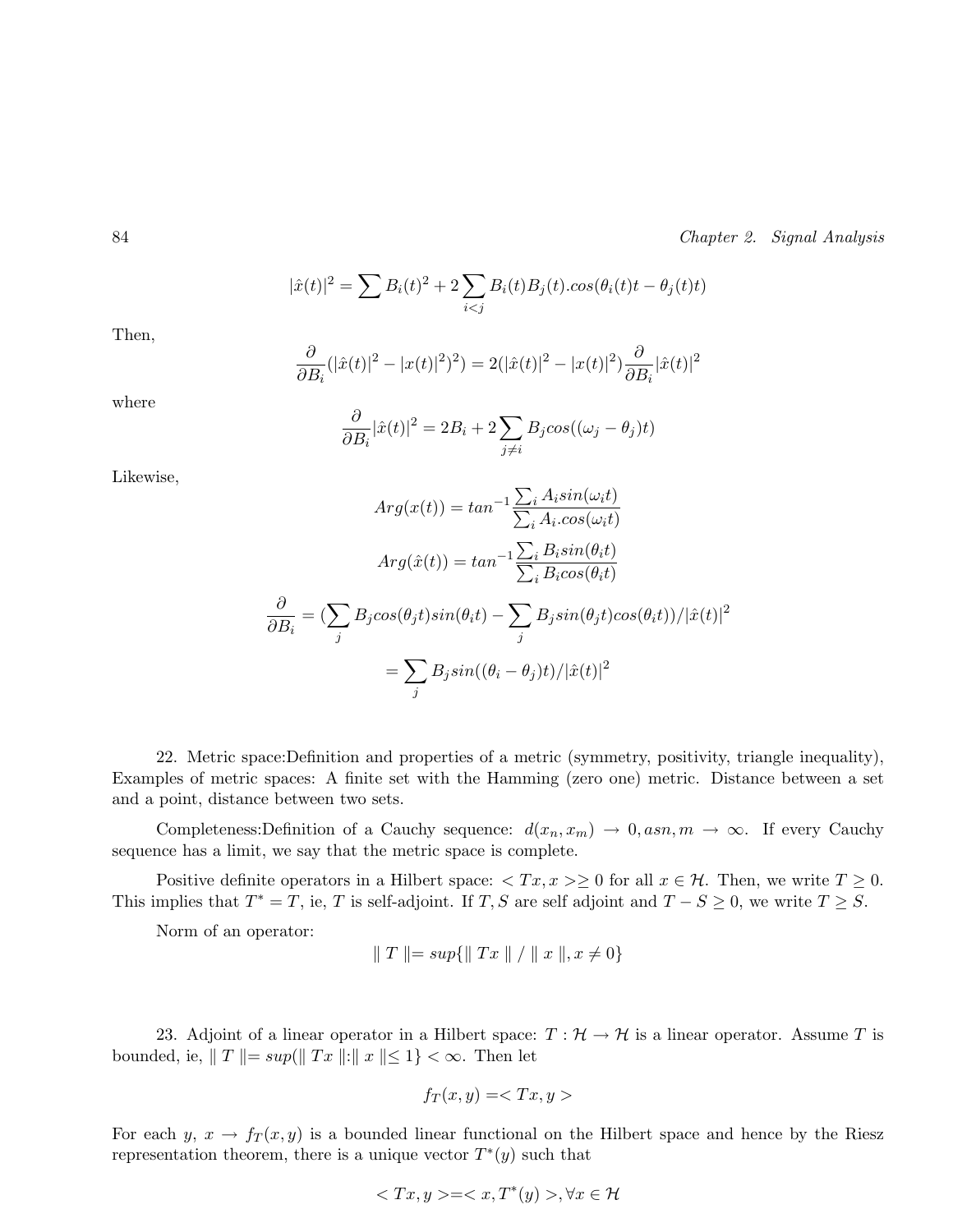1.Phasor theory: If a linear circuit consists of voltage and current sources all at the same frequency  $ω$ , then these sources can be written as  $v_a(t) = V_a \cdot cos(\omega t + \phi_a)$ ,  $a = 1, 2, ..., N$  where  $\{V_a\}$ ,  $\phi_a$  are real. The phasor notation for these voltages is  $V_a = V_a exp(i\phi_a)$ . A resistance R is retained as it is, a capacitance C is replaced by the complex impedance  $1/i\omega C$  since if  $v(t) = V\cos(\omega t + \phi)$  is the voltage across it, then the current through it is given by  $i(t) = C.v'(t) = -\omega.C.V.\sin(\omega t + \phi) = \omega.C.V.\cos(\omega t + \pi/2)$ . The voltage across the capacitor has the phasor representation  $V.\exp(i\phi)$ , while the current through the capacitor has the phasor representation  $i\omega C.V. exp(i\phi)$  thereby justifying the representation of the capacitance. Likewise, an inductance L has the impedance  $i\omega L$ . This follows from the fact that if  $i(t) = I \cdot cos(\omega t + \phi)$ is the current through it, then the voltage across it is given by  $v(t) = L i'(t) = -\omega L I \sin(\omega t + \phi)$ . The current is then represented by the phasor  $I.exp(i\phi)$  and the voltage by the phasor  $i\omega L.I$ . In this way, a linear circuit with passive time invariant elements excited by sinusoidal sources can be dealt with by purely algebraic methods based on complex algebra.

2. Phasor theory for electromagnetic wave propagation: In Maxwell's equations, the partial derivatives of the electric and magnetic fields with respect to time are replaced by multiplication with  $i\omega$ assuming that the exciting charge density and current density have sinusoidal variation. Then the electric field and magnetic field at each point in space can be replaced by phasors and one can derive the Helmholtz equation for these fields:

$$
(\nabla^2 + k^2)\psi(\mathbf{x}) = 0
$$

In case the fields are to be determined in a region where there is charge and current, the vector and scalar potential satisfy the Helmholtz equations with source terms:

$$
(\nabla^2 + k^2)\psi(\mathbf{x}) = s(\mathbf{x})
$$

the solution to which is obtained as

$$
\psi(\mathbf{x}) = \int G(\mathbf{x}, \mathbf{x}') s(\mathbf{x}') s^3 x'
$$

where

$$
G(\mathbf{x}, \mathbf{x}') = -exp(-ik|\mathbf{x} - \mathbf{x}'|)/4\pi|\mathbf{x} - \mathbf{x}'|
$$

In this fashion, an electromagnetic field with sinusoidally varying sources can be completely reduced to phasor analysis wherein only spatial variables are involved, the time variable disappears.

27. General quiz in signals and systems:

[1] Define a signal in terms of pattern of variations over a set. Show that if the set is equipped with the structure of a measure space, then one can successfully define signal energy and correlations but not power.

Note: Let  $(X, \mathcal{F}, \mu)$  be a measure space. If  $f : X \to \mathbb{R}$  is a non-negative measurable function, Note: Let  $(X, \mathcal{F}, \mu)$  be a measure space. If  $f: X \to \mathbb{R}$  is a non-negative measurable function,<br>then we can define the integral  $\int_X f(x) d\mu(x)$ . Explain this part. Specifically, show that any nonnegative measurable function is a pointwise limit of simple nonnegative measurable functions and if  $f$  is simple, its integral can be readily defined:  $f(x) = \sum_{i=1}^{n} c_i \chi_{E_i}(x)$  where  $E_i \in \mathcal{F}, i = 1, 2, ..., n$ , then

$$
\int f d\mu = \sum_{i=1}^n c_i \mu(E_i)
$$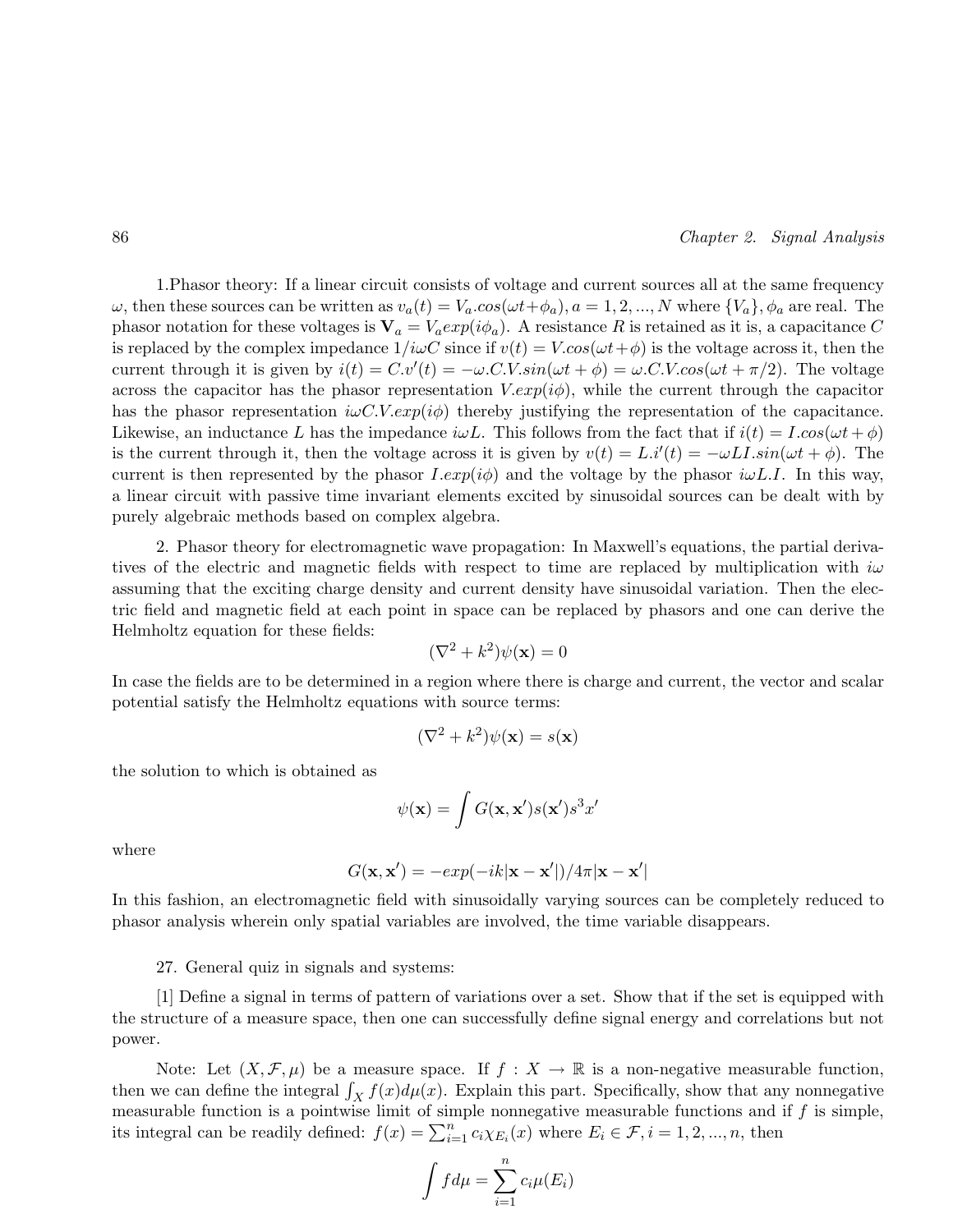Then show that if  $0 \leq f \leq g$  are simple measurable functions, then  $\int f d\mu \leq$ R  $gd\mu$ . Hence, deduce Then show that if  $0 \le f \le g$  are simple measurable functions, then  $\int f d\mu$ . Thence, deduce<br>that the integral  $\int f d\mu$  of any nonnegative measurable function can be defined as  $\lim \int f_n d\mu$  where  $f_n$ are nonnegative measurable and simple and increase pointwise to  $f$ . Show that the definition of the integral is independent of the approximating sequence. The energy of any measurable signal  $f$  may now megral is independent of the approximating sequence. The energy of any measurable signal f may now<br>be defined as  $E(f) = \int |f(x)|^2 d\mu(x)$ . If f, g are two measurable signals, their cross correlation can be defined as

$$
R(f,g) = \int f(x)g(x)d\mu(x)
$$

Show that the space H of all measurable signals f defined on X for which  $\int |f(x)|^2 d\mu(x) < \infty$  is a Hilbert space provided that we define the inner product between  $f, g \in \mathcal{H}$  as

$$
\langle f, g \rangle = \int f(x)g(x)d\mu(x)
$$

Prove the Cauchy-Schwarz inequality

$$
| < f, g > |^2 \leq , f, g \in \mathcal{H}
$$

[2] Error correcting codes: Show that if  $x = (x_1, ..., x_n)$  and  $y = (y_1, ..., y_n)$  are two *n*-length binary sequences with the the distance between the two being defined by

$$
d(x, y) = \sum_{i=1}^{n} |x_i - y_i|
$$

and if w is another n length binary sequence with  $d(w, 0) \leq t$  interpreted as noise, then if  $d(x, y) > 2t$ , we can design an error correcting scheme.

Hint: Let x, y be two sequences with  $d(x, y) > 2t$ . The noise corrupted sequence is  $z = x + w$  when x is the transmitted signal and is  $z = y + w$  when y is the transmitted signal. If  $d(z, x) \leq t$  then decide that x was transmitted while if  $d(z, y) \leq t$  decide that y was transmitted. Then this scheme is a t error correcting scheme. Note that the situation  $d(z, x), d(z, y) \leq t$  cannot occur since that would imply

$$
d(x, y) \le d(z, x) + d(z, y) \le 2t
$$

which is false.

[3] Matched filter over a finite duration: Let  $x(t) = s(t) + w(t), t \in [0, T]$  where  $s(.)$  is the noiseless signal and  $w(.)$  white Gaussian noise. Let  $h(t), t \geq 0$  denote the impulse response of a causal linear time invariant filter. Show that the output at time  $T$  can be expressed as

$$
y(t) = \int_0^T h(\tau)x(T-\tau)d\tau = y_s(T) + y_w(T)
$$

where

$$
y_s(T) = \int_0^T h(\tau)s(T-\tau)d\tau, y_w(T) = \int_0^T h(\tau)w(T-\tau)d\tau
$$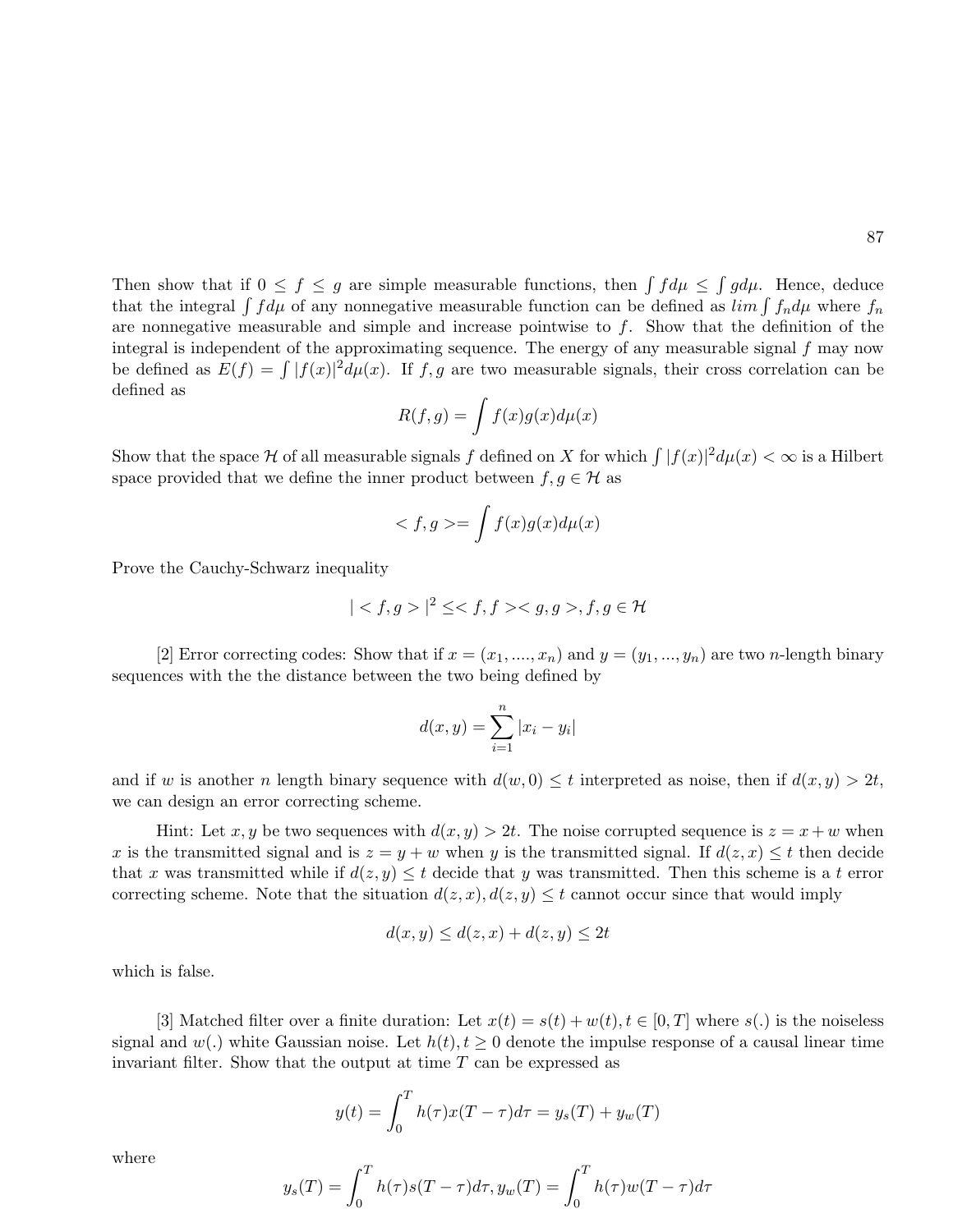The signal power at the filter output at time T is given by  $P_s = |y_s(T)|^2$  and the noise power at the output at time  $T$  by

$$
P_w = \mathbb{E}[y_w(T)^2] = \int_0^T h(\tau)^2 d\tau
$$

The signal to noise ratio (SNR) at the output at time  $T$  is thus given by

$$
SNR_o = \frac{P_s}{P_w} = \frac{(\int_0^T h(\tau)s(T-\tau)d\tau)^2}{\int_0^T h(\tau)^2 d\tau}
$$

and application of the Cauchy-Schwarz inequality gives

$$
SNR_o \equiv \leq \int_0^T s(T-\tau)^2 d\tau = \int_0^T s(\tau)^2 d\tau
$$

with equality iff  $h(t) = K \cdot s(T - t), t \in [0, T]$ . This is the matched filter. In words, the condition for the SNR at the output to be a maximum at some time  $T > 0$  is that the filter impulse response be matched to the input signal.

[4] Singularity functions occurring in quantum electrodynamics: Let  $x^0 = t, x^1 = x, x^2 = y, x^3 = z$ , so that the contravariant position four vector is given by  $(x^{\mu}) = (t, x, y, z)$ . The covariant position four vector is given by  $(x_u) = (t, -x, -y, -z)$ . The wave operator (denoted as  $\Box$ ) is defined by

$$
\Box = \partial^{\mu} \partial_{\mu} = \partial_t^2 - \nabla^2
$$

We define the retarded Greens function  $D_R(x)$  by the equation

$$
\Box D_R(x) = \delta^4(x), D_R(x) = 0, x^0 < 0
$$

Then it is easy to see that

$$
D_R(x) = C.\theta(x)\delta(x^2)
$$

where  $\theta(x) = 1$  if  $x^0 > 0$  and  $\theta(x) = 0$  if  $x^0 < 0$ . To prove this, we first note that

$$
\delta^4(x) = (2\pi)^{-4} \int exp(ik.x) d^4k
$$

the integral being over the entire  $\mathbb{R}^4$ . We write

$$
D_R(x) = \int A(k) exp(ik.x) d^4k
$$

Substituting this into the pde gives

$$
-\int k^2 A(k) exp(ik.x) d^4k = (2\pi)^{-4} \int exp(ik.x) d^4k
$$

This gives

$$
A(k) = -(2\pi)^{-4}/k^2 = -(2\pi)^{-4}/(k^{02} - |\mathbf{k}|^2)
$$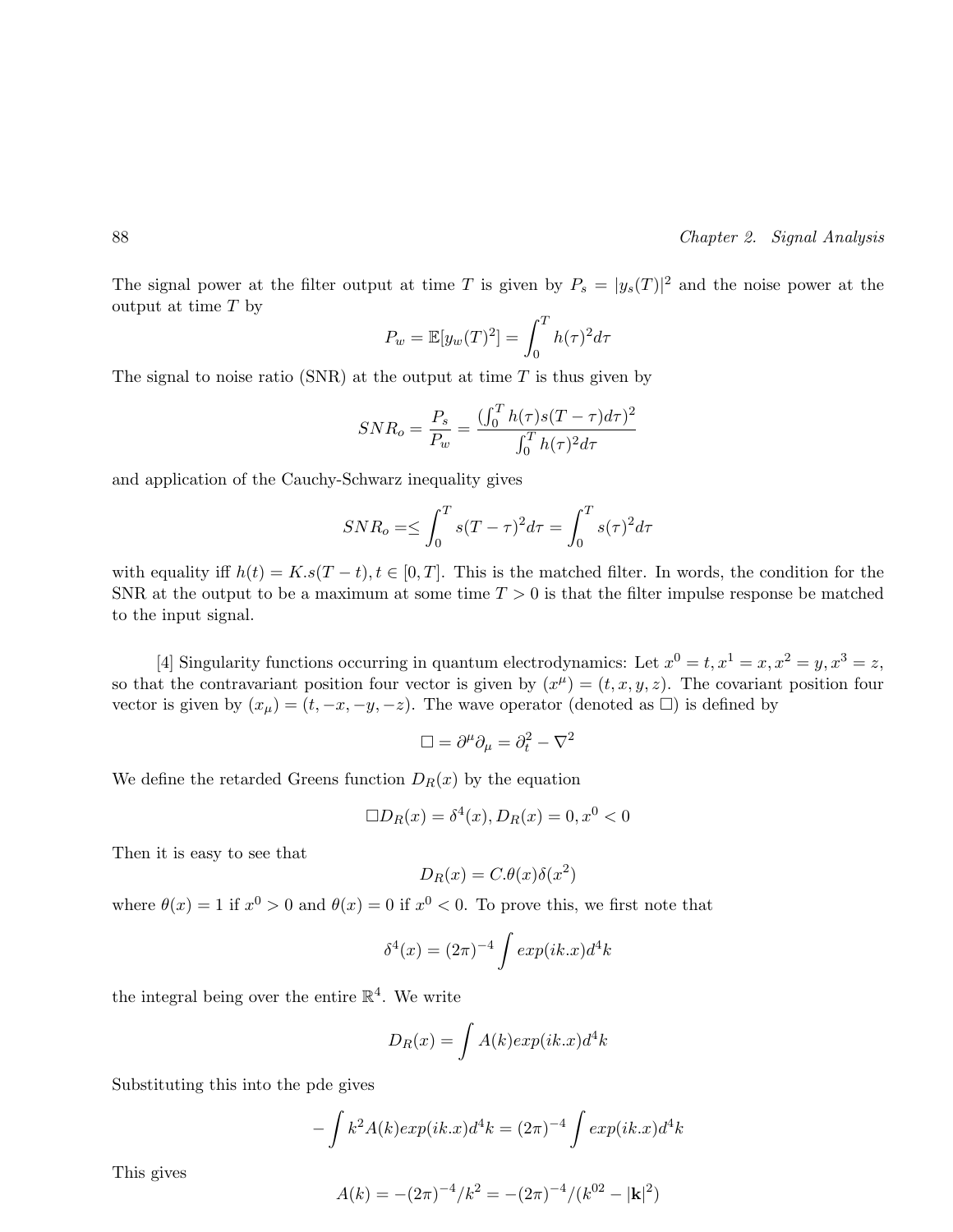where the subscript  $+$  in the integral sign means that the  $k^0$  integral is the straight line passing below the two poles. Similarly, define

$$
D_A(x) = \int_{-}^{\infty} exp(ik.x)d^4k/k^2
$$

where the subscript  $-$  for the integral indicates that the integral is along a line passing just above the poles. Then a simple computation gives that

$$
D_A(x) = r^{-1}\delta(t+r)
$$

for  $t < 0$  and zero for  $t > 0$ . Let now Γ denote the contour which is a rectangle with infinite length along the  $k^0$  axis and negligible breadth so that both the poles are enclosed by this contour. Then, after ignoring a proportionality constant, we have

$$
D(x) = D_R(x) - D_A(x) = \int_{\Gamma} exp(ik.x) d^4k / k^2 = r^{-1}(\delta(t - r) - \delta(t + r))
$$

We shall show that after ignoring a proportionality constant,

$$
D(x) = \int exp(ik.x)\delta(k^2)\epsilon(k)d^4k
$$

the integral being an ordinary real four dimensional integral. In fact, we have

$$
\delta(k^2) = \frac{1}{2|\mathbf{k}|} (\delta(k^0 - |\mathbf{k}|) + \delta(k^0 + |\mathbf{k}|))
$$

Define

$$
\epsilon(x) = sgn(x^0)
$$

Then,

$$
\delta(k^2)\epsilon(k) = \frac{1}{2|\mathbf{k}|}(\delta(k^0 - |\mathbf{k}|) - \delta(k^0 + |\mathbf{k}|))
$$

It follows that

$$
\int exp(ik \cdot x) \delta(k^2) \epsilon(k) d^4 k = \int |\mathbf{k}|^{-1} (exp(i(|\mathbf{k}|x^0 - \mathbf{k} \cdot \mathbf{x})) - exp(-i(|\mathbf{k}|x^0 - \mathbf{k} \cdot \mathbf{x}))) d^3 k
$$

which agrees with

$$
\int_{\Gamma} \exp(ik.x) d^4k/k^2
$$

obtained using residue calculus to the two poles  $\pm |{\bf k}|$  enclosed by the contour. We observe that

$$
\Box D(x) = \Box \int_{\Gamma} exp(ik.x) d^4k / k^2 = \int_{\Gamma} exp(ik.x) d^4k = 0
$$

since the integrand in the last expression on the left is an analytic function of  $k^0$ , or more specifically, it has no poles enclosed by Γ. Another way to infer this result is to use the other expression,

$$
\Box D(x) = \Box \int exp(ik.x)\delta(k^2)\epsilon(k)d^4k = -\int exp(ik.x)k^2\delta(k^2)\epsilon(k)d^4k = 0
$$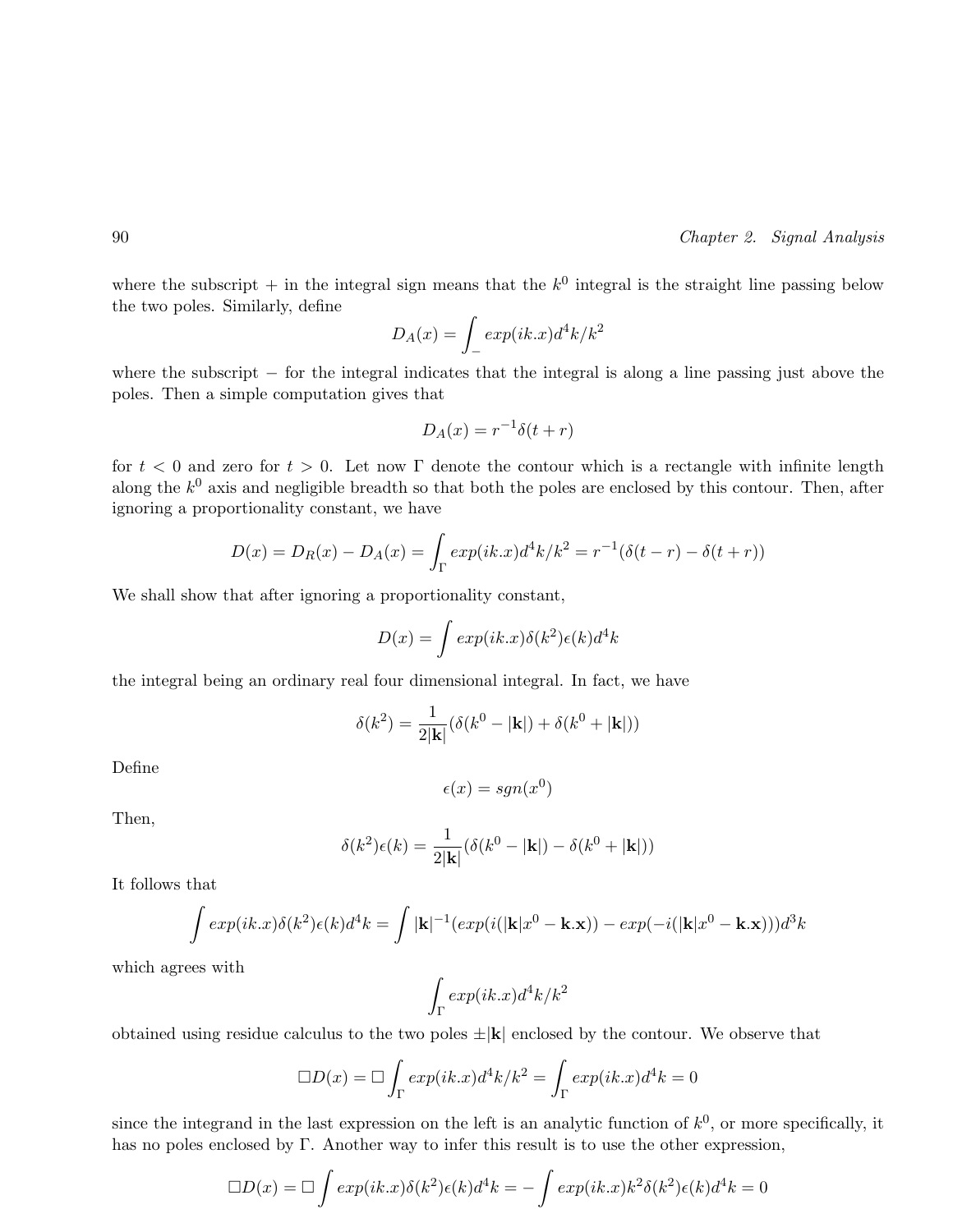$|k(t,s)| \leq c \leq \infty$  for all  $t,s \in [a,b]$ . Let  $v : [a,b] \to \mathbb{R}$  be continuous and  $\mu$  a real number. We ask the question:When does the integral equation

$$
x(t) - \mu \int_a^b k(t, s) x(s) ds = v(t), t \in [a, b]
$$

have a unique solution for  $x \in C[a, b]$ ? Define the operator  $T : C[a, b] \to C[a, b]$  by

$$
T(x)(t) = v(t) + \mu \int_a^b k(t,s)x(s)ds
$$

Then if  $x, y \in C[a, b]$ , we have

$$
|T(x)(t) - T(y)(t)| \le |\mu| \int_a^b |k(t,s)| |x(s) - y(s)| ds \le c\mu(b-a)d(x,y)
$$

or

$$
d(T(x), T(y)) \le \alpha.d(x, y), \alpha = c|\mu|(b - a)
$$

where d is the standard  $L^{\infty}$ -metric on  $C[a, b]$ , ie,

$$
d(x, y) = \sup_{t \in [a, b]} |x(t) - y(t)|
$$

It follows from Banach's fixed point theorem that if  $\alpha < 1$ , T has a unique fixed point or equivalently, the above integral equation has a unique solution. Note that the whole scheme works only because  $C[a, b]$ is a Banach space, ie, a complete normed linear space. By the proof of Banach's fixed point theorem, the solution to  $T(x) = x$  is given by  $x = \lim_{n \to \infty} T^n(y)$  where  $y \in C[a, b]$  is arbitrary. Equivalently, we choose any  $y \in C[a, b]$ , and define  $x_0 = y$ ,

$$
x_{n+1}(t) = T(x_n)(t) = v(t) + \mu \int_a^b k(t,s)x_n(s)ds, n \ge 0
$$

and then

$$
x(t) = lim_{n \to \infty} x_n(t)
$$

is the unique solution to the integral equation.

Statement and proof of Banach's fixed point theorem: Let  $(X, d)$  be a complete metric space and  $T: X \to X$  a map such that  $d(T(x), T(y)) \leq \alpha \cdot d(x, y)$  for all  $x, y \in X$  where  $0 < \alpha < 1$ . Then, T has a unique fixed point. More generally, let  $T : X \to X$  be a map such that for some  $N = 1, 2, ...,$  we have  $d(T^N(x), T^N(y)) \leq \alpha.d(x, y), \forall x, y \in X$  for some  $\alpha \in (0, 1)$ . Then T has a unique fixed point. For let  $y \in X$  be arbitrary. Then we have seen that  $x = \lim_{n} T^{N_n}(y)$  is a fixed point of  $T^N$ . Now, since  $T^{Nn}(x) = x$  for all  $n = 1, 2, \dots$ , it follows that

$$
Tx = TT^{Nn}(x) = T^{Nn}(Tx)
$$

and taking limit  $n \to \infty$  gives us

$$
Tx = x
$$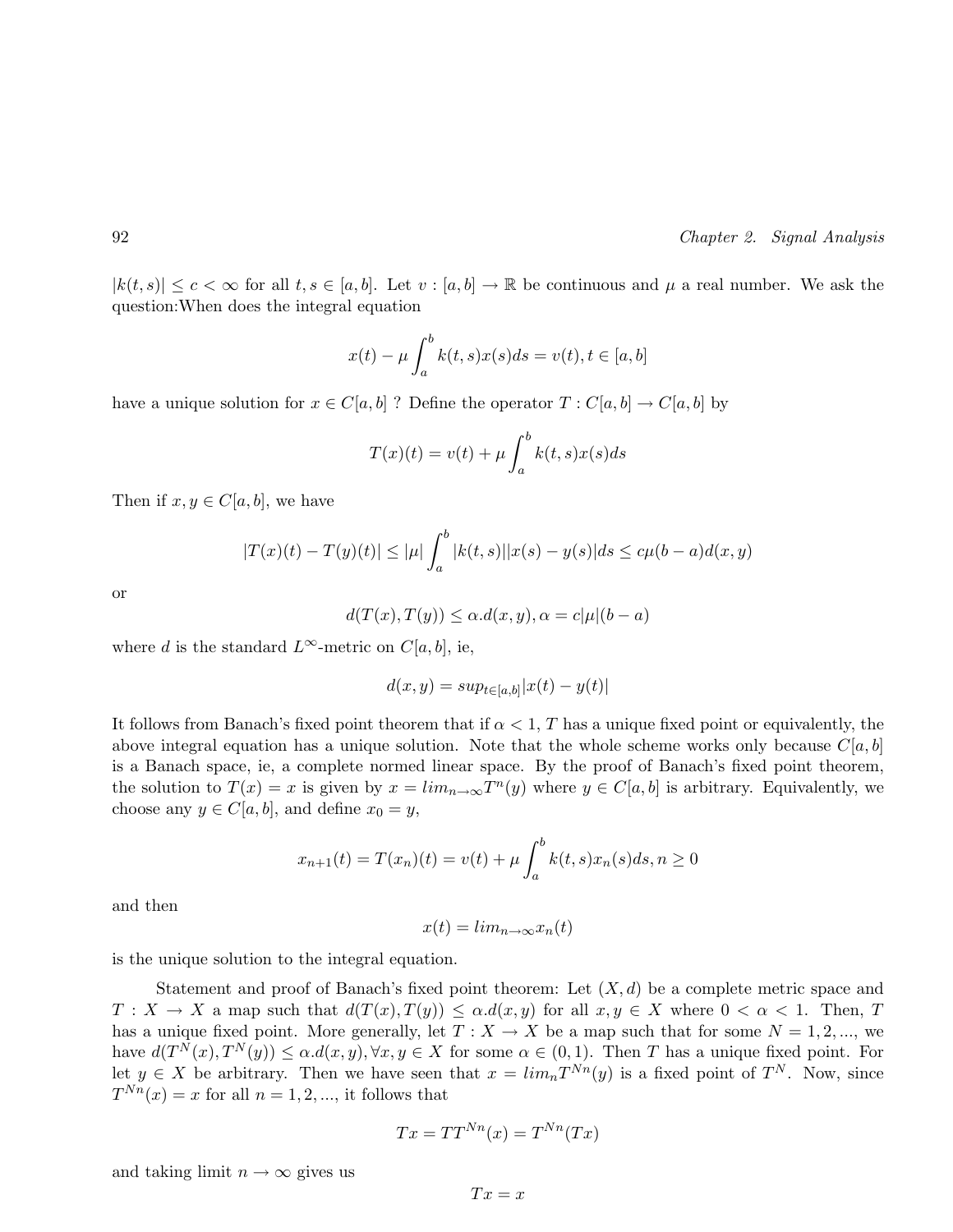Thus, x is also a fixed point of T. Suppose  $Ty = y$  for some  $y \in X$ . Then,  $T^N y = y$ , ie y is a fixed point of  $T^N$ . But by the uniqueness part of the Banach fixed point theorem, we then have that  $y = x$ . This proves that T has a unique fixed point.

Volterra integral equation:

Let  $X = C[a, b]$  and let

$$
D = \{(t, s) : s \le t, t, s \in [a, b]\}
$$

Let  $k : D \to \mathbb{R}$  be continuous and let  $v \in C[a, b]$ . Consider the integral equation

$$
x(t) - \mu \int_a^t k(t, s) x(s) ds = v(t), t \in [a, b]
$$

We want to know when this integral equation has a unique solution. Define the operator  $T : C[a, b] \rightarrow$  $C[a, b]$  by

$$
T(x)(t) = x(t) - \mu \int_a^t k(t, s) x(s) ds
$$

Then, for  $x, y \in C[a, b]$ , we have

$$
|T(x)(t) - T(y)(t)| \le |\mu|c \int_a^t |x(s) - y(s)| ds
$$

where

$$
c=sup\{|k(t,s)|:(t,s)\in D\}
$$

Thus,

$$
d(T(x), T(y)) \le c|\mu|(b-a)d(x,y)
$$

Again,

$$
|T^{2}(x)(t) - T^{2}(y)(t)| \leq |\mu|c \int_{a}^{t} |T(x)(s) - T(y)(s)|ds \leq |\mu|^{2}c^{2} \int_{a}^{t} (t - s)|x(s) - y(s)|ds
$$
  

$$
\leq |\mu|^{2}(c^{2}(b - a)^{2}/2)d(x, y)
$$

etc. In general, we get by iteration,

$$
d(T^n(x),T^n(y))\leq (|\mu|^nc^n(b-a)^n/n!)d(x,y)
$$

It follows that for sufficiently large  $N$ , we have

$$
d(T^{N}(x),T^{N}(y)) \leq \alpha.d(x,y), x,y \in C[a,b]
$$

for some  $\alpha \in (0,1)$ . From the above theorem, we get the result that T has a unique fixed point in  $C[a, b]$ , no matter what the values of  $\mu$ , c are. Thus, the Volterra integral equation has a unique solution.

29. Strain tensor, concept of (Landau and Lifshitz, elasticity): Let the point  $\mathbf{x} = (x_1, x_2, x_3)$  inside the elastic body be displaced to the point  $\mathbf{x} + \mathbf{u}(\mathbf{x})$ , in terms of components,  $x_i + u_i$ . The point  $x_i + dx_i$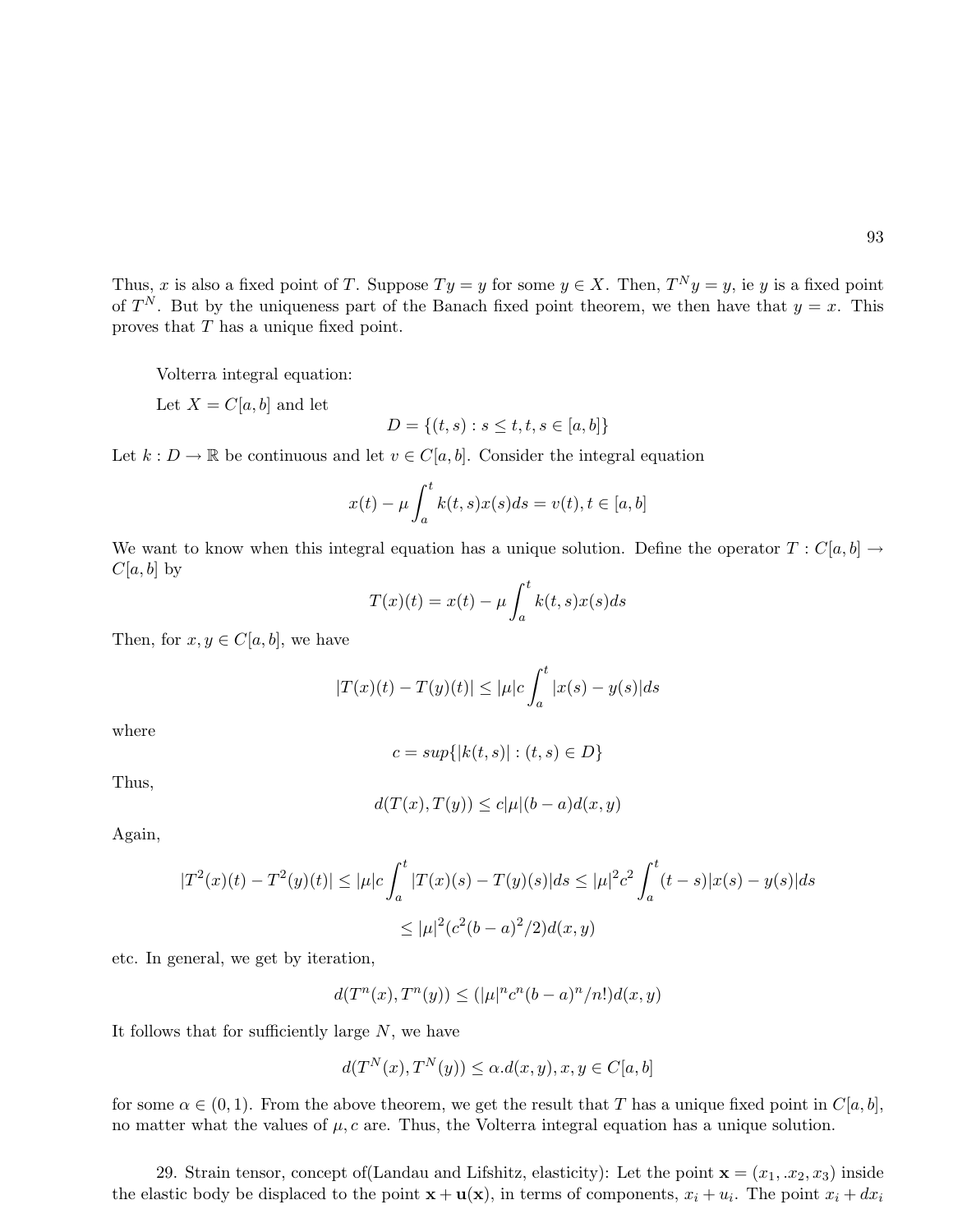Linearize this system about a quiescent trajectory. Then we end up with a first order state variable system:

$$
\frac{d\mathbf{x}(t)}{dt} = \mathbf{A}(t)\mathbf{x}(t)
$$

where

$$
\mathbf{x}(t) = [\delta q(t)^T, \delta p(t)^T]^T,
$$
  
\n
$$
a_{ij}(t) = \frac{\partial^2 H(q(t), p(t))}{\partial p_i \partial q_j}, 1 \le i, j \le n,
$$
  
\n
$$
a_{i,n+j}(t) = \frac{\partial^2 H(q(t), p(t))}{\partial p_i \partial q_j}, 1 \le i, j \le n,
$$
  
\n
$$
a_{n+i,j}(t) = -\frac{\partial^2 H(q(t), p(t))}{\partial q_i \partial q_j}, 1 \le i, j \le n,
$$
  
\n
$$
a_{n+i,n+j}(t) = -\frac{\partial^2 H(q(t), p(t))}{\partial q_i \partial p_j}, 1 \le i, j \le n
$$

State variable equations with time varying matrix coefficients can be solved using the Dyson series, or equivalently the chronological product:

$$
\mathbf{x}(t) = \Phi(t)\mathbf{x}(0),
$$

$$
\Phi(t) = I + \sum_{k=1}^{\infty} \int_{0 < t_k < t_{k-1} < ... < t_2 < t_1 < t} A(t_1) A(t_2) ... A(t_k) dt_k dt_{k-1} ... dt_2 dt_1
$$

Note that  $\Phi(t)$  satisfies

$$
\Phi'(t) = A(t)\Phi(t), t \ge 0, \Phi(0) = I
$$

31. Chebyshev polynomials as used in antenna arrays

32. Define the three notions of convergence of a sequence of linear operators on a normed linear space.

33. Convolution and its generalization: Let two measurable functions  $x, h$  on  $\mathbb{R}$  be given. Assume so. Convolution and its generalization: Let two measurable functions x, n on  $\mathbb{R}$  be given. Assume<br>that h is integrable while x is bounded, ie,  $\int_{-\infty}^{\infty} |h(t)| dt < \infty$  and  $sup_{t \in \mathbb{R}} |x(t)| = M < \infty$ . Then for each  $t \in \mathbb{R}$ , the signal  $z_t : \mathbb{R} \to \mathbb{R}$  defined by  $z_t(\tau) = h(\tau)x(t - \tau)$  is integrable. In fact, we have

$$
\int_{-\infty}^{\infty} |z_t(\tau)| d\tau \le M \int_{-\infty}^{\infty} |h(\tau)| d\tau < \infty
$$

It follows that the signal  $y : \mathbb{R} \to \mathbb{R}$  defined by

$$
y(t) = \int_{-\infty}^{\infty} z_t(\tau) d\tau = \int_{-\infty}^{\infty} h(\tau) x(t - \tau) d\tau
$$

is well defined and bounded by

$$
K = M \int_{-\infty}^{\infty} |h(\tau)| d\tau
$$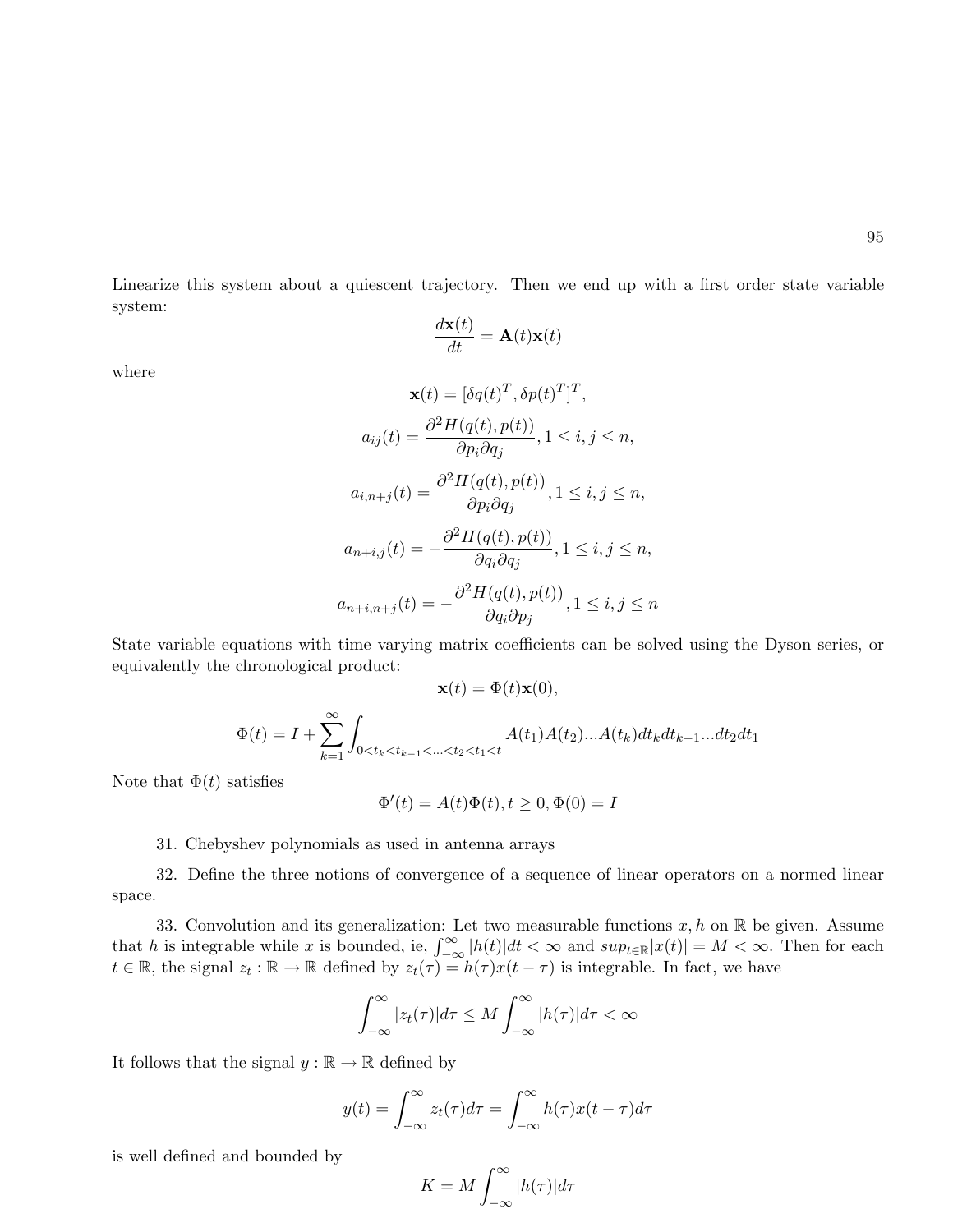The signal  $y(.)$  however need not be integrable. If however x is also integrable (which is a stronger condition than being bounded), then  $y(.)$  will be integrable. In fact, we have by Fubini's theorem

$$
\int |y(t)|dt \leq \int |h(t-\tau)||x(\tau)|d\tau dt = \int_{-\infty}^{\infty} |h(t)|dt \int_{-\infty}^{\infty} |x(\tau)|d\tau
$$

In this case (ie, the case in which both x, h are integrable), the Fourier transforms of all the signals  $x, h, y$ are well defined and we have

$$
Y(j\omega) = H(j\omega) \cdot X(j\omega)
$$

where

$$
Z(j\omega) = \int_{-\infty}^{\infty} z(t)exp(-i\omega t)dt
$$

34. Problem: Construct examples of signals  $x, y$  such that  $x \in L^1(\mathbb{R}) - L^2(\mathbb{R})$  while  $y \in L^2(\mathbb{R})$  –  $L^1(\mathbb{R})$ .

Ans: Let  $x(t) = t^{-1/2} \cdot exp(-t)$ ,  $t > 0$  and  $x(t) = 0$  if  $t \le 0$ . This signal is integrable but not square integrable. Let  $y(t) = t^{-1}$  if  $t \ge 1$  and  $y(t) = 0$  if  $t < 1$ . This signal is square integrable but not integrable.

35. Problem: Let  $(X, \| \cdot \|)$  be a normed linear space. Choose vectors  $x, y_1, ..., y_n \in X$  and define a function  $f: \mathbb{C}^n \to \mathbb{R}$  by the equation

$$
f(\alpha_1, ..., \alpha_n) = ||x - \sum_{i=1}^n \alpha_i y_i||
$$

Show that f is convex, ie, for any  $\lambda \in [0,1]$ , we have

$$
f(\lambda.\alpha + (1 - \lambda).\beta) \ge \lambda.f(\alpha) + (1 - \lambda)f(\beta), \alpha, \beta \in \mathbb{C}^n
$$

Soln:

$$
f(\lambda \cdot \alpha + (1 - \lambda) \cdot \beta) = || x - \sum_{i=1}^{n} (\lambda \cdot \alpha_i + (1 - \lambda) \beta_i) y_i ||
$$
  

$$
= || \lambda (x - \sum \alpha_i y_i) + (1 - \lambda) (x - \sum \beta_i y_i) ||
$$
  

$$
\leq \lambda \cdot || x - \sum \alpha_i y_i || + (1 - \lambda) || x - \sum \beta_i y_i ||
$$
  

$$
= \lambda \cdot f(\alpha) + (1 - \lambda) f(\beta)
$$

proving the claim.

36. Problem: Let  $(X, \|\cdot\|)$  be a normed linear space. Let

$$
B = \{ x \in X : || x || \le 1 \}
$$

the closed unit ball in X. Show that X is finite dimensional iff  $B$  is compact as a metric space.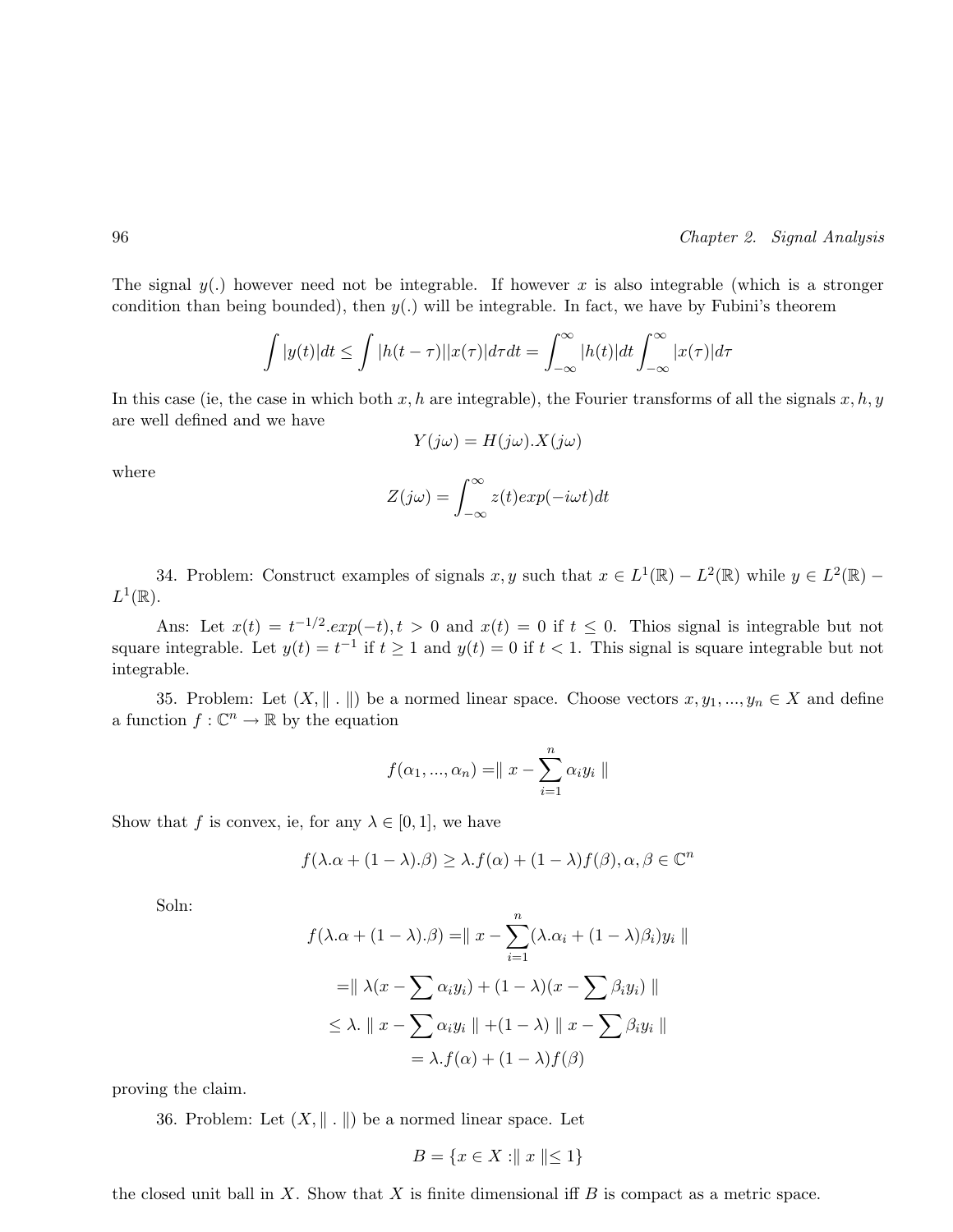Soln: Suppose X is infinite dimensional. Choose any vector  $e_1 \in X$  such that  $||e_1|| = 1$ . Then  $sp(e_1) \neq X$  implies by the Riesz theorem that there is an  $e_2 \in X$  such that  $||e_2|| = 1$  with  $d(e_2, sp(e_1)) >$ 1/2. Again since  $sp(e_1, e_2) \neq X$ , by Riesz theorem, there is an  $e_3 \in X$  with  $\|e_3\| = 1$  such that  $d(e_3, sp(e_1, e_2)) > 1/2$ . Continuing this process, it follows that there is an infinite sequence  $\{e_1, e_2, ...\} \subset$ X such that  $||e_i|| = 1$  for all i such that  $d(e_{i+1}, sp(e_1, ..., e_i)) > 1/2$  for every  $i = 1, 2, ...$  It follows in particular that for any  $i \neq j$ ,  $||e_i - e_j|| > 1/2$  and hence no subsequence of  $\{e_i : i = 1, 2, ...\}$  can converge in X. It follows that B is not compact. Conversely, suppose X is finite dimensional. Let  $x_i$ ,  $i = 1, 2, ...$ be any infinite sequence in B. Choose a basis  $\{e_1, ..., e_N\}$  for X. We can write  $x_i = \sum_{i=1}^{N}$  $\sum_{j=1}^N a(i,j)x_j$  for some complex scalars  $a(i, j)$ . It follows from the equivalence of all norms on a finite dimensional normed linear space that there exist constants  $c, c' > 0$  such that

$$
c. \sum_{j=1}^{N} |a(i,j)| \leq ||x_i|| \leq c' \sum_{j=1}^{N} |a(i,j)|
$$

for all  $i = 1, 2, ...$  In particular,  $\{(a(i, 1), a(i, 2), ..., a(i, N)) : i = 1, 2, ...\}$  is a bounded sequence in  $\mathbb{R}^N$ and hence by the Bolzano Weierstrass property has a convergent subsequence, say  $(a(n_i, 1), a(n_i, 2), ...,$  $a(n_i, N), i = 1, 2, \dots$  Let  $(a(1), ..., a(N))$  be the limit of this subsequence. Then, define

$$
x = \sum_{i=1}^{N} a(i)x_i
$$

We have

$$
\|x - x_{n_m}\| \leq \sum_{i=1}^{N} |a(i) - a(n_m, i)| \to 0, m \to \infty, m \to \infty
$$

Since  $\|x_i\| \leq 1$ , it follows then that  $\|x\| \leq 1$  and  $x_{n_m} \to x$ . This proves that B is compact. The proof is complete.

37. Problem: Let  $(X, d)$  be a compact metric space and  $f : X \to \mathbb{R}$  a continuous function. Show that f attains its supremum at some point  $x_0 \in X$ .

Ans: Let  $M = \sup(f(x) : x \in X)$ . Then by definition of supremum, there is a sequence  $x_n \in X, n =$ 1, 2, ... such that  $f(x_n) \to M$ . Since X is compact, there is a convergent subsequence  $(x_{n_m} : m = 1, 2, ...)$ of  $(x_n)$ , say  $x_{n_m} \to x_0, m \to \infty$ . Then by continuity of f, we get

$$
M = \lim f(x_n) = \lim f(x_{n_m}) = f(\lim x_{n_m}) = f(x_0)
$$

38. Problem:Let X be a normed linear space and let  $x \in X$ . Let Y be a subspace of X and define  $B = \{y \in Y : ||y|| \leq 2 ||x|| \}$ . Let  $\delta = inf(||x - y|| : y \in Y)$ . Since  $0 \in Y$ , it follows that  $||x|| \geq \delta$ . If  $y \notin B$ , then  $||y|| > 2 ||x||$  and then

$$
\parallel x - y \parallel \geq \parallel y \parallel - \parallel x \parallel > \parallel x \parallel \geq \delta
$$

It follows that

$$
\delta = d(x, B) = \inf(||x - y||; y \in B)
$$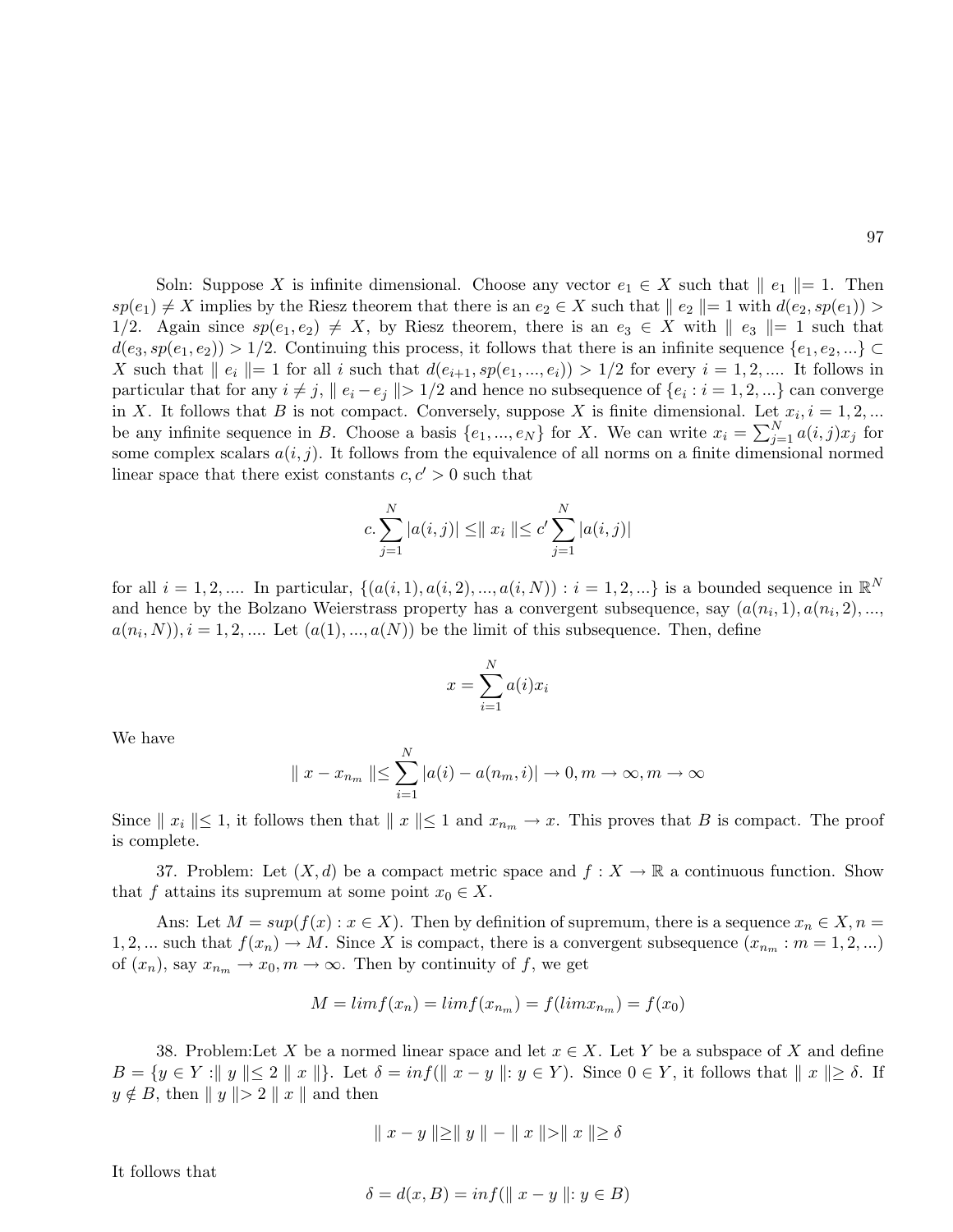3. Linear superposition: Given vectors  $v_1, ..., v_k$  in a vector space V and scalars  $c_1, ..., c_n$  in the underlying field, we define the linear superposition

$$
v = \sum_{i=1}^{n} c_i v_i
$$

If the  $v_i$ 's are linearly independent, then this combination can be the zero vector when and only when all the  $c_i$ 's are zero. If further, all vectors  $v \in V$  are covered by such a superposition by varying the  $c_i$ 's, then the  $v_i$ 's are said to form a basis for the vector space V. n is then the dimension of the vector space. It can be shown that every basis has the same number of elements and hence the dimension of the vector space is uniquely determined.

4. Linear transformations on a vector space: Let  $V, W$  be vector spaces over the same field  $\mathbb{F}$ . A mapping  $T: V \to W$  is called a linear transformation if for all  $x, y \in V$  and all scalars  $c_x, c_y \in \mathbb{F}$ , one has

$$
T(c_x x + c_y y) = c_x T(x) + c_y T(y)
$$

#### 41.

1. Let X be a normed linear space and  $T : X \to X$  a compact linear operator. Then for all  $\lambda \neq 0$ , we have that  $\mathcal{R}(T - \lambda I)$  is closed.

2. Let X be a normed linear space and  $T : X \to X$  a compact linear operator, ie, if B is the open unit ball in X, then  $ClT(B)$  is compact as a metric space. Show that compactness of T implies boundedness of T.

Ans:Suppose B is unbounded. Then there exists a sequence  $x_n, n = 1, 2, ...$  such that  $x_n \in B$  but  $T(x_n), n = 1, 2, ...$  has the property:  $\parallel Tx_n \parallel > n, n = 1, 2, ...$  It follows that  $\{Tx_n\}$  cannot have any convergent subsequence, for if  $Tx_n \to y$ ,  $n \to \infty$ , then for all sufficiently large n, we must have

$$
\parallel Tx_n - y \parallel \leq 1
$$

and hence

$$
\parallel Tx_n \parallel \leq 1 + \parallel y \parallel
$$

which is a contradiction. This means that  $T$  cannot be compact and we are done.

3. Let X, Y be the normed spaces and  $T : X \to Y$  be compact, ie, if B is the unit open ball in X, then  $ClT(B)$  is compact in Y. Then, show that if M is any bounded subset of X,  $ClT(M)$  is compact in Y. For let  $M \subset X$  be such that for all  $x \in M$  we have  $\|x\| < K < \infty$  where K is fixed. Then,  $K^{-1}M\subset B$  and hence,

$$
K^{-1}ClT(M) = ClT(K^{-1}M) \subset ClT(B)
$$

By definition of compactness of T,  $CIT(B)$  is compact and hence  $K^{-1}CIT(M)$  is compact (A closed subset of a compact metric space is compact). It follows that  $ClT(M)$  is compact. We are done and this furnishes us with an alternative definition of compactness: If  $X, Y$  are normed linear spaces and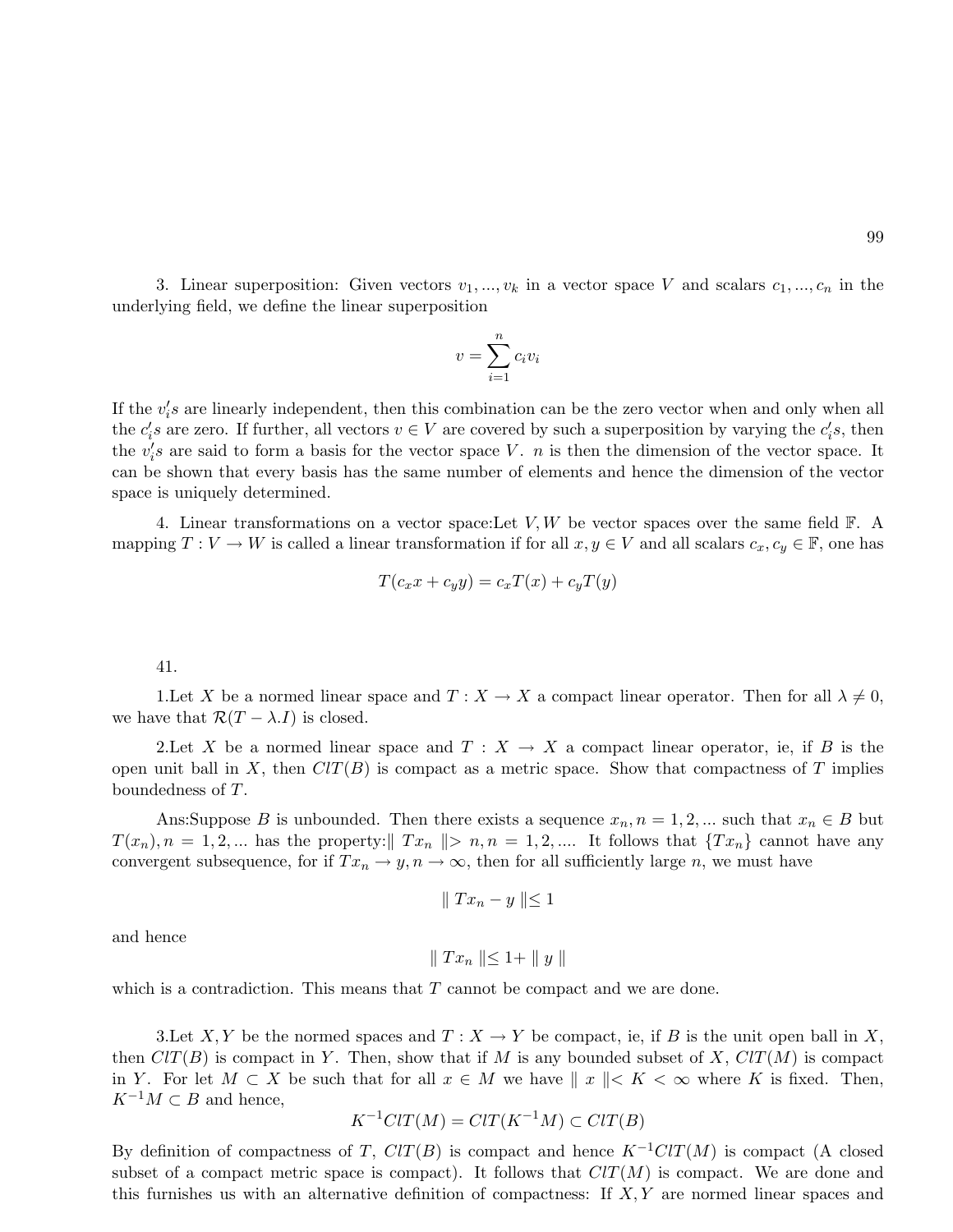$T: X \to Y$  is a linear map, then T is said to be compact if  $ClT(M)$  is compact for every bounded set  $M \subset X$ .

4. Let  $X_1, X_2, X_3, X_4$  be normed linear spaces and  $T_1: X_1 \to X_2, T_2: X_2 \to X_3, T_3: X_3 \to X_4$  be bounded linear operators. If  $T_2$  is compact, then show that  $T_3T_2T_1$  is compact. For let  $x_n, n = 1, 2, ...$ be any sequence in  $X_1$  such that  $\|x_n\| < 1$  for all n. Then,  $\{T_1(x_n)\}\$ is bounded since  $T_1$  is bounded. It follows from the definition of compactness that  $\{T_2T_1(x_n)\}\$  has a convergent subsequence, say  $T_2T_1(x_{n_k})$ . Since  $T_3$  is bounded, it is also continuous and hence  $T_3T_2T_1(x_{n_k})$  is a convergent sequence in  $X_3$ . It follows that  $T_3T_2T_1$  is compact and we are done.

5. Let H be a Hilbert space and  $T: \mathcal{H} \to \mathcal{H}$  a bounded linear operator and  $T^*$  the adjoint of T. Then T is compact iff  $T^*T$  is compact. For let T be compact and  $\{x_n\}$  a bounded sequence. Then,  $Tx_n$ has a convergent subsequence say  $Tx_{n_k}$ .  $T^*$  is bounded since for all  $x, y \in \mathcal{H}$ , we have

$$
|| = || \leq ||T|| ||x|| ||y||
$$

and hence

$$
\parallel T^*x \parallel^2 \leq \parallel T \parallel \parallel T^*x \parallel \parallel x \parallel
$$

or equivalently,

 $\parallel T^* \parallel \leq \parallel T \parallel$ 

Hence,  $T^*Tx_{n_k}$  is convergent proving compactness of  $T^*T$ . Conversely suppose  $T^*T$  is compact. Let  $x_n$ be a bounded sequence and let  $T^*Tx_{n_k} \to x$ . For simplicity of notation, set  $y_k = x_{n_k}$ . Then

$$
\|Ty_n-Ty_m\|^2=+--
$$

Now,

$$
| - | = || \leq ||T^*Ty_n - x||
$$

Likewise,

$$
| - | = || \le ||T^*Ty_m - x||
$$
  

$$
| - | = || \le ||T^*Ty_n - x||
$$
  

$$
| - | = || \le ||T^*Ty_m - x||
$$

so combining all these we get

$$
\parallel Ty_n-Ty_m\parallel \leq 2\parallel T^*Ty_n-x\parallel +2\parallel T^*Ty_m-x\parallel
$$

proving that  $\{Ty_n\}$  is Cauchy in H and hence convergent.

6. Notion of spectrum of an operator: Let X be a normed linear space and  $T: X \to X$  a bounded linear operator. For any  $\lambda \in \mathbb{C}$ , we define  $T_{\lambda} = T - \lambda I$ . Consider three properties: (1)  $T_{\lambda}$  is not one-one, (2)  $R(T_\lambda)$  is not dense in X, (3)  $T_\lambda^{-1}$  $\lambda^{-1}$  is not bounded. Suppose (1) holds, then we say that  $\lambda$  belongs to the point spectrum of T. Suppose (1) does not hold but (2) holds. Then we say that  $\lambda$  belongs to the residual spectrum of T. Finally, suppose  $(1)$  and  $(2)$  do not hold but  $(3)$  holds. Then, we say that  $\lambda$  belongs to the continuous spectrum of T. We denote the point spectrum by  $\sigma_p(T)$ , the continuous spectrum by  $\sigma_c(T)$  and the residual spectrum by  $\sigma_r(T)$ . The spectrum of T is the set

$$
\sigma(T) = \sigma_p(T) \cup \sigma_c(T) \cup \sigma_r(T)
$$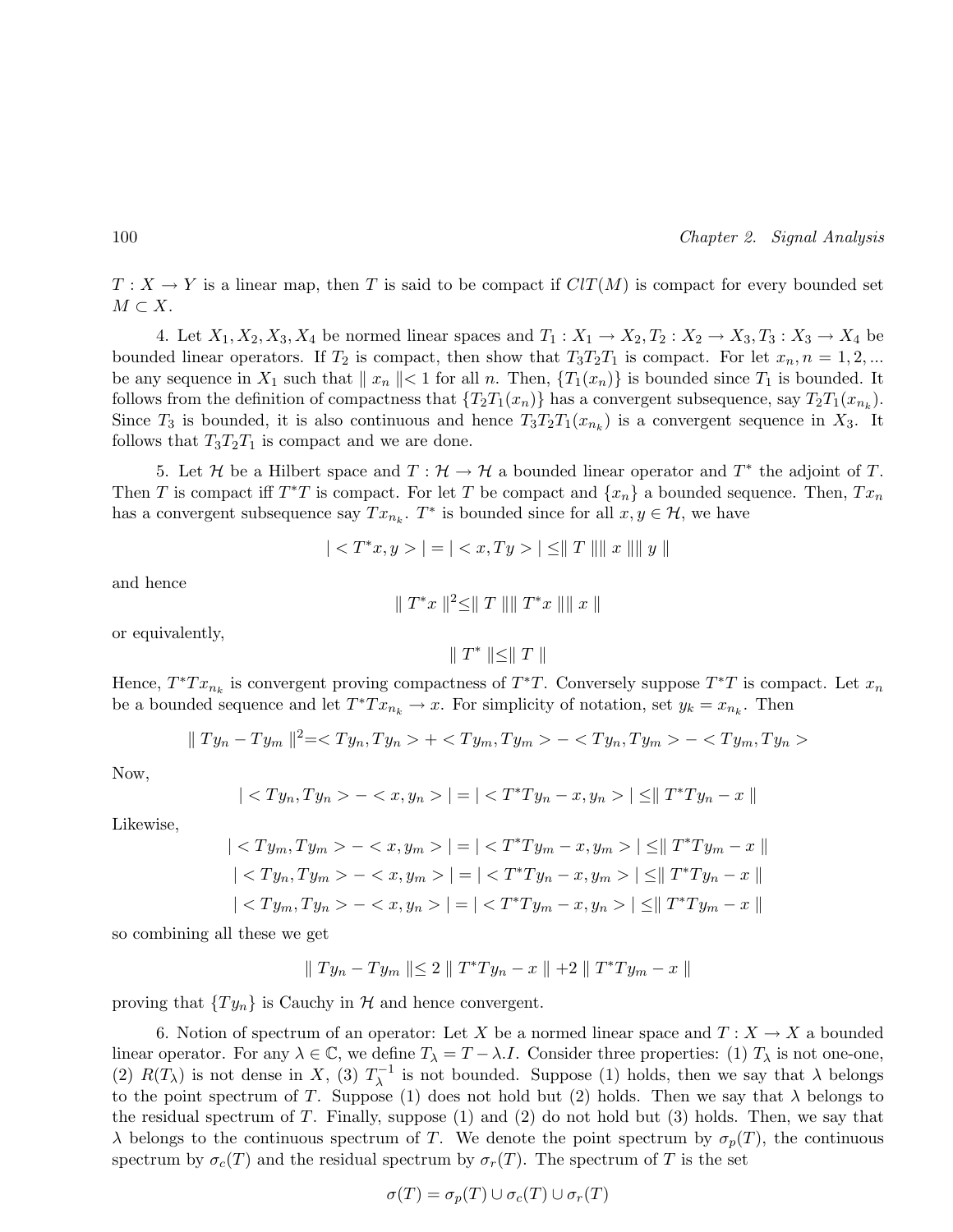Closed graph theorem: Suppose X, Y are Banach spaces and  $T : \mathcal{D}(T) \to Y$  is a closed linear operator. If  $\mathcal{D}(T)$  is closed in X, then T is bounded.

Proof:  $X \times Y$  under the above norm and usual addition and scalar multiplication, is a Banach space. For suppose  $(x_n, y_n)$  is Cauchy in  $X \times Y$ . Then

$$
\parallel x_n - x_m \parallel + \parallel y_n - y_m \parallel \rightarrow 0, n, m \rightarrow \infty
$$

Hence,  $x_n$  is Cauchy in X and  $y_n$  Cauchy in Y. Hence,  $x_n \to x, y_n \to y$  for some  $(x, y) \in X \times Y$ . It follows that

$$
\| (x_n, y_n) - (x, y) \| = \| x_n - x \| + \| y_n - y \| \to 0
$$

proving completeness of  $X \times Y$ . since  $Gr(T)$  is closed in  $X \times Y$  and  $\mathcal{D}(T)$  is closed in X, it follows that  $Gr(T)$  and  $\mathcal{D}(T)$  are Banach spaces. Consider the map

$$
P: Gr(T) \to \mathcal{D}(T)
$$

defined by

 $(x, Tx) \rightarrow x$ 

This map is linear. Further, P is bounded because

$$
\| Px \| = \| x \| \le \| x \| + \| Tx \| = \| (x, Tx) \|
$$

Further, P is bijective with the inverse map given by

$$
P^{-1}(x) = (x, Tx)
$$

The bounded inverse theorem (corollary of the open mapping theorem) then implies that  $P^{-1}$  is bounded. Thus,

$$
\parallel Tx \parallel \leq \parallel x \parallel + \parallel Tx \parallel = \parallel P^{-1}x \parallel \leq \parallel P^{-1} \parallel . \parallel x \parallel
$$

proving boundedness of T.

Theorem: Let X, Y be normed spaces and  $T: \mathcal{D}(T) \to Y$  a linear operator. Then, T is closed iff  $x_n \to x$  and  $Tx_n \to y$  imply  $x \in \mathcal{D}(T)$  and  $y = Tx$ .

Proof:First assume that T is closed. Let  $x_n \to x$  and  $Tx_n \to y$ . Then,  $(x_n, Tx_n) \to (x, y)$ . Since  $Gr(T)$  is closed and  $(x_n, Tx_n) \in Gr(T)$ , it follows that  $(x, y) \in Gr(T)$ , ie,  $x \in \mathcal{D}(T)$  and  $y = Tx$  and we are through with the only if part. Conversely, suppose  $x_n \to x$ ,  $Tx_n \to y$  imply  $x \in \mathcal{D}(T)$  and  $y = Tx$ . We must show that  $Gr(T)$  is closed. So suppose  $z_n \in Gr(T)$  and  $z_n \to z$ . Then,  $z_n = (x_n, Tx_n)$  for some  $x_n \in \mathcal{D}(T)$ . Write  $z = (x, y)$ . Then we have by hypothesis,

$$
0 = \lim \| z_n - z \| = \| x_n - x \| + \| Tx_n - y \|
$$

and hence

$$
x_n \to x, Tx_n \to y
$$

It follows by hypothesis that  $x \in \mathcal{D}(T)$  and  $y = Tx$ , ie,  $(x, y) \in Gr(T)$  completing the proof of the if part.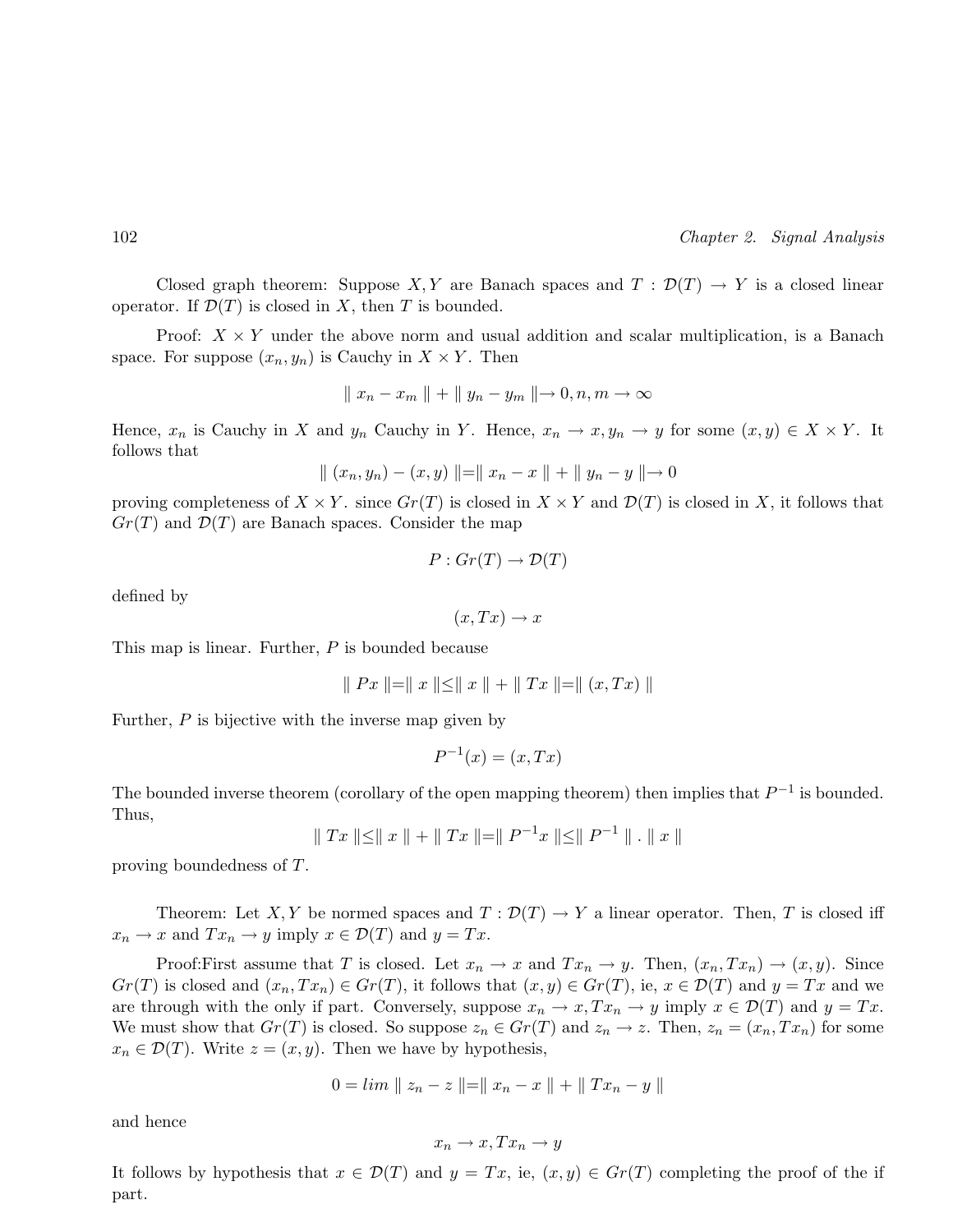42.Rajeev's Ph.d problem: Consider the wave equation with random forcing. The motion corresponds to a string stretched between the points  $x = 0$  and  $x = L$ . The displacement at time t at the point x,  $u(t, x)$  satisfies the one dimensional wave equation with random forcing  $F(t, x)$ :

$$
u_{tt}(t,x) - u_{xx}(t,x) = F(t,x)
$$

We expand  $u, F$  as a half wave Fourier series:

$$
u(t,x) = \sum_{n=1}^{\infty} c_n(t).sin(n\pi x/L), F(t,x) = \sum_{n=1}^{\infty} f_n(t).sin(n\pi x/L)
$$

Then the wave equation gives

$$
c''_n(t) + (n\pi/L)^2 c_n(t) = f_n(t), n = 1, 2, ...
$$

The energy of the string at time  $t$  can be expressed as

$$
E(t) = \frac{\lambda}{2} \int_0^L u_x(t, x)^2 dx + \frac{1}{2} \int_0^L u_t(t, x)^2 dx
$$

where  $\lambda$  is a constant related to the Young's modulus of the string. We express this energy in terms of the Fourier coefficients:

$$
u_x = \sum c_n (n\pi/L) \cos(n\pi x/L)
$$

$$
\int_0^L u_x^2 dx = \frac{L}{2} \sum (n\pi/L)^2 c_n^2 = \sum_n c_n^2 (n^2 \pi^2 / 2L)
$$

$$
u_t = \sum_n c_n' . \sin(n\pi x/L)
$$

$$
\int_0^L u_t^2 dx = \frac{L}{2} \sum c_n'^2
$$

so that

$$
E(t) = \sum_{n} c_n^2 (n^2 \pi^2 / 4L) + c_n^{'2} L / 4
$$

We shall use the simplified notation

$$
E(t) = A \sum_{n} n^{2} c_{n}(t)^{2} + B \sum_{n} c_{n}(t)^{2}
$$

where

$$
A = \pi^2/4L, B = L/4
$$

Assume that the Fourier series has been truncated to N coefficients. We assume that  $f_n(t) = \sigma_n dB_n(t)/dt$ , where  $B_n$ 's are standard Brownian motion processes independent of each other. Then the equations of motion are

$$
dc_n(t) = v_n(t)dt, dv_n(t) = \sigma_n dB_n(t) - (n\pi/L)^2 c_n(t)dt
$$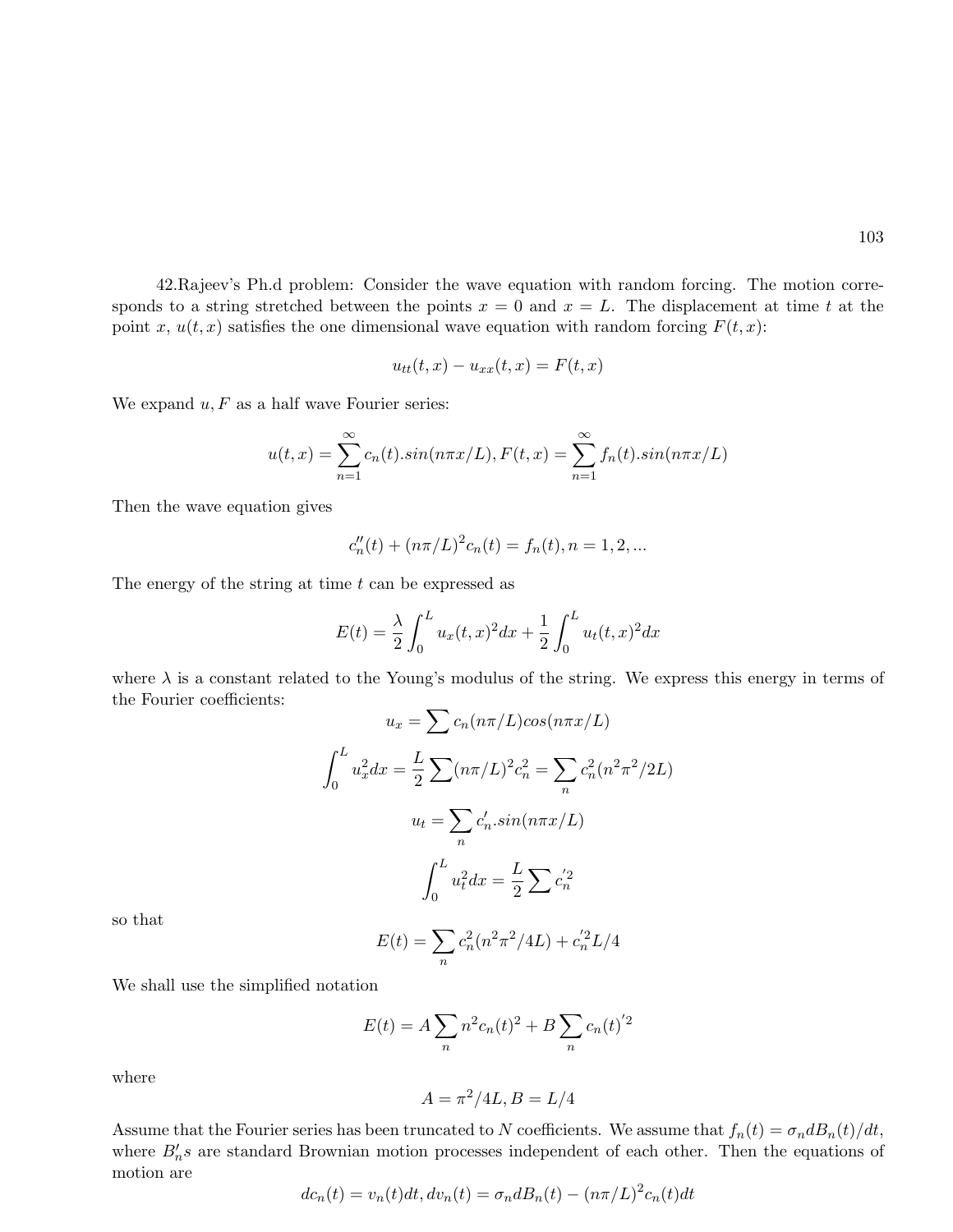Thus, the solution to the above state variable equations is given by

$$
(c_n(t), v_n(t))^T = \int_0^t exp((t-\tau)A_n)(0, \sigma_n)^T dB_n(\tau)
$$

$$
= \sigma_n \int_0^t (\omega_n^{-1} \sin(\omega_n(t-\tau)), \cos(\omega_n(t-\tau))) dB_n(\tau)
$$

or equivalently,

$$
c_n(t) = \sigma_n \omega_n^{-1} \int_0^t \sin(\omega_n(t-\tau)) dB_n(\tau),
$$
  

$$
v_n(t) = \sigma_n \int_0^t \cos(\omega_n(t-\tau)) dB_n(\tau)
$$

The expression for  $v_n$  may also have been obtained directly from the formula

$$
v_n(t) = c'_n(t) = \sigma_n \int_0^t h'_n(t - \tau) dB_n(\tau)
$$

We can write

$$
u_t(t,x) = \sum_n c'_n(t)\sin(n\pi x/L) = \sum_n \sigma_n \sin(n\pi x/L) \int_0^t \cos(\omega_n(t-\tau))dB_n(\tau)
$$

$$
= \sum_{n=1}^N \int_0^t F_n(t-\tau,x)dB_n(\tau)
$$

where

$$
F_n(t, x) = \sigma_n \cdot \cos(\omega_n t) \sin(\omega_n x)
$$

Note that

$$
K_n(t, x) = \sigma_n \omega_n^{-1} \cdot \sin(\omega_n t) \sin(\omega_n x)
$$

We are now in a position to calculate (1) space-time correlations in the displacement and velocity field of the vibrating string, mean energy and energy fluctuations of the string.

43. Application of Laurent Schwarz and Sobolev's theory of distributions to signal theory.  $\Omega$  is an open subset of  $\mathbb{R}^n$  and  $\mathcal{D}(\Omega)$  is the space of infinitely differentiable functions on  $\Omega$  having compact support. More precisely, for any compact subset K of  $\Omega \mathcal{D}_K$  is the space of infinitely differentiable functions on K and  $\mathcal{D}(\Omega)$  is the union of all the  $\mathcal{D}'_K s$ . The support of any function f on a topological space is the closure of the set  $\{x : f(x) \neq 0\}$ . Choose compact sets  $K_i, i = 1, 2, ...$  such that  $K_i \subset int(K_{i+1})$  for all i. For  $f \in C^{\infty}(\Omega)$  and  $N = 1, 2, ...,$  define

$$
p_N(f) = max(|D^{\alpha} f(x)| : x \in K_N, |\alpha| \le N\}
$$

These seminorms define a metrizable locally convex topology on  $C^{\infty}(\Omega)$ . We can show that  $\{p_N : N =$ 1, 2, ...} is a separating family of seminorms on  $C^{\infty}(\Omega)$ . Indeed, suppose  $f \neq 0$ . Then there exists  $x \in \Omega$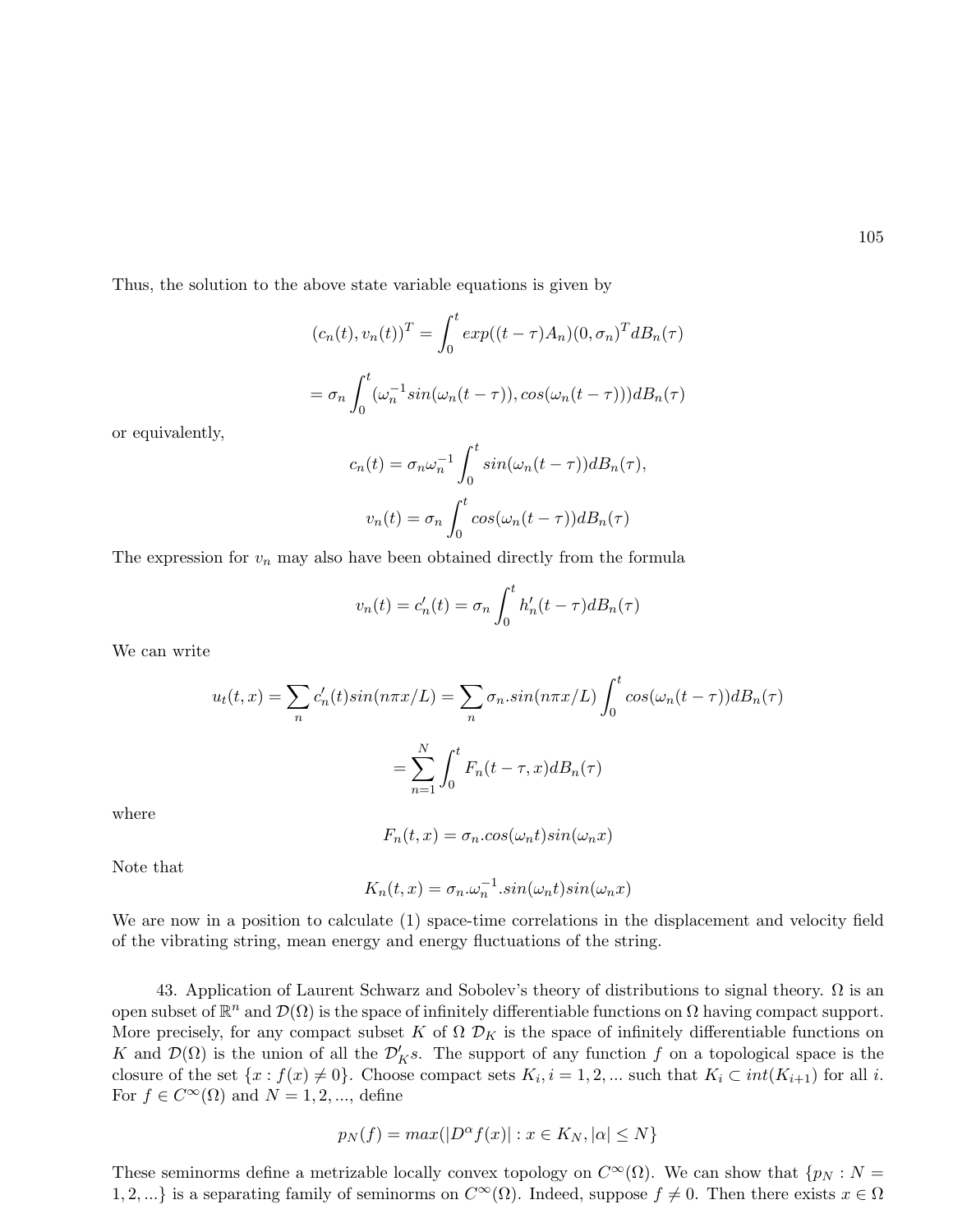such that  $f(x) \neq 0$ . Choose N such that  $x \in K_N$  and then  $p_N(f) > |f(x)| > 0$  proving the claim. If  $f, g \in \Omega$  and  $f \neq g$ , then the argument is applied to  $f - g$  resulting in an N such that  $p_N(f - g) > 0$ .

Result: Suppose X is a vector space and P is a separating family of seminorms. For each  $p \in \mathcal{P}$ , define the set

$$
V(p, n) = \{x : p(x) < 1/n\}
$$

Let B be the collection of all finite intersections of sets of the form  $V(p,n)$ . Say that a set  $A \subset X$ is open iff A is a union of translates of members of  $\beta$ . Then we get a topology for X.  $\beta$  is a local base for this topology. Each element of B is convex and balanced. To prove convexity, suppose  $x, y \in$  $V(p_1, n_1) \cap ... \cap V(p_k, n_k)$ . Then,  $p_i(x) < 1/n_i$ ,  $p_i(y) < 1/n_i$ , so that if  $a \in [0, 1]$ , then

$$
p_j(ax + (1 - a)y) \le ap_j(x) + (1 - a)p_j(y) < 1/n_j
$$

proving that

$$
ax + (1 - a)y \in V(p_1, n_1) \cap \dots \cap V(p_j, n_j)
$$

This proves convexity of the elements of  $\beta$ . Suppose

$$
x \in \bigcap_{j=1}^{k} V(p_j, n_j)
$$

and  $|a| \leq 1$ , then

$$
p_j(ax) = |a|p_j(x) < |a|/n_j \le 1/n_j
$$

proving that

$$
ax \in \bigcap_{j=1}^{k} V(p_j, n_j)
$$

Using this result applied to  $C^{\infty}(\Omega)$ , this becomes a locally convex topological vector space. Further this space is metrizable since in the above result, we may define

$$
d(x,y) = \sum_{i=1}^{\infty} 2^{-i} p_i(x-y)/(1+p_i(x-y))
$$

Then d is a metric. The fact that  $d(x, y) > 0$  if  $x \neq y$  follows from the fact that  $\{p_i\}$  is a separating family of seminorms. If K is a compact subset of  $\Omega$ , then  $\mathcal{D}_K$ , the set of all  $f \in C^{\infty}(\Omega)$  with support K is closed in  $C^{\infty}(\Omega)$ . This follows from the fact that for any  $x \in \Omega$ , the map  $f \to f(x)$  from  $C^{\infty}(\Omega)$  into C is continuous. Indeed, suppose  $f_n \to f$  in  $C^{\infty}(\Omega)$ . Let  $x \in \Omega$  be arbitrary and choose N sufficiently large so that  $x \in K_N$ . Then since  $f_n \to f$ , it follows that  $p_N(f_n - f) \to 0$  and since

$$
p_N(f_n - f) = max(|D^{\alpha}(f_n - f)(u)| : u \in K_N, |\alpha| \le N) \ge |f_n(x) - f(x)|
$$

it follows that

$$
f_n(x) \to f(x), n \to \infty
$$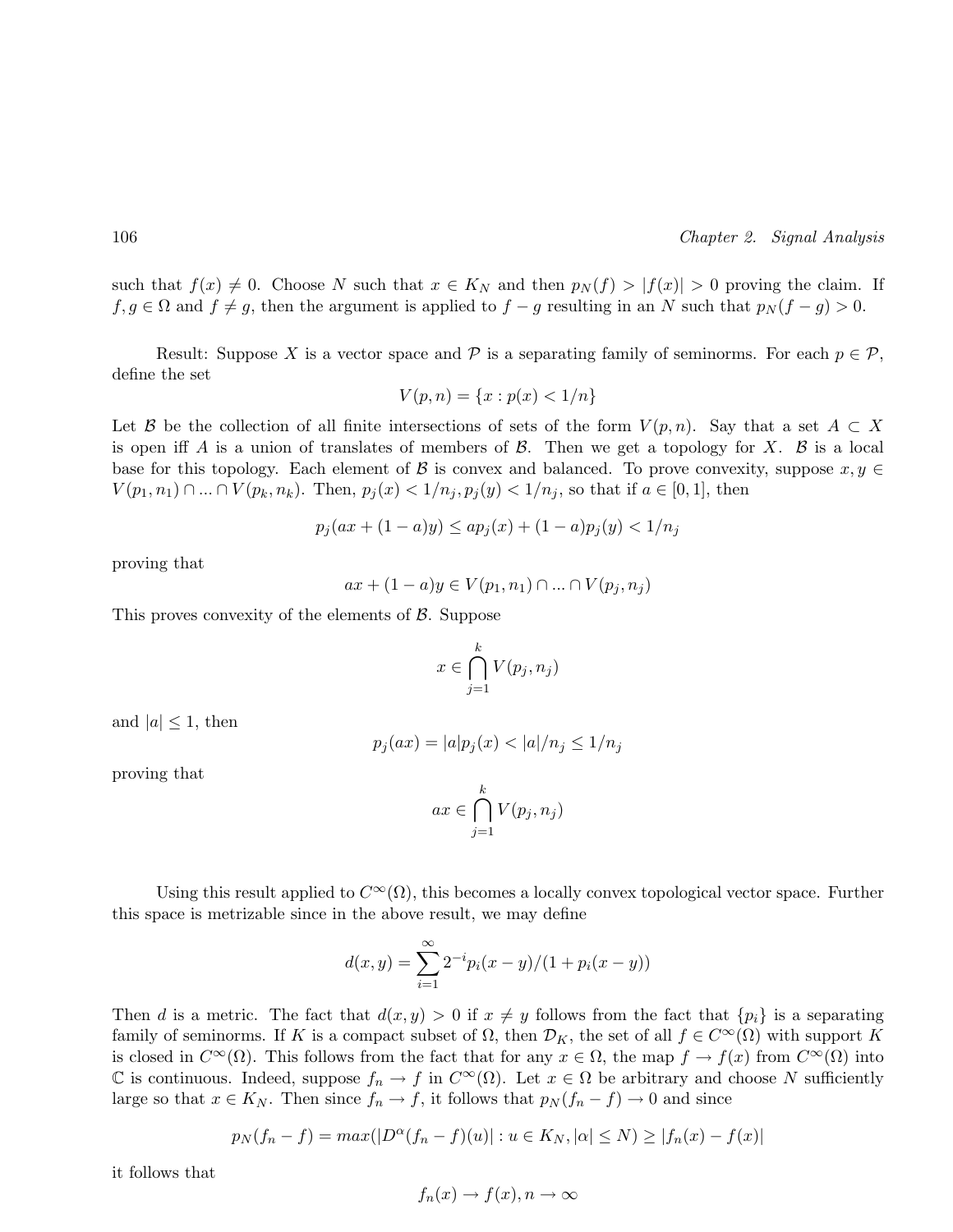46. Consider two kernels  $K, H$  on  $\mathbb{R}^n$ . Show that if f is defined on  $\mathbb{R}^n$ , then

$$
K * (H * f) = H * (K * f)
$$

what is the system theoretic interpretation of this identity.

47. Show that the system of Maxwell equations with charge density and current density as input and the electric and magnetic fields as output define a linear shift invariant multiinput-multioutput system for four dimensional signals. Determine the impulse response and transfer function of this system. Hint:Start with the retarded potential formula for the electric potential  $V(t, \mathbf{x})$  and magnetic vector potential  $\mathbf{A}(t, \mathbf{x})$ in terms of the charge and current density:

$$
V(t, \mathbf{x}) = \frac{1}{4\pi\epsilon_0} \int \rho(t - |\mathbf{x} - \mathbf{y}|/c, \mathbf{y}) d^3y / |\mathbf{x} - \mathbf{y}|
$$

$$
\mathbf{A}(t, \mathbf{x}) = \frac{\mu_0}{4\pi} \int \mathbf{J}(t - |\mathbf{x} - \mathbf{y}|/c, \mathbf{y}) d^4y / |\mathbf{x} - \mathbf{y}|
$$

Show using these formulae that

$$
V(t, \mathbf{x}) = H(t, \mathbf{x}) * \rho(t, \mathbf{x}), \mathbf{A}(t, \mathbf{x}) = \mu_0 \epsilon_0 H(t, \mathbf{x}) * \mathbf{J}(t, \mathbf{x})
$$

where

$$
H(t, \mathbf{x}) = \frac{1}{4\pi\epsilon_0} \delta(t - |\mathbf{x}|/c) / |\mathbf{x}|
$$

Show that if  $\hat{V}$ ,  $\hat{A}$  are respectively the four dimensional Fourier transforms of  $V$ ,  $A$ , then

$$
\hat{V}(k) = \hat{H}(k)\hat{\rho}(k)
$$

with

$$
\hat{H}(k) = \int H(t, \mathbf{x}) exp(-i(k_0 t - \mathbf{k}.\mathbf{x})) dt d^3x, k = (k_0, \mathbf{k})
$$

Note that

$$
\hat{V}(k) = \int V(t, \mathbf{x}) exp(-i(k_0 t - \mathbf{k}.\mathbf{x})) dt d^3x, \hat{\rho}(k) = \int \rho(t, \mathbf{x}) exp(-i(k_0 t - \mathbf{k}.\mathbf{x})) dt d^3x
$$

Determine the explicit formula for  $\hat{H}(k)$ . This is easier to do if we start directly from the wave equation satisfied by  $V$ . **A**:

$$
\nabla^2 V - \frac{1}{c^2} \frac{\partial^2 V}{\partial t^2} = -\rho(t, \mathbf{x})/\epsilon_0
$$

Taking Fourier transforms, we get taking  $c = 1$ ,

$$
\hat{V}(k)(-\mathbf{k}^2+k_0^2) = -\hat{\rho}(k)/\epsilon_0
$$

so that

$$
H(k) = -\frac{1}{\epsilon_0 (k_0^2 - \mathbf{k}^2)}
$$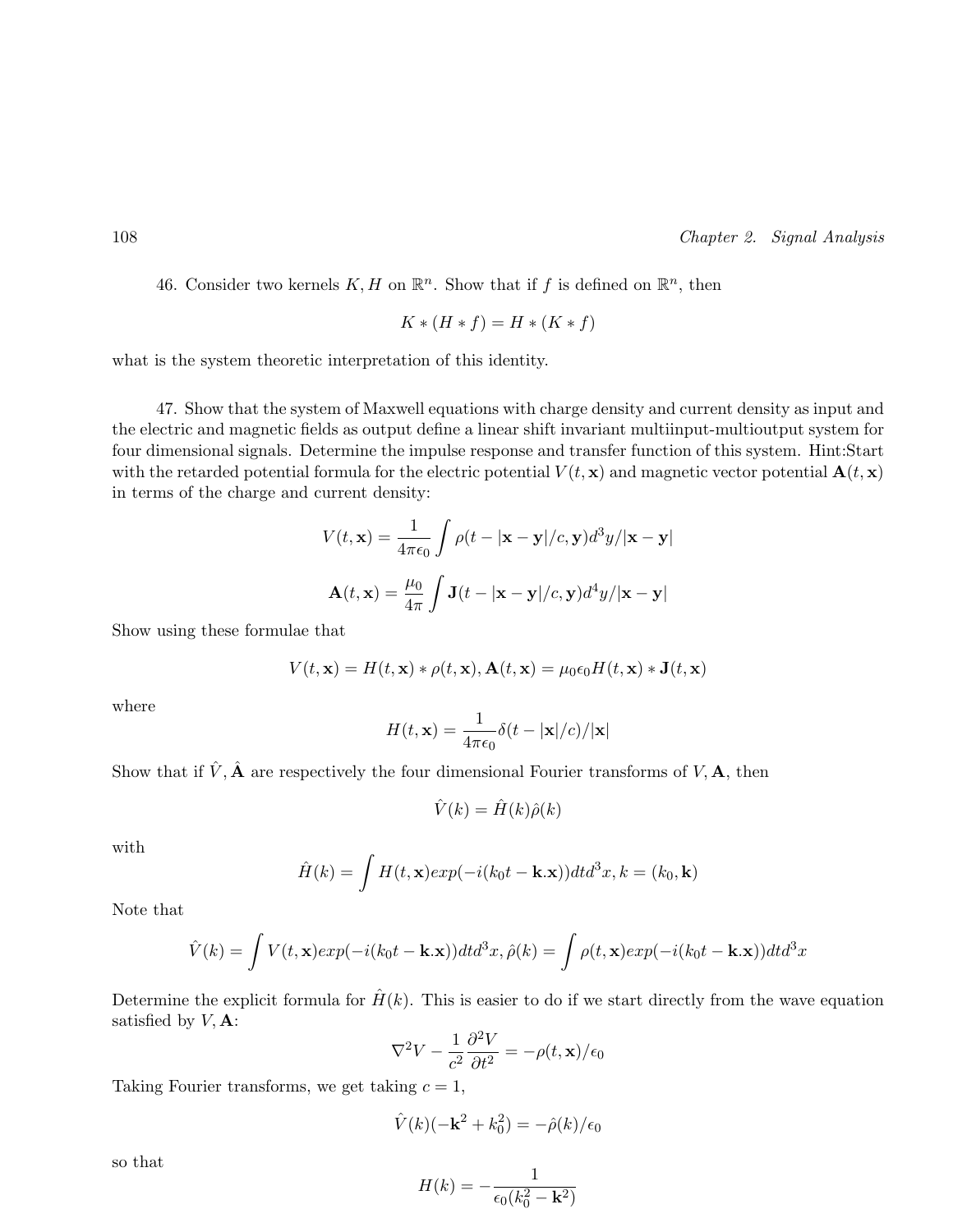We use the shorthand notation

$$
k.k = k^2 = k_0^2 - \mathbf{k}^2
$$

so that

$$
H(k)=-\frac{1}{\epsilon_0 k^2}
$$

Explain how you would determine  $h(t, \mathbf{x})$  using  $H(k)$  by choosing the contour for  $k_0$  appropriately.

- 48. DSP implementation of the creation and annihilation operators for bosons.
- 49. Minkowski functional on a topological vector space (construction of seminorms)

Let X be a vector space and  $A \subset X$  an absorbing convex subset. By absorbing, we mean that given any  $x \in X$ , we have  $x \in tA$  for some  $t = t(x) > 0$ . If X is a topological vector space, then we know that every nhood of zero is absorbing. In fact, we know that if V is a nhood of zero and  $r_n$  is a sequence of positive reals increasing to infinity, then  $X = \bigcup_n r_n V$ . It is easy to see that A must contain the zero vector. For by definition of absorbing,  $0 \in tA$  for some  $t > 0$ . it follows that  $0 = ty$  for some  $y \in A$ . Since  $t > 0$ , it follows that  $y = 0$  and hence  $0 \in A$ .

Then define

$$
\mu_A(x) = \inf\{t > 0 : t^{-1}x \in A\} = \inf\{t > 0 : x \in tA\}
$$

Then,  $\mu_A: X \to [0, \infty)$  is a well defined map. First, we want to show that

$$
\mu_A(x+y) \le \mu_A(x) + \mu_A(y), x, y \in X
$$

For  $x \in X$ , define

$$
H_A(x) = \{t > 0 : t^{-1}x \in A\} = \{t > 0 : x \in tA\}
$$

**Obviously** 

$$
\mu_A(x) = \inf(t : t \in H_A(x))
$$

Let  $t \in H_A(x)$  and  $s > t$ . Since  $0 \in A$  and A is convex, it follows that  $s \in H_A(x)$ . Here is the proof.  $t \in H_A(x)$  implies  $t^{-1}x \in A$ . Since  $0 \le t/s < 1$  and A is convex, we get

$$
s^{-1}x = (t/s)(t^{-1}x) + (1 - t/s)0 \in A
$$

and hence  $s \in H_A(x)$ . It follows that  $H_A(x) = [\mu_A(x), \infty)$ . Let  $\mu_A(x) < s, \mu_A(y) < t$  and  $u = s + t$ . Then,  $s^{-1}x \in A$ ,  $t^{-1}y \in A$  and since A is convex,

$$
u^{-1}(x+y) = (s/u)s^{-1}x + (t/u)t^{-1}y \in A
$$

so that

$$
\mu_A(x+y) \le u
$$

Setting  $s = \mu_A(x) + \delta$ ,  $t = \mu_A(y) + \delta$  with  $\delta > 0$ , it follows then that

$$
\mu_A(x+y) \le \mu_A(x) + \mu_A(y) + 2\delta
$$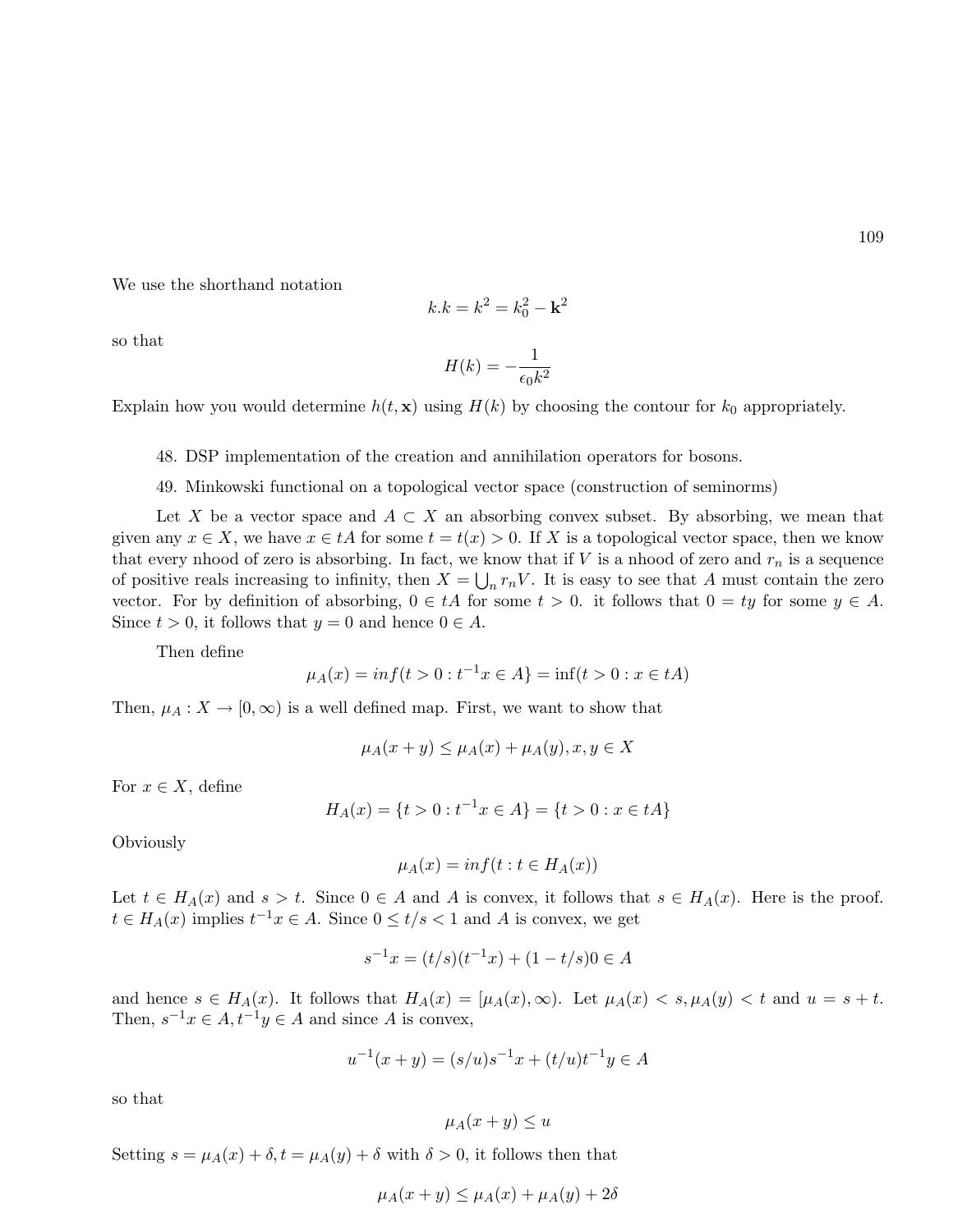Further, scalar multiplication  $(c, a) \rightarrow c.a$  from  $\mathbb{C} \times A \rightarrow A$  satisfies  $c(a_1a_2) = (ca_1)a_2 = a_1(ca_2)$  where  $c \in \mathbb{C}, a_1, a_2 \in A$ . An example of a non-commutative algebra is the space of all  $2 \times 2$  complex matrices with addition and multiplication being specified by matrix addition and matrix multiplication. A Banach algebra is an algebra with a norm such that under this norm A becomes a complex normed linear space and in addition, the norm function satisfies

$$
\| a_1 a_2 \| \le \| a_1 \| \cdot \| a_2 \|, a_1, a_2 \in A
$$

An example of a commutative Banach algebra is the space of all complex valued functions on a set X with norm defined by

$$
\parallel f \parallel = \sup(|f(x)| : x \in X), f \in A
$$

where

$$
A = \{ f : X \to \mathbb{C} \}
$$

We verify that

$$
sup(|f(x) + g(x)| : x \in X) \le sup(|f(x)| + |g(x)| : x \in X) \le sup(|f(x)| : x \in X) + sup(|g(x)| : x \in X)
$$
  
=  $|| f || + || g ||$ 

 $|| f + q || =$ 

We have

$$
|f(x)| \leq ||f||, |g(x)| \leq ||g||, x \in X
$$

so that

$$
|f(x)g(x)| = |f(x)||g(x)| \le ||f|| ||g||
$$

and taking sup over all  $x$  gives

$$
\parallel fg \parallel \leq \parallel f \parallel \parallel g \parallel
$$

#### 51. Wavelet based system identification with advantage as lesser data storage.

Consider the problem of identification of parameters of a second order Volterra system using wavelets. The input-output equation for the system is given by

$$
y(t) \approx \int_{-\infty}^{\infty} h(u,\theta)x(t-u)du + \int_{-\infty}^{\infty} g(u,v,\theta)x(t-u)x(t-v)dudv
$$

Here,  $\theta = (\theta_1, ..., \theta_p)$  is the parameter vector to be identified. For each value of  $\theta$  in a finite set say  $\Omega = \{\theta_i, i = 1, 2, ..., p\}$ , we calculate the wavelet coefficients  $c(n, k|\theta)$  and  $d(n, k, m, r|\theta)$  of respectively of the first order kernel  $h(u, \theta)$  and the second order kernel  $g(u, v, \theta)$ , ie, if

$$
\psi_{n,k}(t) = 2^{n/2}\psi(2^n t - k), n, k \in \mathbb{Z}
$$

are the wavelet functions, then

$$
h(u, \theta) = \sum_{n,k} c(n,k|\theta) \psi_{n,k}(u), g(u, v, \theta) = \sum d(n,k,m,r|\theta) \psi_{n,k}(u) \psi_{m,r}(v)
$$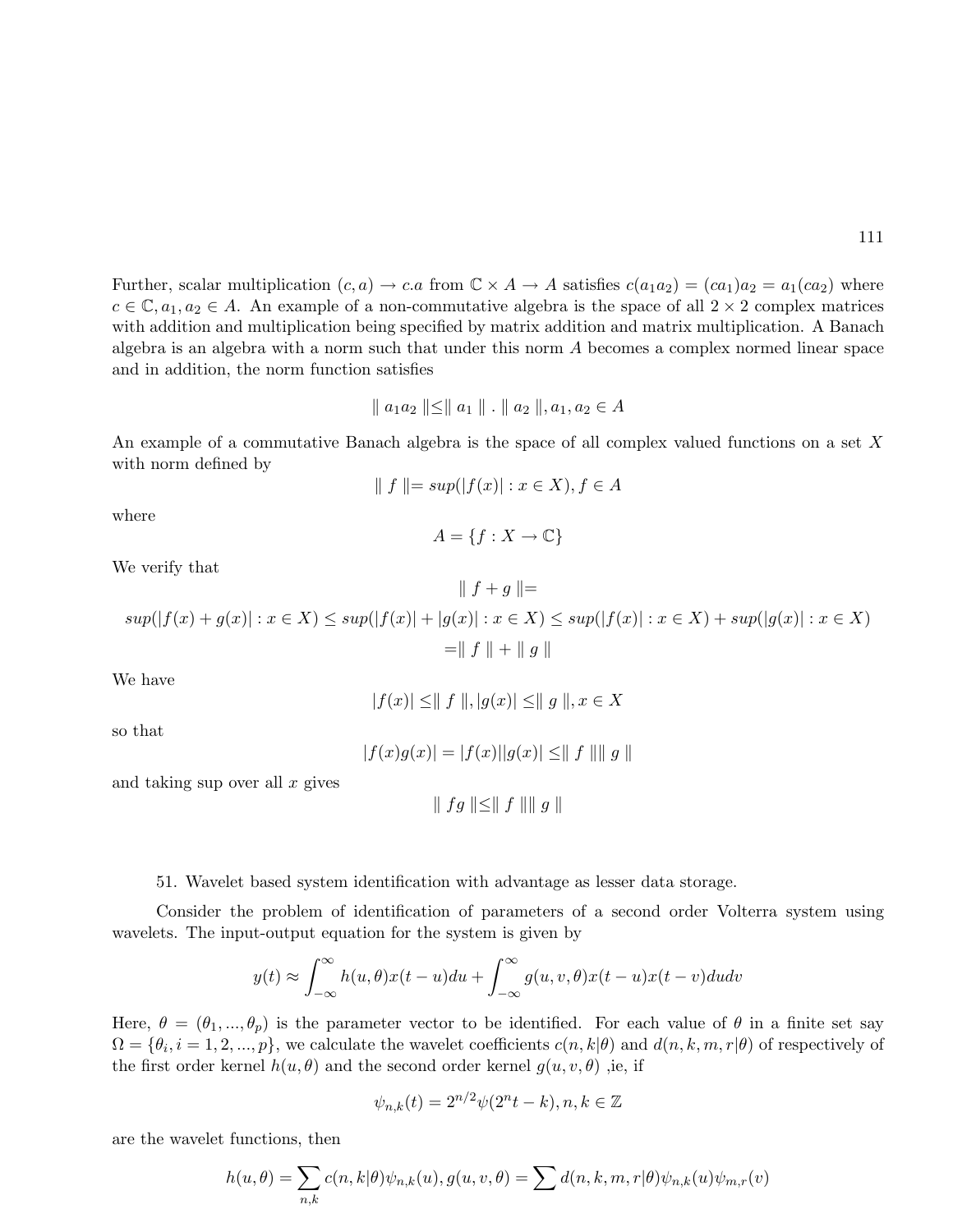Example: Let  $X = \mathbb{R}^n$  with its usual topology, Then, let

$$
B(\delta) = (-\delta, \delta)^n
$$

with  $\delta > 0$ . It is easy to see that  $\{B(\delta) : \delta > 0\}$  is a local base for X. Another example of a local base for  $\mathbb{R}^n$  is the collection of all sets of the form

$$
S(\delta) = \{x \in \mathbb{R}^n : \sum_{i=1}^n x_i^2 < \delta\}
$$

Suppose  $X$  is a normed vector space. Then, a local base for the topology is the set of all open spheres with zero as centre.

[c] If X is a topological vector space such that there exists a local base  $\mathcal{B}$ , such that every element of B is convex, then X is said to be a locally convex topological vector space. A set  $E \subset X$  is convex if for every  $x, y \in E$  and  $0 < a < 1$ , we have  $ax + (1 - a)y \in E$ . For example, let X be a normed vector space and let  $\beta$  be the local base consisting of all open spheres with origin as the centre. Then, every element of B is convex since  $x, y \in S(\delta)$  and  $0 < p < 1$  imply

$$
\| px + (1 - p)y \| \le p \| x \| + (1 - p) \| y \| < p\delta + (1 - p)\delta = \delta
$$

Thus, every normed space is a locally convex topological vector space.

 $\lbrack d \rbrack X$  is called a locally compact space if 0 has a nhood whose closure is compact. For example, suppose  $X$  is a finite dimensional normed linear space. Then it is one of the important theorems of functional analysis that the closed unit ball is compact in  $X$ . Hence, every finite dimensional normed linear space is locally compact.

[e] Let X be a topological vector space and let  $K, C$  be disjoint subsets of X with K compact and  $C$  closed. Then there is a nhood  $V$  of 0 such that

$$
(K + V) \cap (C + V) = \phi
$$

Choose  $x \in K$ . Since  $C^c$  is open and  $x \in C^c$ , we can choose a symmetric nhood  $V_x$  of zero such that

$$
V_x + V_x + V_x \subset C^c - x
$$

or

$$
x + V_x + V_x + V_x \subset C^c
$$

It follows that  $(x + V_x + V_x) \cap (C + V_x) = \phi$  (since  $-V_x = V_x$ ).  $\{x + V_x : x \in K\}$  is an open covering for It hollows that  $(x + v_x + v_x) \cap (C + v_x) = \varphi$  (since  $-v_x - v_x$ ).  $\{x + v_x : x \in K$ , hence there is a finite subcovering  $\{x_i + V_{x_i} : i = 1, 2, ..., n\}$ . Put  $V = \bigcap_{i=1}^{n}$  $_{i=1}^n V_{x_i}$ . Then,

$$
K + V \subset \bigcup_{i=1}^{n} (x_i + V_{x_i} + V) \subset \bigcup_{i} (x_i + V_{x_i} + V_{x_i})
$$

Since

$$
(x_i + V_{x_i} + V_{x_i}) \cap (C + V) = \phi
$$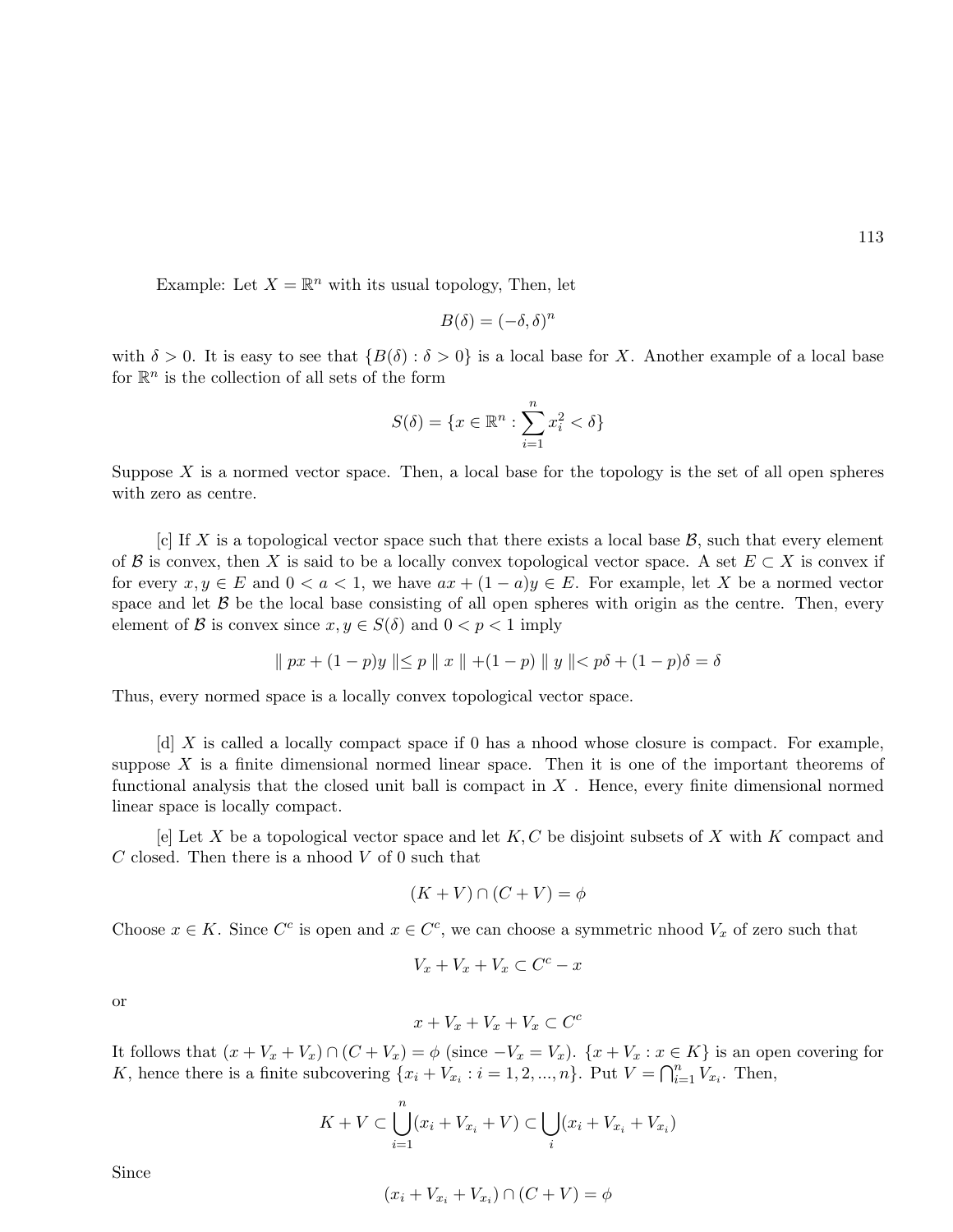it follows that

$$
(K + V) \cap (C + V) = \phi
$$

and we are done.

Remark:If  $W$  is an open nhood of 0, then since vector addition is continuous, there exists a nhood U of 0 such that  $U + U \subset W$ . Then define  $V = U \cap (-U)$ . Then, V is a symmetric nhood of zero and  $V + V \subset W$ . By replacing W with V in this argument, there exists a symmetric nhood S of zero such that  $S + S + S + S \subset W$ . Let now  $x \in X$  be arbitrary and let W be a nhood of x. Then  $W - x$  is a nhood of zero and hence there exists a symmetric nhood U of zero such that  $U + U + U + U \subset W - x$ . This implies in particular that  $x + U + U + U \subset W$ , a fact that has been made use of in the above proof.

Topology: Let X be a topological space and  $E \subset X$ .  $int(E)$  is the set of all  $x \in E$  for which there exists an open nhood U such that  $x \in U \subset X$ . In other words,

$$
int(E) = \bigcup \{ U : Uopen, U \subset E \}
$$

A subset E of X is said to be nowhere dense if  $int(\bar{E}) = \phi$ . In that case, we may show that  $\bar{E}^c$  is dense in X. For any subset  $E$ ,  $int(\overline{E}) \subset \overline{E}$  implies  $\overline{E}^c \subset int(\overline{E})^c$  it follows that

$$
Cl(\bar{E}^c) \subset int(\bar{E})^c
$$

since  $int(\bar{E})^c$  is closed. Conversely, suppose  $x \notin Cl(\bar{E}^c)$ . Then, since  $Cl(\bar{E}^c)$  is closed, its complement is open and hence there exists an open set U such that  $x \in U \subset Cl(\overline{E}^c)^c$ . Thus,

$$
U \cap Cl(\bar{E}^c) = \phi
$$

 $U \cap \overline{E}^c = \phi$ 

Hence,

and hence

Since  $U$  is open, it follows that

and hence

Thus we have proved that for any subset  $E$  of  $X$ , we have

$$
Cl(\bar{E}^c) = int(\bar{E})^c
$$

It follows that if  $int(\bar{E}) = \phi$ , then  $Cl(\bar{E}^c) = X$ , or equivalently that  $\bar{E}^c$  is dense in X.

Let A be a commutative Banach algebra and  $J$  a proper closed ideal in  $A$ . Define the quotient map  $\pi: A \to A/J$  so that  $\pi(x) = x + J, x \in A$ . Define

$$
\| \pi(x) \| = \inf \{ \| \ x + y \ \| : y \in J \}
$$

$$
U\subset \bar{E}
$$

 $U\sub{int}(\bar{E})$ 

 $x \notin int(\bar{E})^c$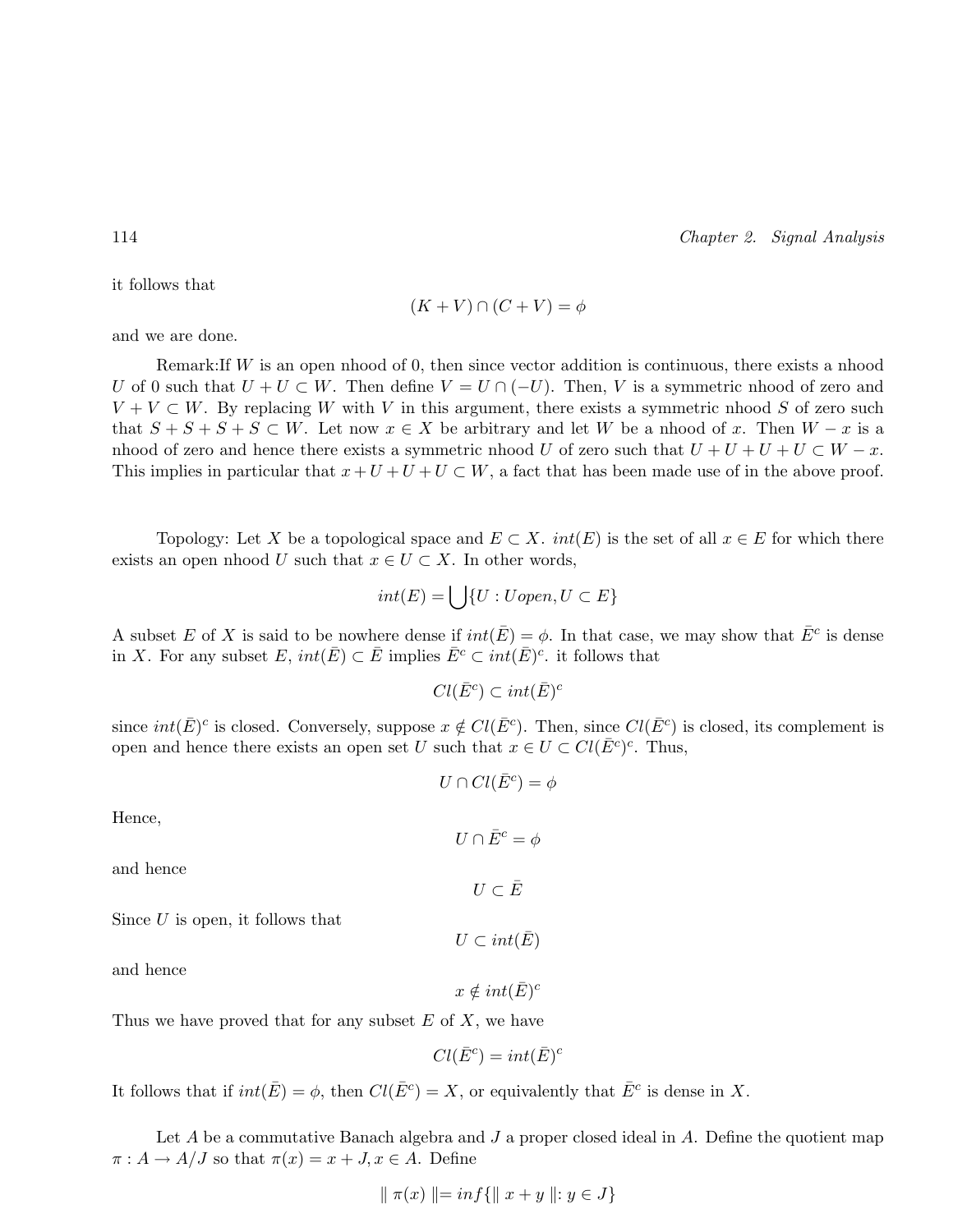Then  $A/J$  equipped with this norm is a Banach space.

Proof: First we must show that the norm is well defined. Let  $\pi(x) = \pi(y)$ . Then,  $z = y - x \in J$ . Since then  $z + J = J$ , it easily follows that

$$
inf(\parallel x + u \parallel: u \in J) = inf(\parallel y + z + u \parallel: u \in J) = inf(\parallel y + u \parallel: u \in J)
$$

showing that  $\|\pi(x)\|$  is well defined for all  $x \in A$ . Now, let  $x, y \in A$ . Let  $\delta > 0$  be arbitrary. Choose  $u, v \in J$  so that  $||x + u|| \le ||\pi(x)|| + \delta$  and  $||y + v|| \le \pi(y) + \delta$ . Then  $u + v \in J$  and

$$
\| \pi(x) + \pi(y) \| = \| \pi(x + y) \| \le \| x + y + u + v \| \le \| x + u \| + \| y + v \| \le \| \pi(x) \| + \| \pi(y) \| + 2\delta
$$

and letting  $\delta \downarrow 0$  gives the triangle inequality:

$$
\|\pi(x) + \pi(y)\| \le \|\pi(x)\| + \|\pi(y)\|
$$

Now for the Completeness property. Let  $x_n$ ,  $n = 1, 2, ...$  be a sequence in A such that  $\pi(x_n)$ ,  $n = 1, 2, ...$  is Cauchy in A/J. This means that  $\|\pi(x_n)-\pi(x_m)\|\to 0, n, m\to \infty$ . It follows that there is a subsequence  $n_i$  of N such that  $\|\pi(x_{n_{i+1}}) - \pi(x_{n_i})\| < 1/2^i$ . In particular,  $\|\pi(x_{n_2}) - \pi(x_{n_1})\| < 1/2$ . So we can choose a  $u_1 \in J$  so that

$$
\|x_{n_2} - x_{n_1} + u_2\| < 1/2
$$

Since  $\pi(x_{n_2} + u_2) = \pi(x_{n_2})$ , we can choose  $u_3 \in J$  so that

$$
\|x_{n_3} - x_{n_2} - u_2 + u_3\| < 1/2^2
$$

and continuing this process, we get a sequence  $u_i, i = 1, 2, \dots$  in J such that

$$
\parallel x_{n_{i+1}} + u_{i+1} - x_{n_i} - u_i \parallel < 1/2^i, i = 1, 2, ...
$$

In other words,  $x_{n_i} + u_i$ ,  $i = 1, 2, ...$  is Cauchy in A. It follows that there exists a  $y \in A$  such that  $x_{n_i} + u_i \rightarrow y$  as  $i \rightarrow \infty$ . Since

$$
\| \pi(x_{n_i}) - \pi(y) \| \leq \| x_{n_i} + u_i - y \|
$$

it follows that  $\pi(x_{n_i}) \to \pi(y)$  in the normed space  $A/J$ . Since  $\pi(x_n)$  is Cauchy, it follows then that  $\pi(x_n) \to \pi(y)$  proving that  $A/J$  is a Banach space.

53. Let X be a topological vector space and Y a locally compact subspace of X. Then, Y is closed in  $X$ .

1. Define a bounded linear functional on a normed linear space X. Show that  $\mathcal M$  is a closed subspace of X and f is a linear functional on M that satisfies  $|f(x)| \leq ||x||$  for all  $x \in M$ , then there exists a linear functional g on X such that  $g = f$  on M and  $|g(x)| \leq ||x||$  for all  $x \in X$ . Hint:Use the Hahn-Banach theorem. Deduce that if  $x \in X$ , then there exists an  $f \in X^*$  ( $X^*$  is the class of all bounded linear functionals on X), such that  $\| f \| = \| x \|$ 

2. Define a convex subset of a vector space and give examples. Specifically show that if  $f_1, ..., f_k$ are linear functionals on a vector space X and  $c_1, ..., c_k$  are arbitrary scalars, then the set

$$
\{x \in X : f_i(x) \le c_i, i = 1, 2, ..., k\}
$$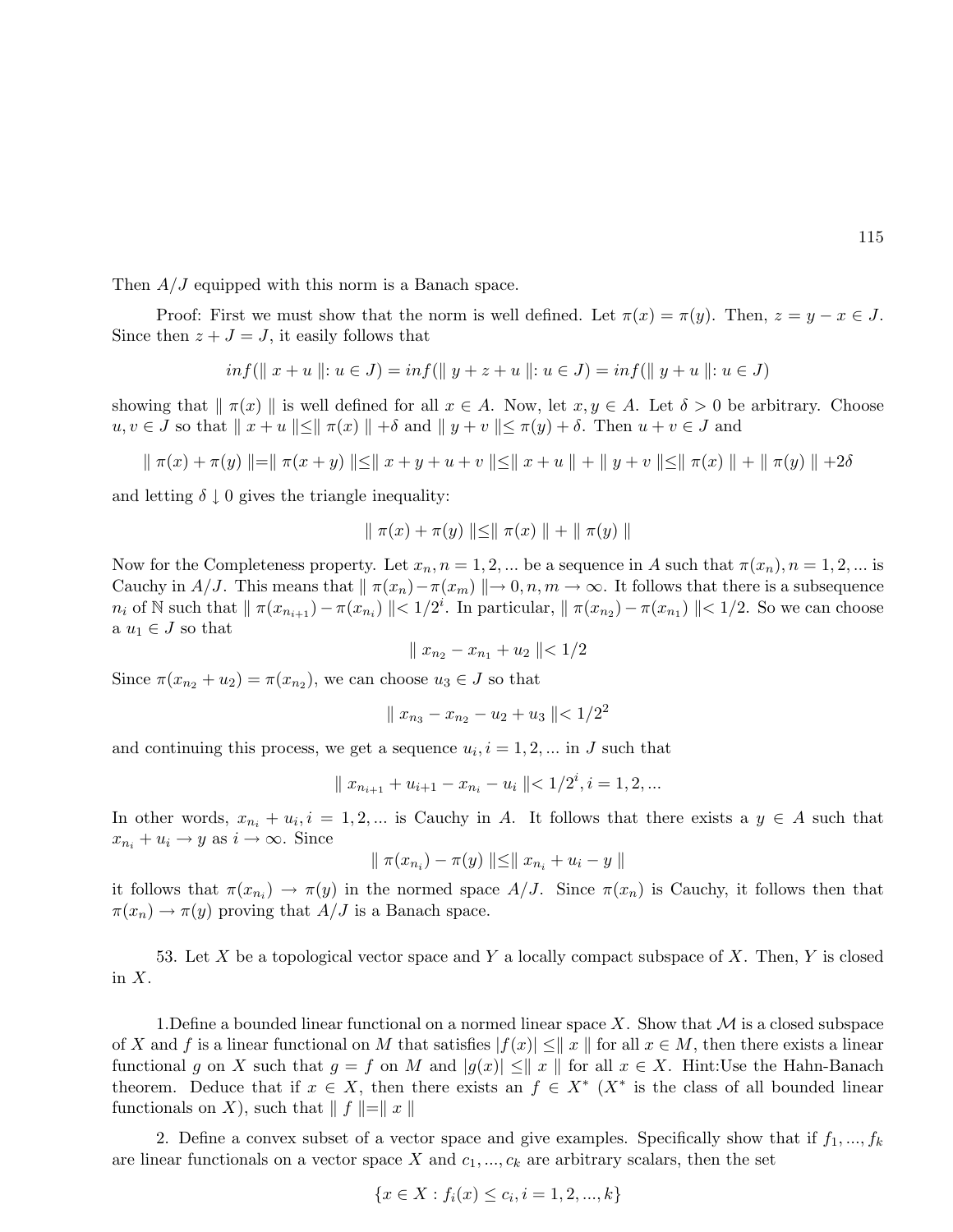is the error signal.

55. Invariant functions: Let X be a set on which a group G acts and let  $\mathcal{F}(X)$  denote the set of all functions  $f: X \to \mathbb{C}$ . G acts on  $\mathcal{F}(X)$  in the natural way:

$$
(g.f)(x) = f(g^{-1}x)
$$

A function  $f \in \mathcal{F}(X)$  is said to be G-invariant if  $g.f = f$ . Note that if  $f_1, f_2 \in \mathcal{F}(X)$  and  $c_1, c_2 \in \mathbb{C}$ , then

$$
(g.(c_1f_1 + c_2f_2))(x) = c_1f_1(g^{-1}x) + c_2f_2(g^{-1}x) = (c_1g_1 \cdot f + c_2g_2 \cdot f)(x)
$$

so that each  $q \in G$  acts linearly on the algebra  $\mathcal{F}(X)$ . Also each  $q \in G$  preserves the multiplication operation in  $\mathcal{F}(X)$  as may be seen from

$$
(g.(f_1f_2))(x) = (f_1f_2)(g^{-1}x) = f_1(g^{-1}x)f_2(g^{-1}x) = ((g.f_1).(g.f_2))(x)
$$

The set of G-invariant functions on X forms an algebra as can be seen from  $g \in G$ ,  $g.f_1 = f_1$ ,  $g.f_2 = f_2$ implies  $g.(c_1f_1 + c_2f_2) = c_1g.f_1 + c_2g.f_2 = c_1f_1 + c_2f_2$  and  $g.(f_1f_2) = (g.f_1)(g.f_2) = f_1f_2$ .

56. Bilinear forms: Let V be a vector space over R of dimension  $n < \infty$  and let  $f: V \times V \to \mathbb{R}$  be a symmetric non-degenerate bilinear form, ie, f is linear in both of its arguments,  $f(u, v) = f(v, u)$  for all  $u, v \in V$  and  $f(u, v) = 0$  for all  $v \in V$  iff  $u = 0$ . Choose a basis  $B = \{e_1, ..., e_n\}$  for V and consider the matrix

$$
A = ((f(e_i, e_j))
$$

A is a real Hermitian matrix and hence, by the spectral theorem, it can be represented as

$$
A = UDU^T
$$

where U is a real orthogonal matrix and D is a real diagonal matrix. Let  $x, y \in V$  and set  $x = \sum x_i e_i, u = \sum x_i e_i$  $y_i e_i$  so that  $x_i, y_i \in \mathbb{R}$ . Then,

$$
f(x,y) = \sum_{i,j} x_i y_j f(e_i, e_j) = x^T A y = [x]_B^T U D U^T [y]_B
$$

There exists a basis B' of V, such that  $[x]_{B'} = U^T[x]_B$  for all  $x \in B$ . To see this, suppose  $B' = \{f_1, ..., f_n\}$ There exists a basis  $D$  or  $V$ , such that  $[x]_B$ <br>so that  $x = \sum x'_i f_i$  with  $[x]_{B'} = (x'_i)$ , then

$$
\sum x_j e_j = x = \sum x'_i f_i = \sum (U^T[x]_B)_i f_i = \sum u_{ji} x_j f_i
$$

so that the new basis is given by

$$
\sum_i u_{ji} f_i = e_j
$$

or

$$
f_i = \sum_j u_{ji} e_j
$$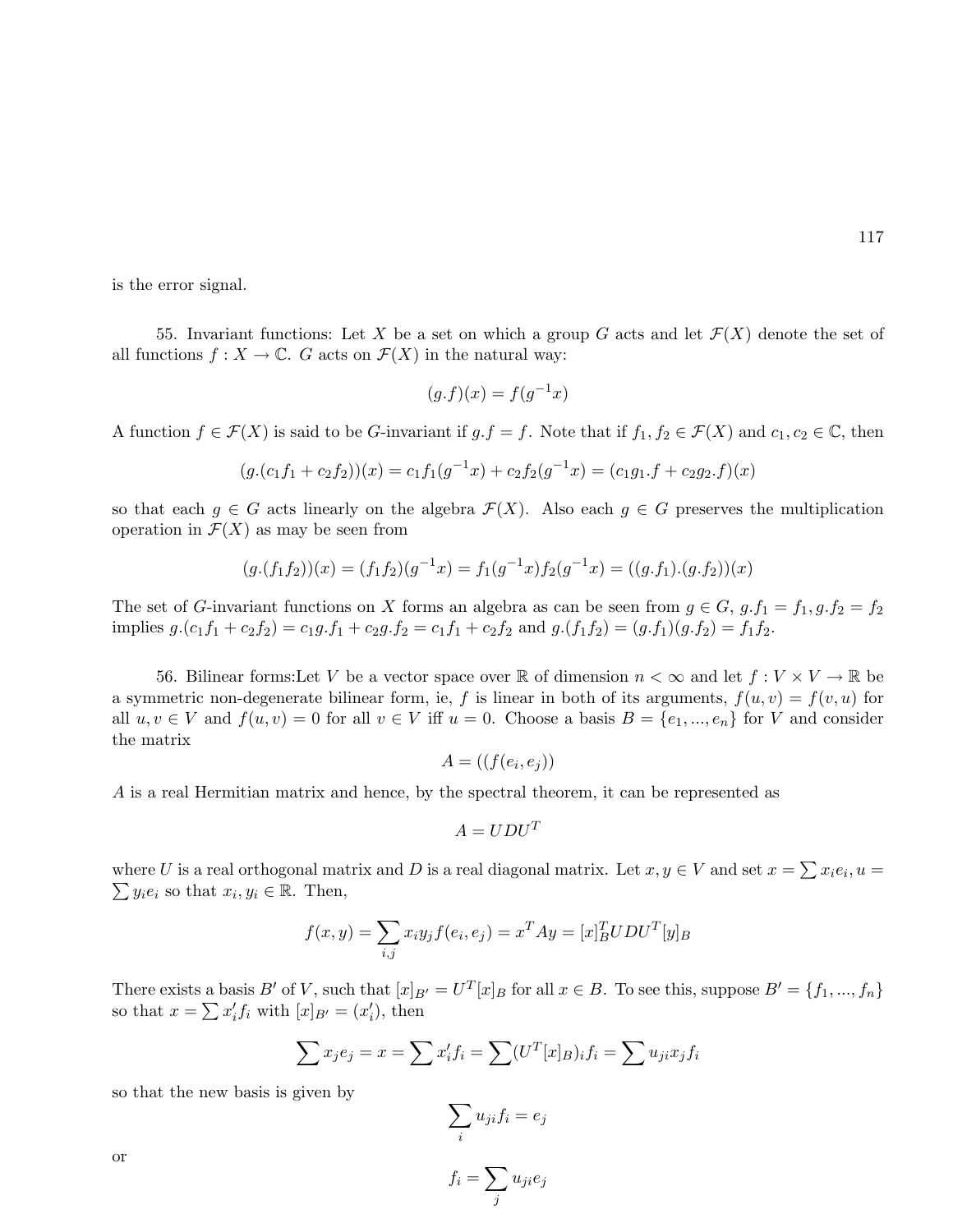using orthogonality of  $U$ . Thus,

$$
f(x,y) = [x]_{B'}^T D[y]_{B'}
$$

which means that

$$
f(f_i, f_j) = d_i \delta_{ij}
$$

By applying a permutation to the basis elements  $(f_i)$ , we may assume without loss of generality that  $d_i > 0$  for  $t = 1, 2, ..., r$ , and  $< 0$  for  $i = r + 1, ..., n$ . Note that since we are assuming that f is nondegenerate, no  $d_i$  equals zero. Then letting  $g_i = |d_i|^{-1/2} f_i$ , it follows that  $((f(g_i, g_j)))$  has the diagonal form  $\overline{a}$  $\mathbf{r}$ 

$$
C = \left(\begin{array}{cc} I_r & 0\\ 0 & -I_{n-r} \end{array}\right)
$$

This is the canonical form of a symmetric, non-degenerate real bilinear form. Now we shall derive the canonical form for the antisymmetric bilinear form. Let V be a real vector space and  $f: V \times V \to \mathbb{R}$ be an antisymmetric, non-degenerate bilinear form. By antisymmetric, we mean that  $f(u, v) = -f(v, u)$ for all  $u, v \in V$ . Then choose a basis  $B = (e_i)$  as before and define  $A = ((f(e_i, e_j))$ . A is then a real antisymmetric matrix and  $i\hat{A}$  is a Hermitian matrix. We can diagonalize  $i\hat{A}$  relative to an orthonormal basis for  $\mathbb{C}^n$ . Thus, we choose vectors  $\xi_1, ..., \xi_n$  in  $\mathbb{C}^n$  so that

$$
iA\xi_k = c_k \xi_k, k = 1, 2, ..., n
$$

 $c'_k s$  are all real and  $\xi_k$  are complex vectors. If The eigenvalues  $c_k$  appear in pairs as  $(c, -c)$  for taking the complex conjugate gives us  $-i\bar{A}\bar{\xi}_k = \bar{c}_k\bar{\xi}_k$ , None of the eigenvalues is zero since the form is non-degenerate. Writing  $\xi_k = u_k + iv_k$  where  $u_k, v_k$  are real, we get

$$
iA(u_k + iv_k) = c_k(u_k + iv_k)
$$

and equating real and imaginary parts, we get

$$
Au_k = c_k v_k, Av_k = -c_k u_k
$$

Thus,  $sp{u_k, v_k}$  is an invariant subspace for V and the restriction of A relative to this space is

$$
\left(\begin{array}{cc} 0 & -c_k \\ c_k & 0 \end{array}\right)
$$

By appropriately permuting the elements  $u_k, v_k$ , and applying a scaling, we may obtain a real basis for V relative to which the form has the matrix

$$
\left(\begin{array}{cc} \cdot & I_r \\ -I_r & 0 \end{array}\right)
$$

where  $r = 2n$ . This means that a non-degenerate bilinear skew symmetric form on a real vector space exists iff the space has even dimension.

57. Let G be a group and let H, K be subgroups of G. Consider the G action on the set  $(G/H) \times$  $(G/K)$ . This action is defined by the equation

$$
g(g_1H, g_2K) = (gg_1H, gg_2K), g, g_1, g_2 \in G
$$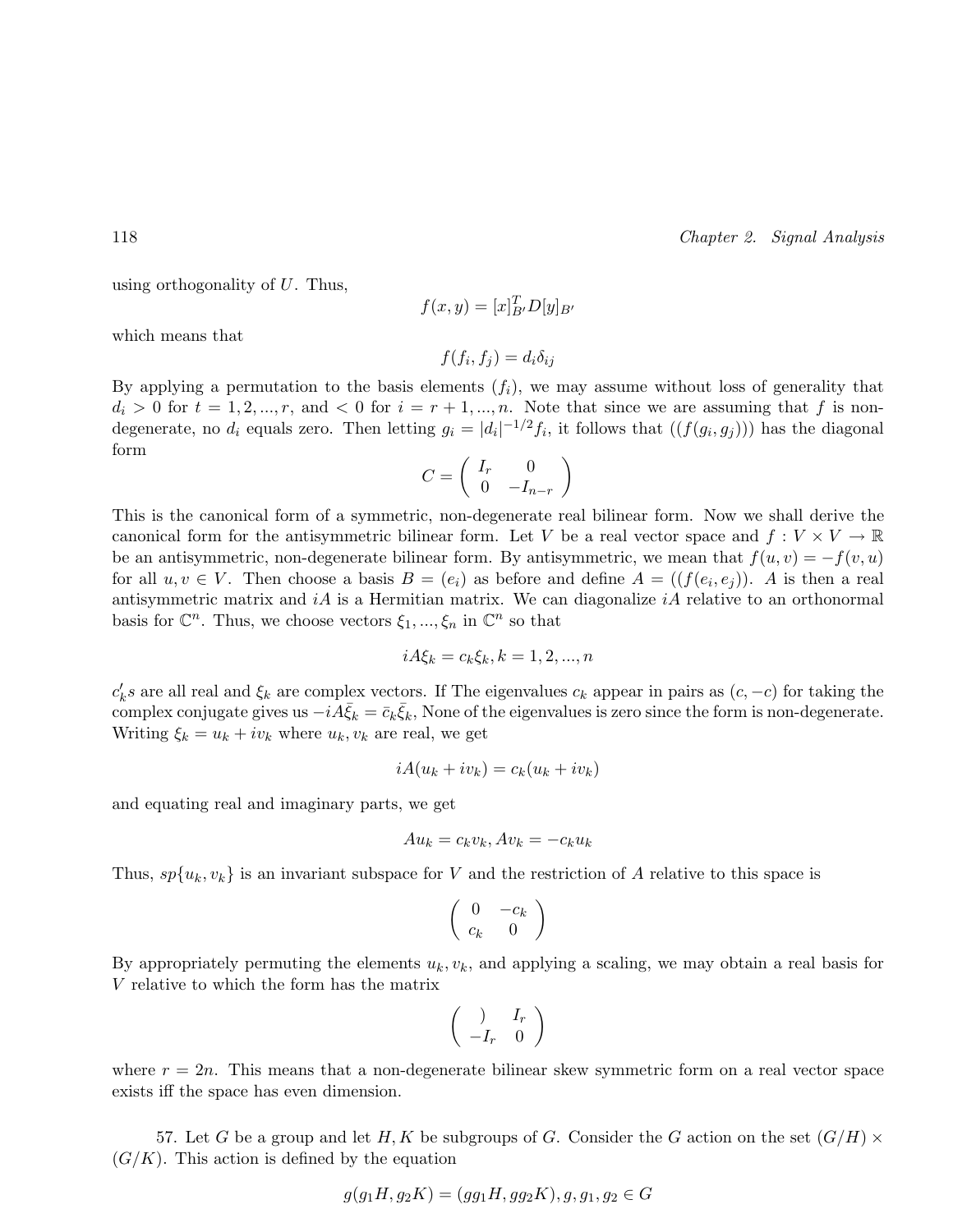If  $x(t)$  is the received signal, the likelihood ratio for performing the decision is given by

$$
\Lambda(x) = exp(-\int_0^T (x(t) - s_1(t))^2 / N_0) / exp(-\int_0^T (x(t) - s_0(t))^2 / N_0)
$$

If  $\Lambda$  is greater than 1, we decide in favour of  $H_1$  while if  $\Lambda$  is smaller than one, we decide in favour of  $H<sub>0</sub>$ . Here, we are assuming the two hypotheses to be equally probable apriori. The likelihood ratio test can be simplified by defining

$$
l(x) = \int_0^T x(t)s_1(t)dt - \int_0^T x(t)s_0(t)dt
$$

If  $l(x) > 0$ , decide  $H_1$  while if  $l(x) < 0$ , decide  $H_0$ . Define two impulse response functions  $h_i(t) =$  $s_i(T-t), i=1,0.$  Then

$$
\int_0^T x(t)s_i(t)dt = \int_0^T h_i(\tau)x(T-\tau)d\tau = \int_0^T h_i(T-\tau)x(\tau)d\tau, i = 1, 2
$$

So the decision process can be viewed as the construction of two filters having impulse responses  $h_i, i =$ 1, 0. We pass the received signal over the duration  $[0, T]$  through each of these filters and select the maximum. To implement this using MATLAB, we do the following. Generate two discrete time signals  $s_i[n], n = 0, 1, 2, ..., N-1$ . For example, we can take  $s_i$  to be one and minus one, or one and zero. We also generate white Gaussian noise  $w[n], n = 0, 1, ..., N-1$  using the randn command followed by an amplitude scaling. Then select  $i = 0, 1$  at random and generate  $x[n] = s_i[n] + w[n], n = 0, 1, ..., N - 1$ . Using this x scanng. Then select  $i = 0, 1$  at random and generate  $x[n] = s_i[n] + w[n], n = 0, 1, ..., N - 1$ . Using this x generate the numbers  $\sum_{n=0}^{N-1} x[n]s_i[n], i = 1, 0$  and choose the maximum. Repeat this process K times for the same  $s_i$ 's but different realizations of the noise  $w$ [.] and count the proportion of times that an error the same  $s_i$  but different realizations of the noise  $w_i$ . and count the proportion of threes that an error<br>has occurred. Plot this error propagability as a function of the signal to noise ratio  $\sum s_i[n]^2/\mathbb{E}w[n]^2$ . Here we are assuming that  $s_i$ 's have been amplitude scaled appropriately so that

$$
\sum s_1[n]^2 = \sum s_0[n]^2
$$

59. Implement an adaptive equalizer based on LMS algorithm and study the effect of step size on the MSE.

Choose  $p \ll N$  real numbers (filter tap weights)  $h(0), h(1), ..., h(p)$ . Generate an input sequence  $x(n), n = 0, 1, 2, ..., N-1$ . Generate white Gaussian noise  $w[n], n = 0, 1, ..., N-1$  and generate the output process  $\boldsymbol{p}$ 

$$
y[n] = \sum_{k=0}^{p} h(k)x(n-k) + w(n), n = p, p+1, ..., N
$$

Choose an initial guess for the tap weights  $g_0[k], k = 0, 1, 2, ..., p$  and generate the tap weights in accord with the LMS algorithm:

$$
g_{n+1}[k] = g_n[k] - \mu \frac{\partial}{\partial g_n[k]}(y[n] - \sum_{m=0}^p g_n[k]x[n-k])^2
$$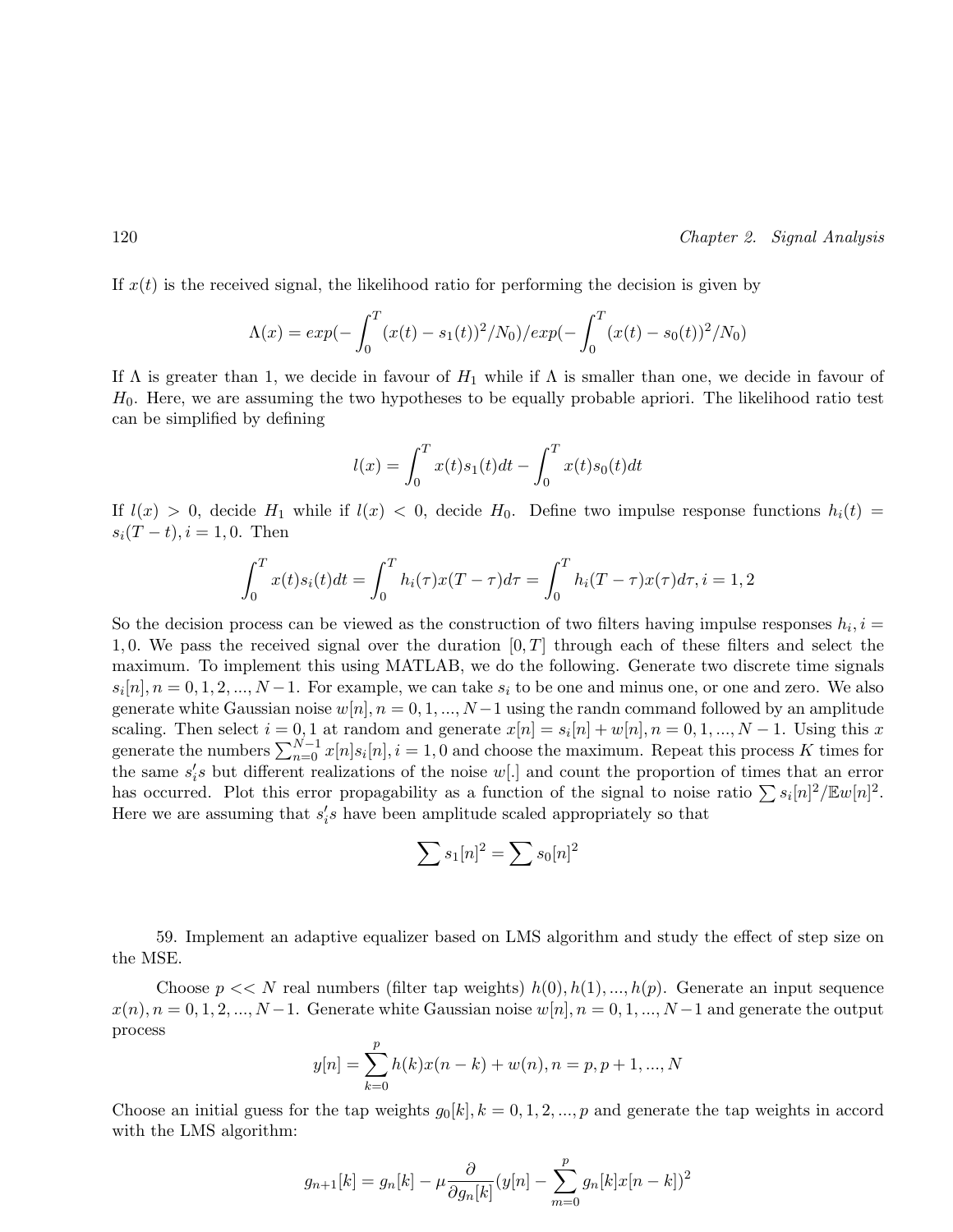or

$$
g_{n+1}[k] = g_n[k] + 2\mu e[n]x[n-k], k = 0, 1, ..., p
$$

where

$$
e[n] = y[n] - \sum_{m=0}^{p} g_n[k]x[n-k]
$$

is the error at time n.  $\mu$  is the adaptation weight. The aim is to show that this algorithm for sufficiently small  $\mu$  guarantees convergence of the weights  $g_n[k]$  to  $h[k]$  and also guarantees good tracking in case the  $h$ 's vary slowly with time. This gives an implementation of an adaptive system identifier. For an adaptive equalizer, we pass the input through an fir filter  $\{h(n)\}\$  and then letting  $y(n)$  denote the output, we apply the above algorithm taking as input  $y(n)$  and output  $x(n)$ . The resulting adaptive filter  $\{g_n(k)\}\$ is then expected to converge to an inverse of the filter  $\{h(k)\}\$ . We may take  $h(n)$  as an IIR filter of the form

$$
H(z) = \frac{1}{1 - az^{-1}}
$$

The process  $y(n)$  is thus generated by the algorithm

$$
z(n) + az(n-1) = x(n), y(n) = z(n) + w(n)
$$

The adaptive filter output is

$$
\hat{x}(n) = \sum_{k=0}^{p} g_n(k)y(n-k)
$$

so that

$$
g_{n+1}(k) = g_n(k) + 2\mu e(n)y(n-k), e(n) = x(n) - \sum_{k=0}^{p} g_n(k)y(n-k)
$$

If the noise is small, we then expect

$$
G_n(z) \approx 1 - az^{-1}
$$

for large n. Check this.

60. Monte carlo simulation of a QPSK communication system. Generate a sequence of ones and zeroes. Pair this sequence so that we get a string of elements of the form  $(ij), i, j = 0, 1$ . To transmit a (00) we use the signal  $cos(\omega_c n)$ , to transmit (01), we transmit  $cos(\omega_c n + 2\pi/4)$ , to transmit (10), we transmit  $\cos(\omega_c n + \pi/2)$  and finally to transmit (11), we transmit  $\cos(\omega_c n + 3\pi/4)$ . We add white Gaussian noise  $w(n)$  to the transmitted signal with a variance of  $1/10$ . Denote the resulting received signal by  $x(n)$ ,  $n = 0, 1, 2, ..., N - 1$ . Take  $\omega_c = 2\pi/100$  and  $N = 100$ , or more generally,  $\omega_c = 2\pi/N$  so that the transmitted signal consists of one complete cycle of the carrier signal. To decode at the receiver end, we use the correlation method. Specifically compute

$$
((2/N)\sum_{n=0}^{N-1} x(n)\cos(\omega_c n), (2/N)\sum_{n=0}^{N-1} x(n)\sin(\omega_c n))
$$

Compute the distance of this pair from the four points  $(1,0)$ ,  $(cos(2\pi/4), -sin(2\pi/4))$ ,  $(cos(\pi/2) -sin(\pi/2))$ and  $(cos(3\pi/4), -sin(3\pi/4))$  and if the minimum distance is to the first pair, then decide (00), if it is to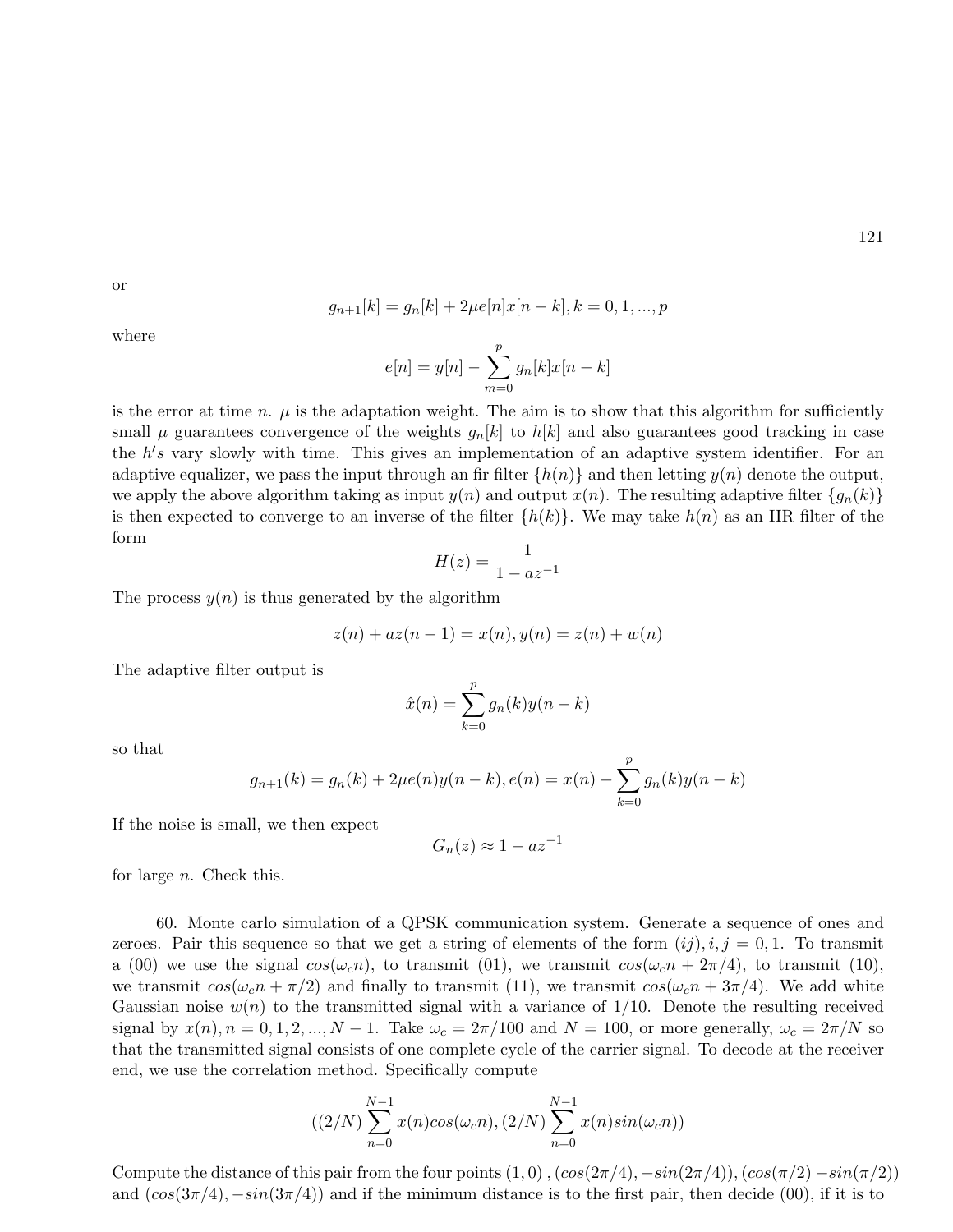62. Commutative Banach algebras:Let A be a commutative Banach algebra and  $\Delta$  the set of all complex homomorphisms of A. If M is a maximal ideal of A, then  $M = \text{ker } h$  for some homomorphism h of A and conversely if h is a homomorphism of A, then Kerh is a maximal ideal of A.

Lemma: If A is a Banach algebra in which every nonzero element is invertible, then A is isometrically isomorphic to the complex field.

For choose any two distinct complex numbers  $\lambda_i, i = 1, 2$ . Then at most one of the elements  $\lambda_i e - x, i = 1, 2$  is zero and hence at least one of them is invertible. Since the spectrum  $\sigma(x)$  is nonempty, it follows that  $\sigma(x)$  has exactly one point say  $\lambda(x)$  for each  $x \in A$ .  $\lambda(x)e - x$  is not invertible and hence it is zero. It is easy to see that  $\lambda$  is a linear map from A into  $\mathbb C$  and that

$$
|\lambda(x)| = ||\lambda(x)e|| = ||x||
$$

proving isometry.

Note:We have used an important result that the spectrum of any element in a Banach algebra is nonempty. For suppose  $x \in A$  where A is a Banach algebra. Define  $g: \mathbb{C} \to A$  by  $g(\lambda) = \lambda \cdot e - x$ . g is a continuous function. However the set  $G(A)$  of invertible elements in A is an open set (Let y be invertible. Then  $z = y - (y - z)$  gives

$$
z^{-1} = (y - (y - z))^{-1} = (1 - y^{-1}(y - z))^{-1}y^{-1}
$$

exists if  $||y^{-1}(y-z)|| < 1$  which is in turn true if  $||y-z|| < ||y^{-1}||^{-1}$ . Note that  $||y|| ||y^{-1}|| \ge 1$ . Thus, we have shown that  $z^{-1}$  exists for all z inside an open ball of sufficiently small radius with y as centre.). It follows that  $g^{-1}(G(A))$  is an open set. But  $g^{-1}(G(A)) = \sigma(x)^c$ , ie, the resolvent set of x. The resolvent set is open and hence the spectrum is closed. We now show that the spectrum is bounded. For let x be an element of the Banach algebra and let  $\lambda$  be a complex number with  $|\lambda| > \|x\|$ . Then,  $e - \lambda^{-1}x$  is invertible and hence  $\lambda \in \sigma(x)^c$ . It follows that if  $\lambda \in \sigma(x)$ , then  $|\lambda| \leq ||x||$ . This proves that the spectrum of x is bounded by  $\|x\|$ . Since then  $\sigma(x)$  is a closed and bounded subset of C, it is compact. Define  $f : \sigma(x)^c \to A$  by

$$
f(\lambda) = (\lambda \cdot e - x)^{-1}
$$

We now make use of the inequality if  $x \in G(A)$  and  $h \in A$  is such that  $||h|| < \frac{1}{2}$  $\frac{1}{2} \parallel x^{-1} \parallel^{-1}$ , then  $x + h \in G(A)$  (this we have already proved above) and

$$
L = || (x+h)^{-1} - x^{-1} + x^{-1}hx^{-1} || \le 2 || x^{-1} ||^3 || h ||^2
$$

Indeed,

$$
(x+h)^{-1} = (x(1+x^{-1}h))^{-1} = (1+x^{-1}h)^{-1}x^{-1} = (x^{-1} - x^{-1}hx^{-1} + \sum_{n=2}^{\infty} (-1)^n (x^{-1}h)^n x^{-1}
$$

giving

$$
L \le \sum_{n=2}^{\infty} \|x^{-1}\|^{n+1} \|h\|^{n}
$$
  
= \|h\|^2 \|x^{-1}\|^3 / (1 - \|x^{-1}\| \cdot \|h\|)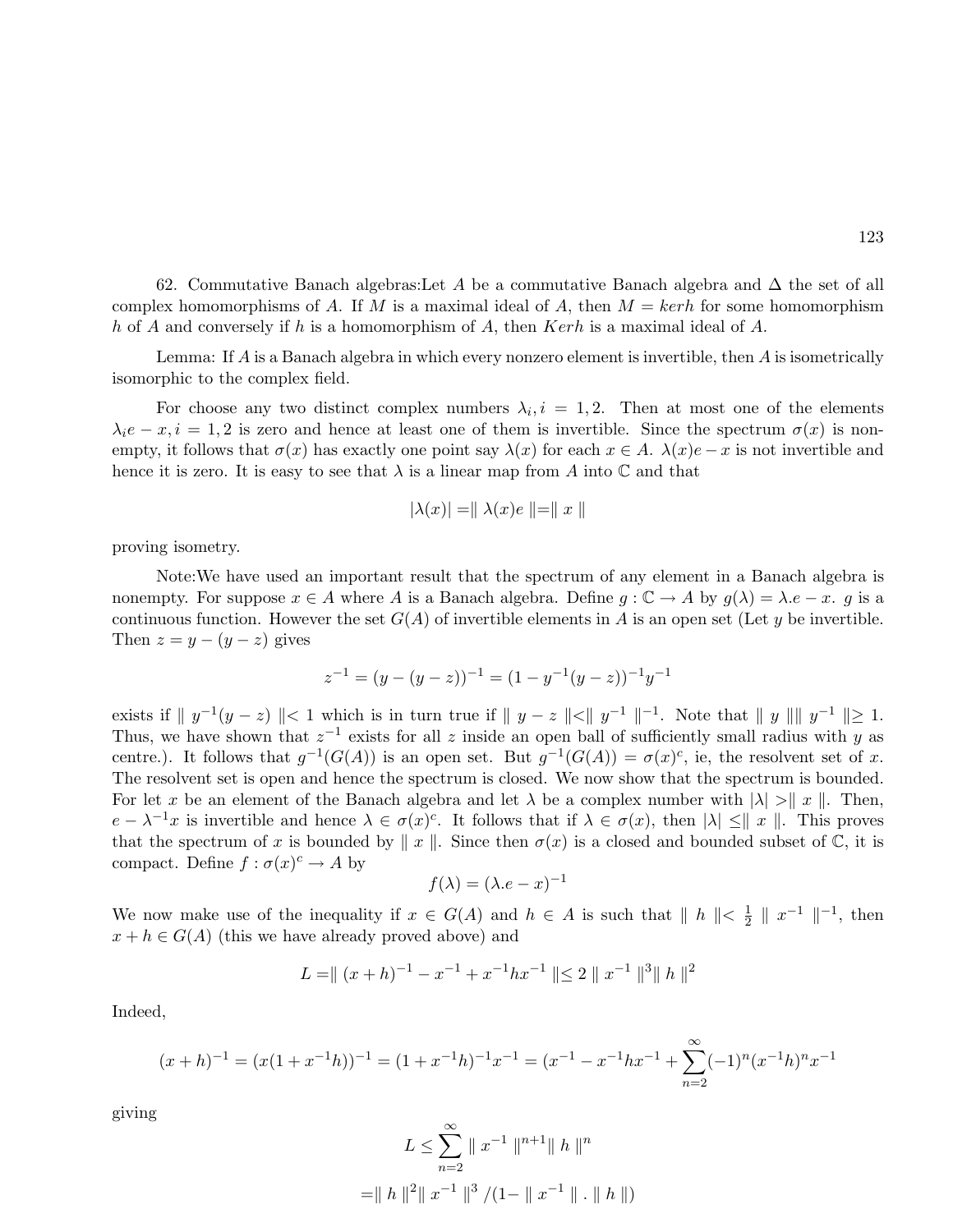$$
\leq 2 \parallel x^{-1} \parallel^3 . \parallel h \parallel^2
$$

It follows that if  $|\mu - \lambda|$  is sufficiently small, then

$$
\| f(\mu) - f(\lambda) + (\mu - \lambda)f(\lambda)^2 \| \le 2f(\lambda)^3 |\mu - \lambda|^2
$$

From which we deduce that f is strongly differentiable at  $\lambda$  and is hence holomorphic on  $\sigma(x)^c$ . If  $\Gamma$  is a circle in C with origin as center and radius  $r > k x \, \parallel x$ , then we have the result that for all  $\lambda \in \Gamma$ , the series

$$
f(\lambda) = \lambda^{-1} \sum_{n=0}^{\infty} \lambda^{-n} x^n
$$

is uniformly convergent and hence term by term integration gives

$$
x^{n} = (2\pi i)^{-1} \int_{\Gamma} \lambda^{n} f(\lambda) d\lambda, n = 0, 1, 2, \dots
$$

Suppose  $\sigma(x)$  is empty. Then, f is holomorphic in the entire complex plane C and hence the above integrals are zero for all n which contradict the fact that  $x^0 = e$ . This proves that  $\sigma(x)$  is non-empty.

63. Parseval's theorem: Let G be a locally compact Abelian group, for example  $\mathbb{R}^n$  and for  $g \in G$ , suppose  $\chi(g)$  is a complex number of unit magnitude such that  $\chi(g + g') = \chi(g)\chi(g')$  for all,  $g, g' \in G$ , in other words,  $\chi : G \to \mathbb{T}$  where  $\mathbb{T}$  is the unit torus, is a homomorphism. Then  $\chi$  is called a character of G. For example, if  $G = \mathbb{R}^n$ , then for any  $(t_1, ..., t_n) \in \mathbb{R}^n$ , we may define

$$
\chi_{t_1,\dots,t_n}(x_1,...,x_n) = exp(i\sum_{a=1}^n t_a x_a)
$$

or equivalently,

$$
\chi_{\mathbf{t}}(\mathbf{x}) = exp(i < \mathbf{t}, \mathbf{x})
$$

We easily verify that  $|\chi_{\mathbf{t}}(\mathbf{x})| = 1$  and

$$
\chi_{\mathbf{t}}(\mathbf{x} + \mathbf{y}) = \chi_{\mathbf{t}}(\mathbf{x}) + \chi_{\mathbf{t}}(\mathbf{y}), \mathbf{x}, \mathbf{y} \in \mathbb{R}^{n}
$$

The Fourier transform theorem on  $\mathbb{R}^n$  tells us that any square integrable function on  $\mathbb{R}^n$  can be expanded as a superposition of the characters, ie,

$$
f(\mathbf{x}) = \int \hat{f}(\mathbf{t}) \chi_{\mathbf{t}}(\mathbf{x}) d\mathbf{t}
$$

where

$$
\hat{f}(\mathbf{t}) = (2\pi)^{-n} \int_{\mathbb{R}^n} f(\mathbf{x}) \bar{\chi}_{\mathbf{t}}(\mathbf{x}) d\mathbf{x}
$$

The Parseval theorem then gives for two functions  $f, g \in L^2(\mathbb{R}^n)$ ,

$$
\langle f, g \rangle = (2\pi)^n \langle \hat{f}, \hat{g} \rangle
$$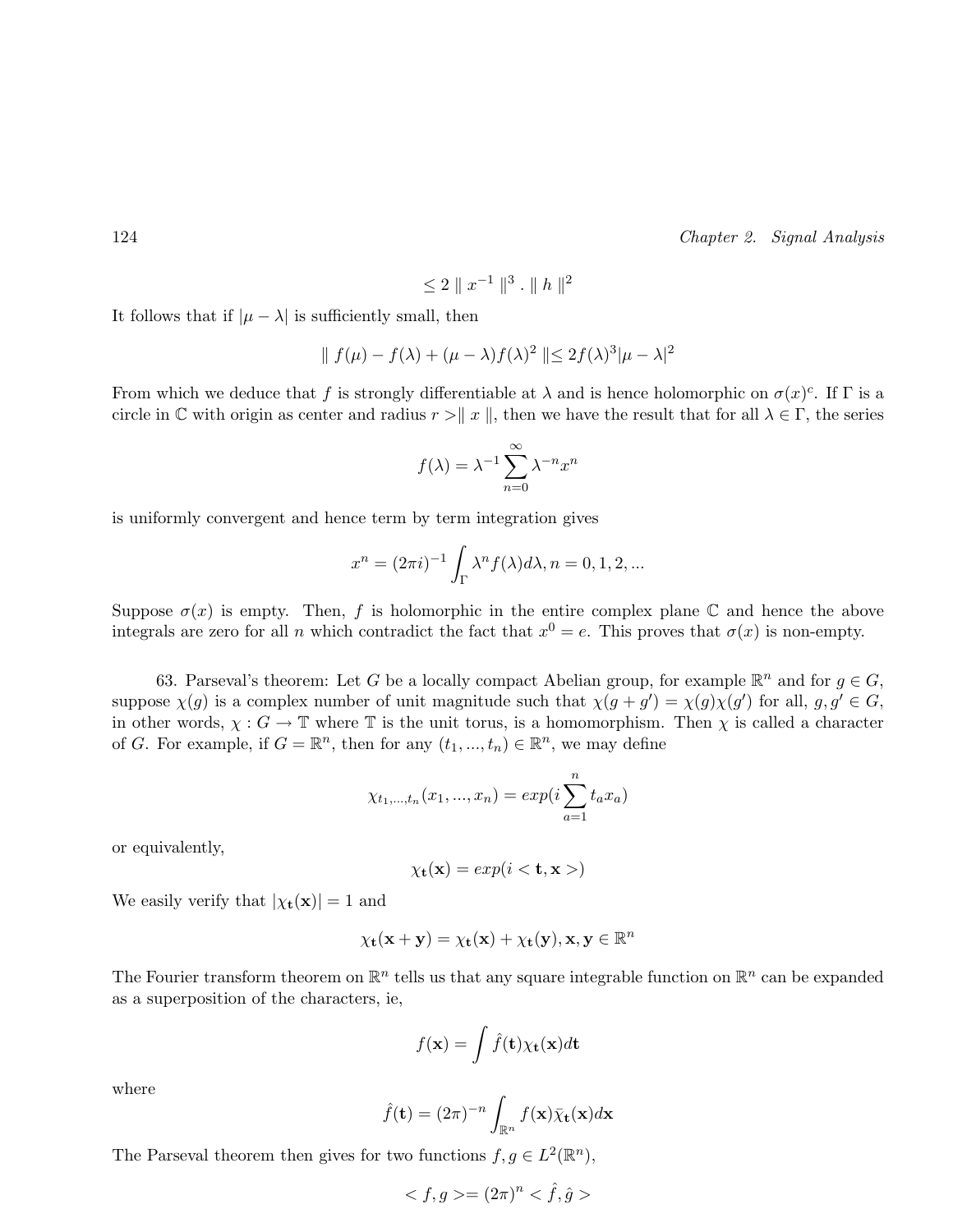Computing the statistics of the output of systems described by differential and difference equations with Gaussian input , white or colored, (c) Simulating nonlinear filters for trajectory tracking problems.

(3). Developing software for simulating quantum mechanical systems. These include: (a) Solving Schrodinger's equation for various kinds of potential numerically, (b) Applying independent and time dependent perturbation theory for computing the energy levels of many electron atoms and transition probabilities for atoms excited by the radiation field, (c) Numerically evaluating the Feynman path integral for computing the propagation for various kinds of quantum states e.g. harmonic oscillator and hydrogen atom (Coulamb potential), (d) Numerical evaluation of the amplitude for various kinds of scattering processes based on Feynman diagrams.

Requirements: Ph.D. students and M. Tech. students and 5 computers with sitting space and facilities.

Lab Development: A lab adjoining the DSP lab is to be developed for carrying out M. Tech. projects.

Requirements: 10 computer tables and 10 chairs, 1 printer table, 1 staff table and chair, 5 computers and a printer cum scanner cum copier.

#### 65.Proposal for music laboratory

Main features of the laboratory

1.Installation of musical instruments like flute, Tabla, Veena etc.

2. Development of Signal processing toolboxes like Fourier and Wavelet techniques for the analysis of the music.

For example: let  $x(t)$  be the music coming from an instrument. Suppose that  $x(t)$  consists of the discrete frequencies  $\omega_k, k = 1, 2, ..., n$ . Then,

$$
x(t) = \sum_{k=1}^{n} A_k \cos(\omega_k t + \phi_k)
$$

and its Fourier transform is given by

$$
X(\omega) = \int_{-\infty}^{\infty} x(t)exp(-i\omega t) = \pi \sum_{k=1}^{n} [exp(i\phi_k)\delta(\omega - \omega_k) + exp(-i\phi_k)\delta(\omega + \omega_k)]
$$

The frequencies  $\{\omega_k\}$  can be estimated by simply forming the periodogram of  $x(t)$  which is a finite data set based approximation of the Fourier transform and then locating its peaks. The problem of estimating the phases  $\phi_k$  is harder. Spectral analysis suppresses the phase information. Bispectral analysis can then be used to estimate the phases. The periodogram of the signal based on the data set  $x(t), t \in [0, T]$  is defined by

$$
X_T(\omega) = \int_{-T}^T x(t)exp(-i\omega t)dt
$$
  
=  $\frac{1}{2} \sum_{k=1}^n exp(i\phi_k) \int_{-T}^T [exp(i(\omega_k - \omega)t)dt + exp(-i\phi_k) \int_{-T}^T exp(-i(\omega_k + \omega)t)]dt$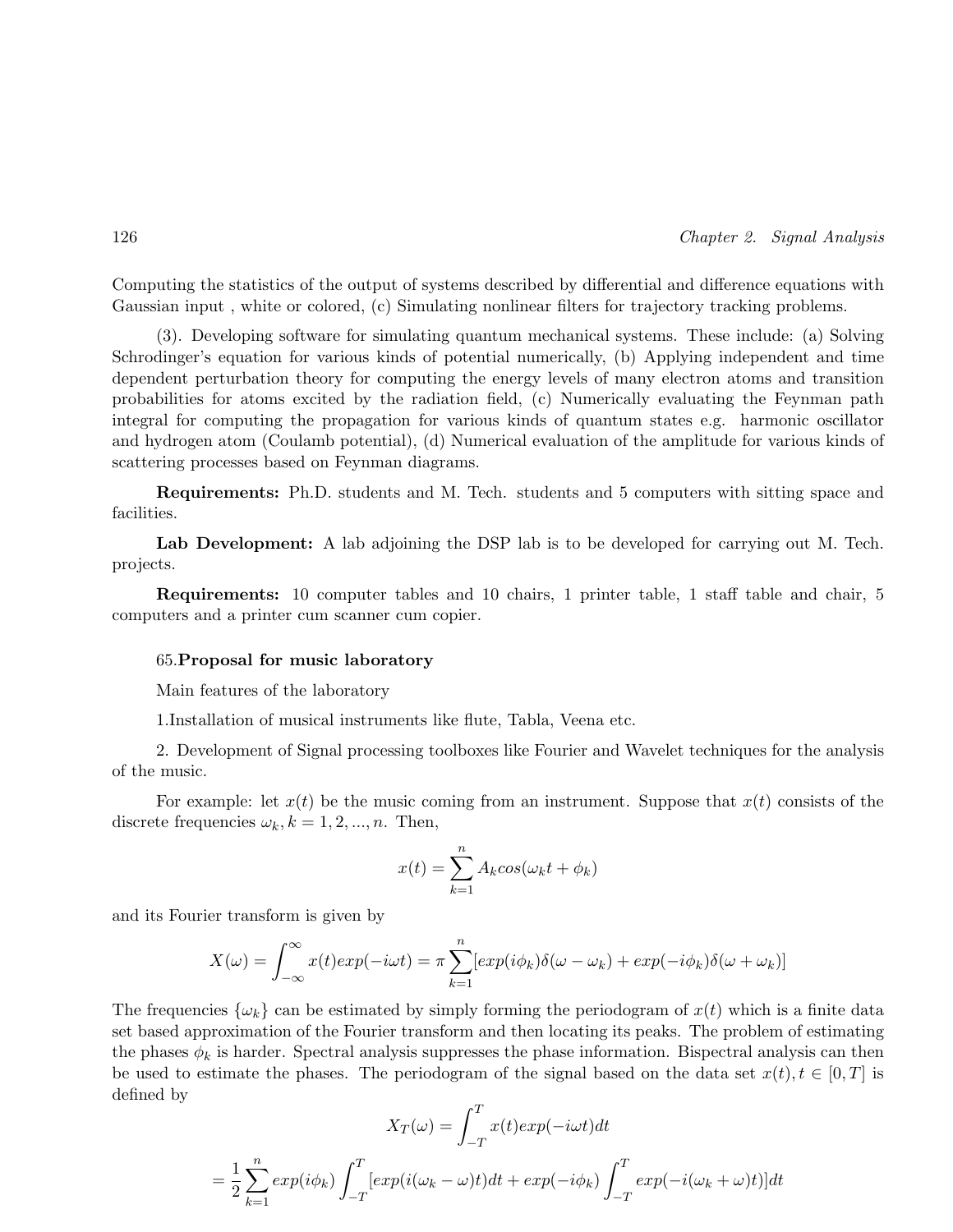$$
= \sum_{k=1}^{n} exp(i\phi_k) \frac{\sin((\omega - \omega_k)T)}{(\omega - \omega_k)} + exp(-i\phi_k) \frac{\sin((\omega + \omega_k)T)}{(\omega + \omega_k)}
$$

 $X_T(\omega)$  shows smeared peaks at the points  $\{\omega_k\}$  and can be used to obtain good estimates for the frequencies  $\{\omega_k\}$ . For doing local spectral analysis, we may use the STFT (short time Fourier transform). To this end, let  $h(t)$  be a window function. The STFT of the signal  $x(.)$  with respect to this window is defined by

$$
S_h(t,\omega) = \int_{-\infty}^{\infty} h(\tau - t)x(\tau)exp(-i\omega\tau)d\tau
$$

For a given value of t, the peaks of this function with respect to the frequency variable  $\omega$  give the dominant frequencies present in the vicinity of the time  $t$ . Let

$$
h(t) = \frac{1}{2\pi} \int_{-\infty}^{\infty} H(\omega) exp(i\omega t) d\omega
$$

Then,

$$
S_h(t,\omega) = (2\pi)^{-1} \int H(\theta)x(\tau)exp(i\theta(\tau - t))exp(-i\omega\tau)d\tau d\theta
$$

$$
= \int_{-\infty}^{\infty} H(\theta)X(\omega - \theta)exp(-i\theta t)d\theta
$$

3.Bispectral analysis: Suppose  $x(t)$ ,  $t \in \mathbb{R}$  is a signal. Assume that this signal is passed through a linear time invariant filter having impulse response  $h(t), t \in \mathbb{R}$ . The output is given by

$$
y(t) = \int_{-\infty}^{\infty} h(\tau)x(t-\tau)d\tau
$$

The third order moment function of the input signal with calculations based on time averages are given by

$$
C_x(u,v) = \int_{-\infty}^{\infty} x(t)x(t+u)x(t+v)dt
$$

Its bivariate Fourier transform equals

$$
B_x(\omega_1, \omega_2) = \int_{-\infty}^{\infty} \int_{-\infty}^{\infty} C_x(u, v) exp(-j(\omega_1 u + \omega_2 v)) du dv
$$
  
=  $X(\omega_1) X(\omega_2) \overline{X}(\omega_1 + \omega_2)$ 

Suppose  $\phi_x(\omega) = ArgX(\omega), \phi_y(\omega) = ArgY(\omega)$  and  $\phi_h(\omega) = ArgH(\omega)$ . Then we have

$$
ArgB_x(\omega_1, \omega_2) = \phi_x(\omega_1) + \phi_x(\omega_2) - \phi_x(\omega_1 + \omega_2)
$$

This formula can be used to estimate the signal phase spectrum from bispectral measurements. In musical notes the relative phase difference between two harmonics plays a fundamental role. For example, suppose that there are just two frequencies.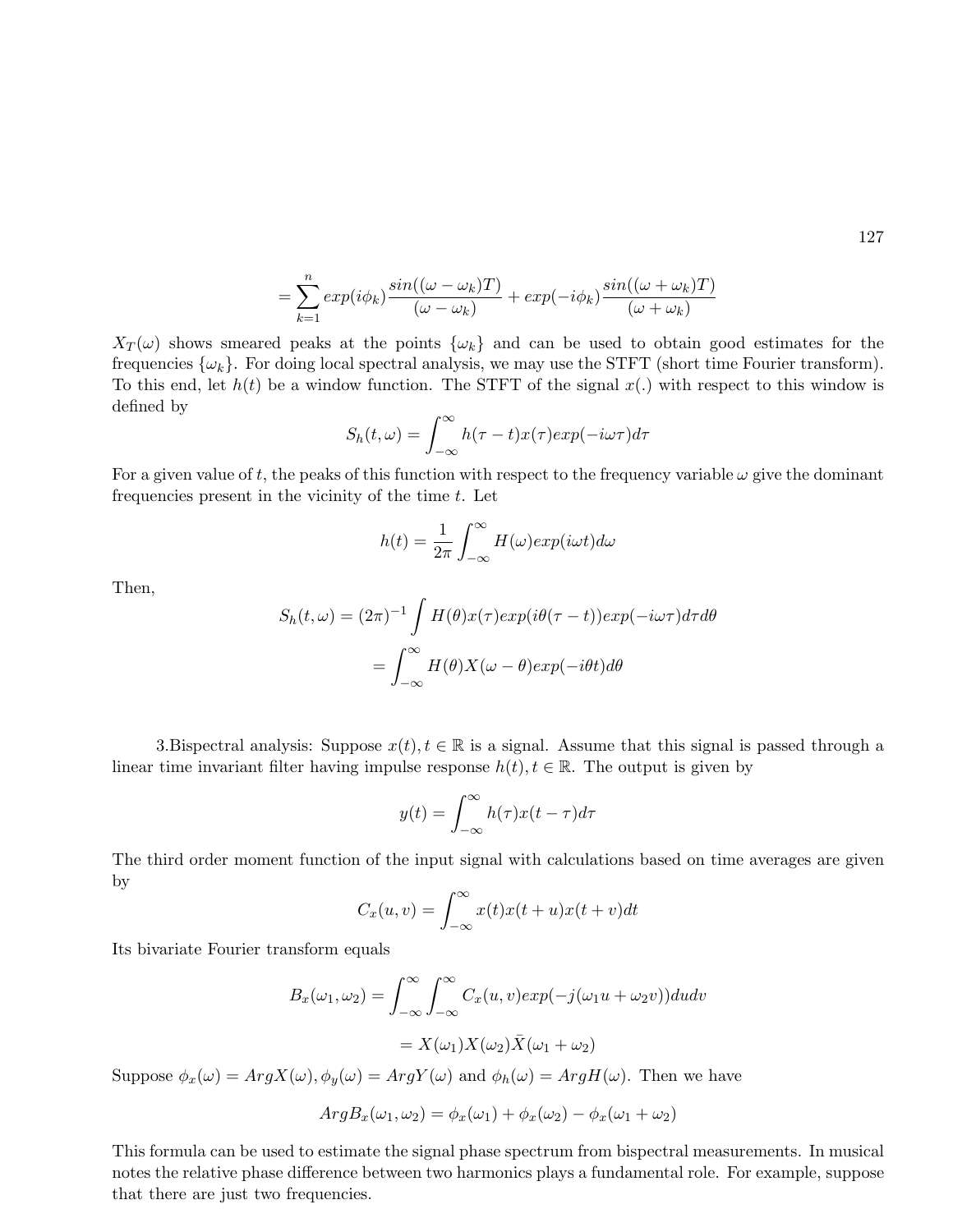We can analyze the mean and fluctuations of the process  $\{y(t)\}\$ using the Ito differential rule:

$$
\frac{d}{dt} \mathbb{E} y(t) = \mathbb{E} [\nabla \phi(\mathbf{x}(t))^T \mu(\mathbf{x}(t))] + \frac{1}{2} Tr[\mathbb{E} \sigma(\mathbf{x}(t)) \sigma(\mathbf{x}(t))^T \nabla \nabla^T \phi(\mathbf{x}(t))]
$$

The mean of the process  $y(.)$  is a good estimate of the music itself and fluctuations must be minimized for they correspond to noisy disturbances. To reduce fluctuations, we must use nonlinear filtering theory. This involves taking measurements of some other functions of the displacement process  $\mathbf{x}(\cdot)$  and solving Kushners' filter for the conditional probability density of the displacement process given the measurements. Another important kind of disturbance that enters into musical tones generated by stringed instruments is spikes. Such noise can be modeled using the Poisson process or the compound Poisson process in which the time difference between two spikes has the exponential distribution. If  $N(t)$ ,  $t > 0$ is a Poisson process with arrival times  $\tau_1 < \tau_2 < ...$  and the spikes have random amplitudes represented by independent random variables  $X_1, X_3, \ldots$ , then the spiky noise can be represented by the process

$$
Z(t) = \sum_{i=1}^{N(t)} X_i
$$

Such a process satisfies the generalized Ito rule:

$$
df(Z(t)) = [f(Z(t) + X_{N(t)+1}) - f(Z(t))].dN(t)
$$

6. Study of music produced by a flute. The governing equations are obtained by considering pressure waves inside a tube. These are longitudinal waves. Assume that the length of the tube is L. Consider the infinitesimal element  $x, x + dx$  of air inside the pipe at time  $t = 0$ . At time t, the point x gets displaced by a small amount  $\xi(t, x)$ , so that the column of air now occupies the length  $[x + \xi, x + dx + d\xi] = [x + \xi, x + dx(1 + \frac{\partial \xi}{\partial x})]$ . The density of air in this new region  $\rho$  is is obtained by applying the mass conservation equation

$$
\rho(t,x) = \rho_0 dx / (dx + d\xi) \approx \rho_0 (1 - \frac{\partial \xi}{\partial x})
$$

The air inside the tube is assumed to be adiabatic, so that the pressure is given by

$$
p = p_0(\rho/\rho_0)^{\gamma} \approx p_0(1 - \gamma \frac{\partial \xi}{\partial x})
$$

The equation of motion of this element of air is given by

$$
\rho_0 dx \frac{\partial^2 \xi}{\partial t^2} = -dx \cdot \frac{\partial p}{\partial x}
$$

or

$$
\xi_{tt} = c^2 \xi_{xx}, c^2 = \gamma p_0 / \rho_0
$$

A flute is a long pipe of air with holes along its length. Suppose we take a typical example in which the flute extends between the points  $x = 0$  and  $x = L$  and there is a single open hole at  $x = L/2$ , ie,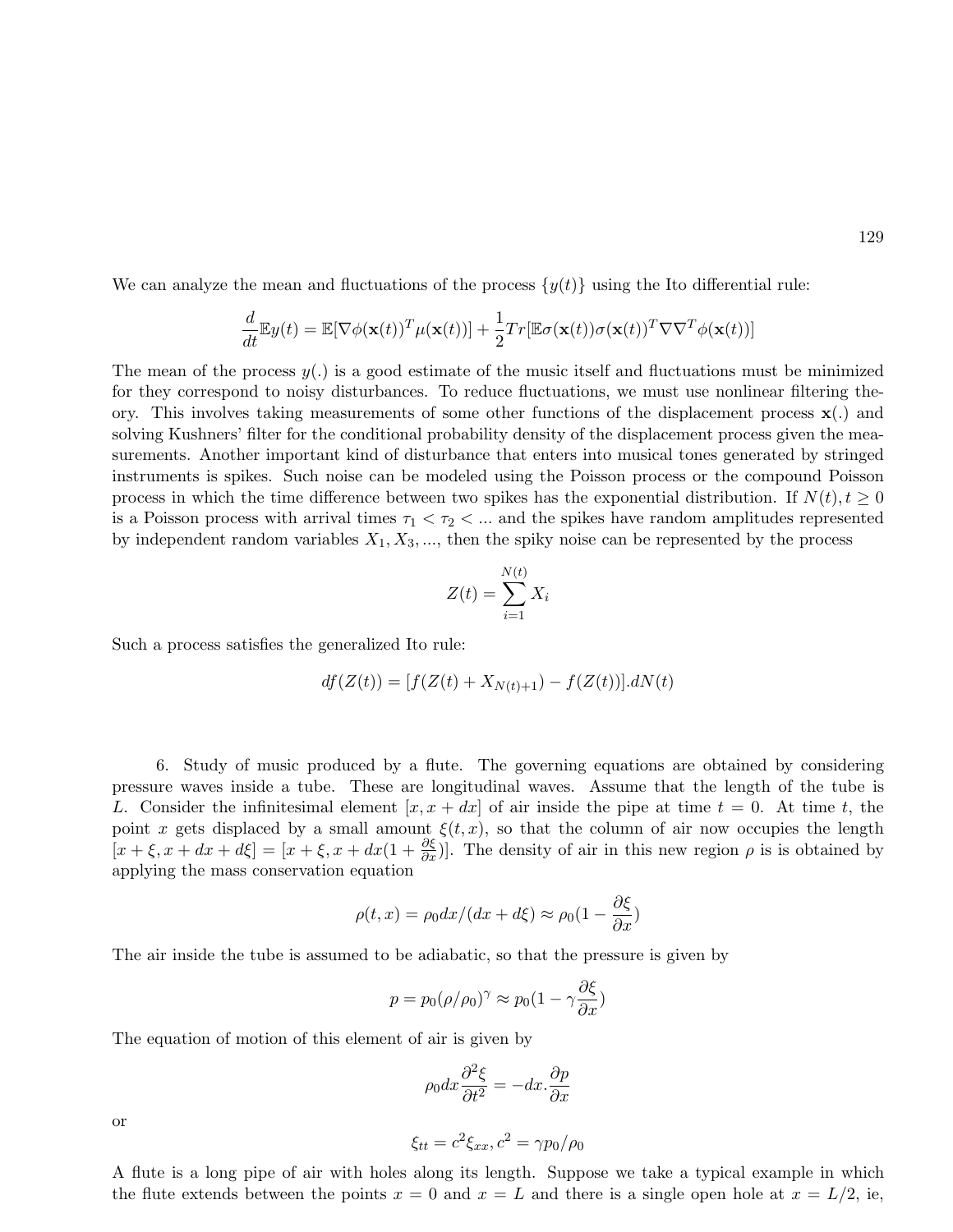midway. The blow is applied at  $x = 0$  and we assume that this blow produces a pressure signal  $p(t, 0)$ . The end  $x = L$  is open and hence  $p(t, L) = 0$ . Also  $p(t, L/2) = 0$  since the hole at  $x = L/2$  is open. The problem is then to obtain a complete solution to the wave equation for the pressure with thse boundary conditions. This problem can be extended to include a flute with more than one hole.

66. Numerical integration: Consider the Banach space  $X = C[0, 1]$  and for  $x \in X$ , define

$$
f(x) = \int_0^1 x(t)dt
$$

f is a bounded linear functional on X, ie,  $f \in X^*$ . Choose points  $0 = t_0 < t_1 < ... < t_n = 1$  and  $\alpha(k), k = 0, 1, ..., n$  and define

$$
g(x) = \sum_{k=0}^{n} \alpha(k)x(t_k)
$$

Then  $g \in X^*$ . We want to approximate f by g. This is achieved by choosing the coefficients  $\{\alpha(k)\}\$  such that  $q(x) = f(x)$  for all polynomials x having degree  $\leq n$ . This means that

$$
f(t^{m}) = g(t^{m}), m = 0, 1, ..., n
$$

or

$$
\frac{1}{m+1} = \sum_{k=0}^{n} \alpha(k) t_k^m, m = 0, 1, ..., n
$$

This is a system of  $n+1$  linear equations for the  $n+1$  unknowns  $\alpha(k)$ ,  $k = 0, 1, ..., n$  and can be solved readily by MATLAB.

(Taken from Kreyszig, Introductory Functional Analysis).

67. Let H be an inner product space and let T be a Hermitian operator in  $H$ . Then

$$
\| T \| = \sup(\| Tx \| : \| x \| \le 1) = \sup(|\langle Tx, x \rangle | : \| x \| = 1)
$$

Note that  $\langle Tx, x \rangle$  is real so the modulus sign on the inner product on the right can be removed.

Proof: Let

$$
K = \sup(||:||x|| = 1)
$$

Then the Schwarz inequality implies

 $K \leq ||T||$ 

Choose z such that  $||z|| = 1$  but  $Tz \neq 0$  and define  $v = ||Tz||^{1/2} z$  and  $w = ||Tz||^{-1/2} Tz$ . Then

$$
\parallel v \parallel = \parallel w \parallel = \parallel Tz \parallel^{1/2}
$$

Define

$$
y_1 = v + w, y_2 = v - w
$$

Then,

$$
- = + + +
$$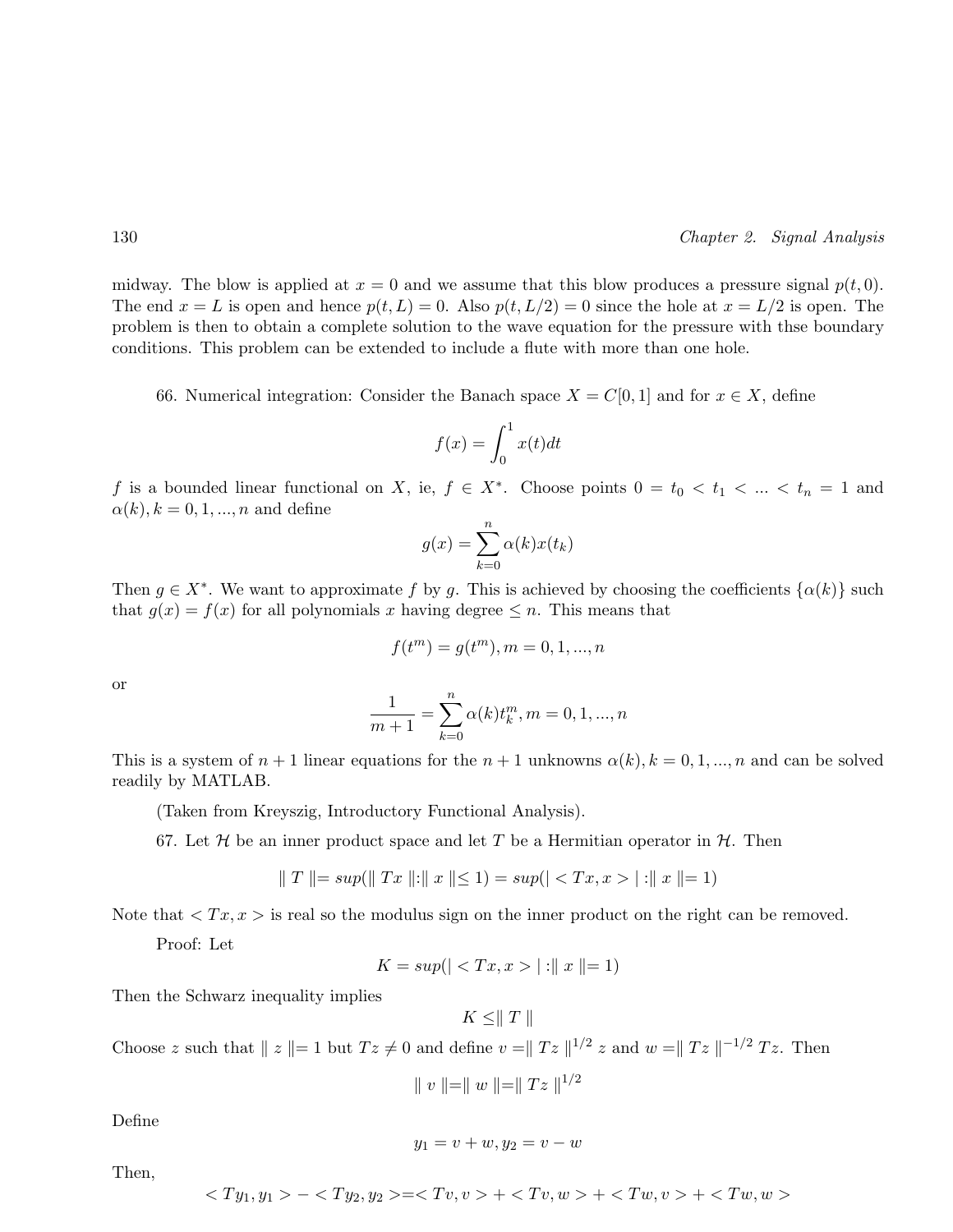authors then prove another theorem which states that the error in the Gibbs vector alone also converges to zero. The paper is well written and may be published after incorporating the suggestions made.

#### 69. Wavelet based estimation of Volterra kernels

Sudipta's thesis work: Assume that the input output equation in continuous time is given by

$$
y(t) = \int h_1(u)x(t-u)du + \int h_2(u,v)x(t-u)x(t-v)dudv
$$

We wish to estimate the first and second order Volterra kernels  $h_1(.)$  and  $h_2(.,.)$  from input-output data. Assume that the kernels  $h_1$  and  $h_2$  are respectively of duration  $[0, T]$  and  $[0, T] \times [0, T]$  and that the maximum frequency of  $h_1$  is  $f_1$  and the maximum frequency of  $h_2$  along both the two directions is  $f_2$ . We expand the kernels in terms of a wavelet basis. Specifically, let  $\psi$  be the mother wavelet function that is concentrated over the band [a, b]. Then set  $\psi_{n,k}(t) = 2^{n/2} \psi(2^n t - k)$  with  $n, k \in \mathbb{Z}$ . The wavelet function  $\psi_{n,k}$  is concentrated over all t for which  $2^n t - k \in [a, b]$  or equivalently, over all t such that  $t \in [(k+a)/2^n, (k+b)/2^n]$ . The duration of this wavelet function is given by  $2^{-n}(b-a)$  and this must be set to  $1/f_1$ . Thus, the maximum value of the resolution  $n_1$  for the first order component of the impulse response is given by  $2^{-n_1}(b-a) = 1/f_1$ , or equivalently,

$$
n_1 = log_2(f_1(b-a))
$$

The minimum value of the resolution n is  $n_2$  and may be chosen so that  $\psi_{nk}$  is focussed over an interval of length T. Thus,  $(b-a)/2^{n_2} = T$ , or equivalently,

$$
n_2 = \log_2((b-a)/T)
$$

For a given value of the resolution n, the translation variable k must vary in such a way so that  $\psi_{n,k}$ covers the entire range [0, T]. This means that if  $k_1(n) \leq k \leq k_2(n)$ , then we must have

$$
(k_1 + a)/2^n = 0, (k_2 + b)/2^n = T
$$

or

$$
k_1 = -a, k_2 = 2^nT - b
$$

Thus, we must seek an expansion of  $h_1(.)$  in the form

$$
h_1(t) \approx \sum_{n_1 \le n \le n_2, k_1(n) \le k \le k_2(n)} c(n,k)\psi_{n,k}(t)
$$

We denote this range of the ordered doublet  $(n, k)$  by D. In other words,

$$
h_1(t) \approx \sum_{(n,k)\in D} c(n,k)\psi_{n,k}(t)
$$

Likewise, we choose a domain E for the resolution and translation indices for expanding the second order Volterra kernel:  $\overline{\phantom{a}}$ 

$$
h_2(u,v) \approx \sum_{(n,k,p,q)\in E} d(n,k,p,q)\psi_{n,k}(u)\psi_{p,q}(v)
$$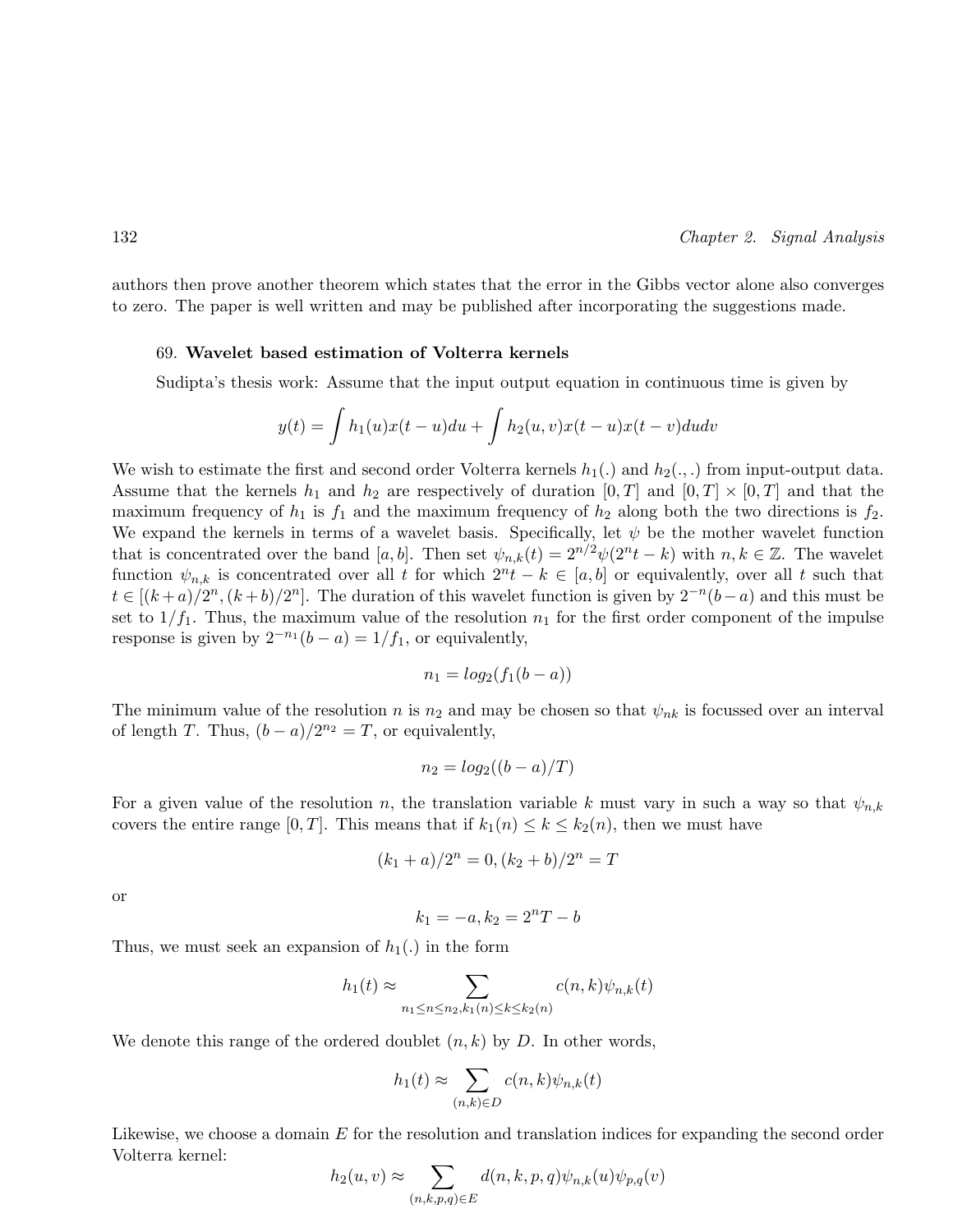Specifically, n, p each varies over  $[log_2((b-a)/T), log_2(f_2(b-a))]$  and for a given n, p, k, q respectively vary over  $[-a, k_2(n)]$  and  $[-a, k_2(p)]$ . This domain, we denote by E. The output data can then be represented as

$$
y(t) = \sum_{(n,k)\in D} c(n,k) \int x(t-u)\psi_{n,k}(u)du + \sum_{(n,k,p,q)\in E} d(n,k,p,q)\psi_{n,k}(u)\psi_{p,q}(v)x(t-u)x(t-v)dudv
$$

Assume that  $y(t)$  has a maximum frequency  $f_3$  and a duration  $T'$ , so that in accord with the above method, we can choose a maximum and minimum resolution index  $n_3$ ,  $n_4$  and a corresponding translation variable range. Specifically,

$$
n_4 = log_2((b - a)/T), n_3 = log_2(f_3(b - a))
$$

and for a given resolution index n, the translation index k varies in the range  $[-a, 2<sup>n</sup>T' - b]$ . We denote this range of indices by F. Thus, the wavelet coefficients of  $\{y(t)\}\$ are given by

$$
f(r,s) = \int y(t)\psi_{r,s}(t)dt = \sum_{(n,k)\in D} A(r,s|n,k)c(n,k) + \sum_{(n,k,p,q)\in E} B(r,s|n,k,p,q)d(n,k,p,q), (r,s) \in F
$$

where

$$
A(r,s|n,k) = \int x(t-u)\psi_{r,s}(t)\psi_{n,k}(u)dtdu, B(r,s|n,k,p,q) = \int x(t-u)x(t-v)\psi_{n,k}(u)\psi_{p,q}(v)\psi_{r,s}(t)dudvdt
$$

This system of equations can be solved for the wavelet coefficients c, d of the two Volterra kernels provided the number of points in the set F is larger than the sum of the number of points in the sets D and E. For any finite set A, let  $\mu(A)$  denote the number of elements in A. Then the condition for solvability is that

$$
\mu(F) \ge \mu(D) + \mu(E)
$$

We order the elements of  $D, E, F$  and construct matrices **A, B** respectively of sizes  $\mu(D) \times \mu(D)$  and  $\mu(E) \times \mu(E)$ . Then the above set of linear equations can be expressed in vectorial form as

$$
f = Ac + Bd = [A|B]\left(\begin{array}{c} c \\ d \end{array}\right)
$$

Suppose that the kernels  $h_1$  and  $h_2$  are known except for some parameters  $\theta$ . We write  $h_1(t, \theta)$  and  $h_2(u, v, \theta)$ . The problem is to estimate these parameters. Suppose  $\mu(F) >> \mu(D) + \mu(E)$ . Then, we can use a least squares matching procedure combined with the gradient algorithm to estimate  $\theta$ . This is achieved by defining the energy function

$$
E(\theta) = ||\mathbf{f} - \mathbf{Ac}(\theta) - \mathbf{Bd}(\theta)||^2
$$

where  $c(\theta)$  and  $d(\theta)$  are respectively obtained by arranging  $c(n, k, \theta)$  and  $d(n, k, p, q, \theta)$  as vectors with

$$
c(n,k,\theta) = \int h_1(u,\theta)\psi_{n,k}(u)du, d(n,k,p,q,\theta) = \int h_2(u,v,\theta)\psi_{n,k}(u)\psi_{p,q}(v)dudv
$$

Equivalently,

$$
E(\theta) = \sum_{(r,s)\in F} (f(r,s) - \sum_{(n,k)\in D} A(r,s|n,k)c(n,k,\theta) - \sum_{(n,k,p,q)\in E} B(r,s|n,k,p,q)d(n,k,p,q,\theta))^2
$$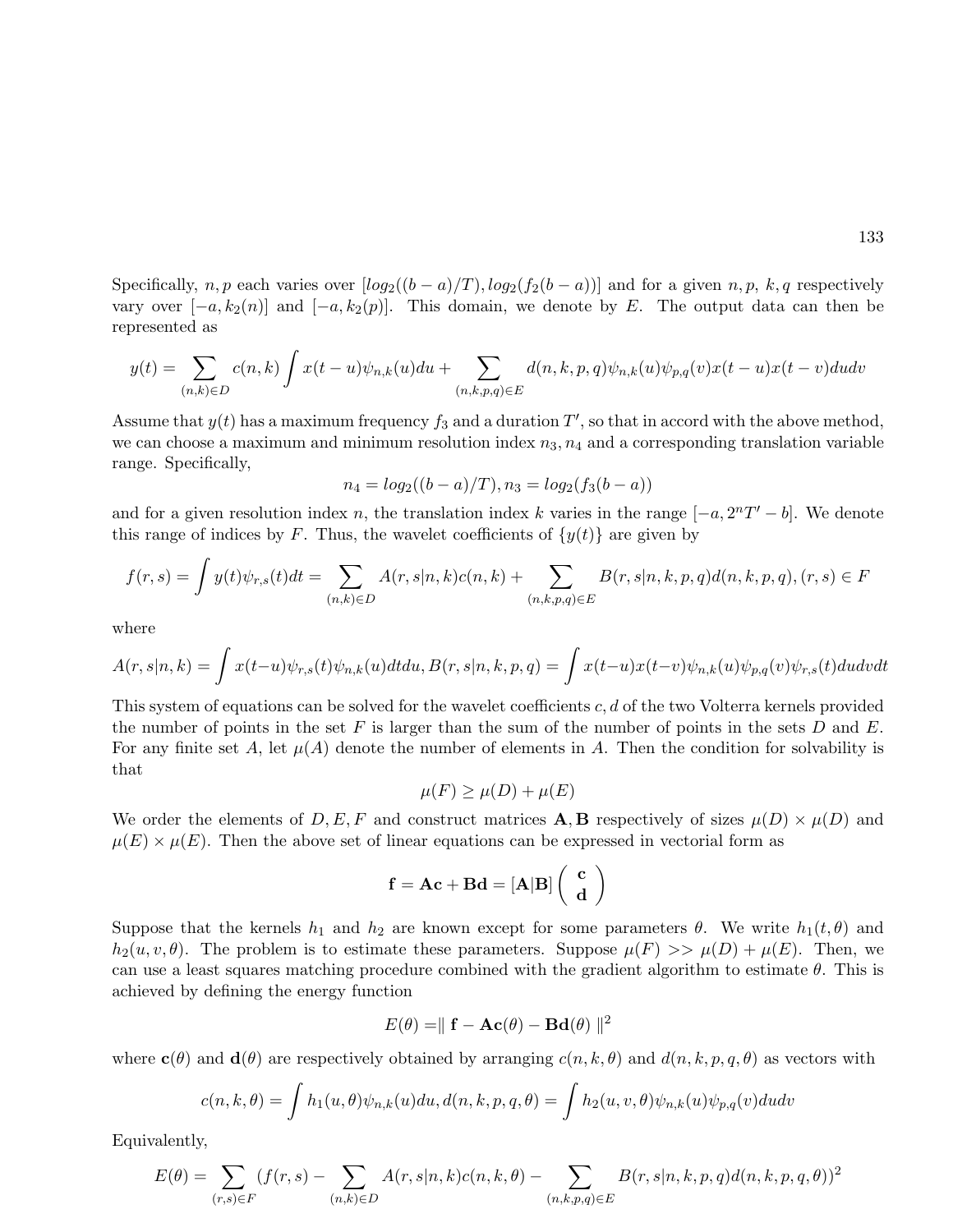To minimize this function, we may use the gradient algorithm:

$$
\theta[k+1] = \theta[k] - \mu \nabla_{\theta} E(\theta[k]), k = 0, 1, 2, \dots
$$

Note that the optimal equations are

$$
\nabla E(\theta) = 0
$$

which gives

$$
\sum_{(r,s)\in F} (f(r,s) - \sum_{(n,k)\in D} A(r,s|n,k)c(n,k,\theta) - \sum B(r,s|n,k,p,q)d(n,k,p,q,\theta))
$$
  

$$
\times (\sum_{(n',k')\in D} A(r,s|n',k')\nabla_{\theta}c(n',k',\theta) - \sum_{(n',k',p',q')\in E} B(r,s|n',k',p',q')\nabla_{\theta}d(n',k',p',q',\theta)) = 0
$$

This expression is complicated and not amenable to closed form solutions.

Comparison with a direct least squares based identification: If we were to use directly the least squares method for determining the filter kernels  $h_1, h_2$ , we would have to replace the integrals by sums over samples and likewise the integral of the squared error by the sum of the squared errors of the samples and this approximation could lead to serious errors. The wavelet based method inherently accounts for the resolution and localization of the kernels and hence the sum of error squares over the wavelet coefficients reflects better the exact error energy of the signals. In other words, in the direct least squares approach, we are replacing  $\int_0^T e^2(t)dt$  by  $\sum_{n=0}^{N-1} e^2(n\Delta)$  while in the wavelet method we are replacing it by  $\sum_{k=1}^{p} | where  $\phi_k$ ,  $k = 1, 2, ..., p$  is a truncated orthonormal basis for the  $L^2$  space$ and  $\mathbf{r}^T$ 

$$
\langle e, \phi_k \rangle = \int_0^T e(t)\phi_k(t)dt
$$

When the basis functions  $\phi_k$  are chosen appropriately (wavelet basis in accord with resolution and durawhen the basis functions  $\varphi_k$  are chosen appropriately (wavelet basis in accord with resolution and duration), then the latter can give even for small values of p a very good approximation to  $\int e^2 dt$  that what the former gives with even large values of N. Thus, the wavelet method is superior in performance.

70. **Compact operators**: Let H be a Hilbert space and let  $T_n$ ,  $n = 1, 2, ...$  be a sequence of compact operators on  $H$  and let T be a bounded linear operator in  $H$  such that

$$
\parallel T_n - T \parallel \rightarrow 0, n \rightarrow \infty
$$

Then, T is compact. For let  $(v_m : m = 1, 2, ...)$  be a sequence in H with  $||v_m|| = 1$  for all m. We want to show that  $Tv_m, m = 1, 2, ...$  has a convergent subsequence. Choose a subsequence  $(s_1(m))$  of  $(m)$  such that  $T_1v_{s_1(m)}$  converges. Then choose a subsequence  $(s_2(m))$  of  $(s_1(m))$  such that  $T_2v_{s_2(m)}$  converges. In general,  $(s_i(m))$  is a subsequence of  $s_{i-1}(m)$  with the property  $T_i v_{s_i(m)}$  converges. Define  $w(m) = s_m(m)$ . We shall show that  $Tv_{w(m)}$  is Cauchy. Let  $n \geq m$ . Then,  $w(n) = s_n(n) = s_m(k)$  for some  $k \geq n$ . We have

$$
|| T(v_{w(n)}) - T(v_{w(m)}) || \le
$$
  
\n
$$
\le || T(v_{w(n)}) - T_m(v_{w(n)}) || + || T_m(v_{w(n)}) - T_m(v_{w(m)}) || + || T_m(v_{w(m)}) - T(v_{w(m)}) ||
$$
  
\n
$$
\le 2 || T - T_m || + || T_m(v_{w(n)}) - T_m(v_{w(m)}) ||
$$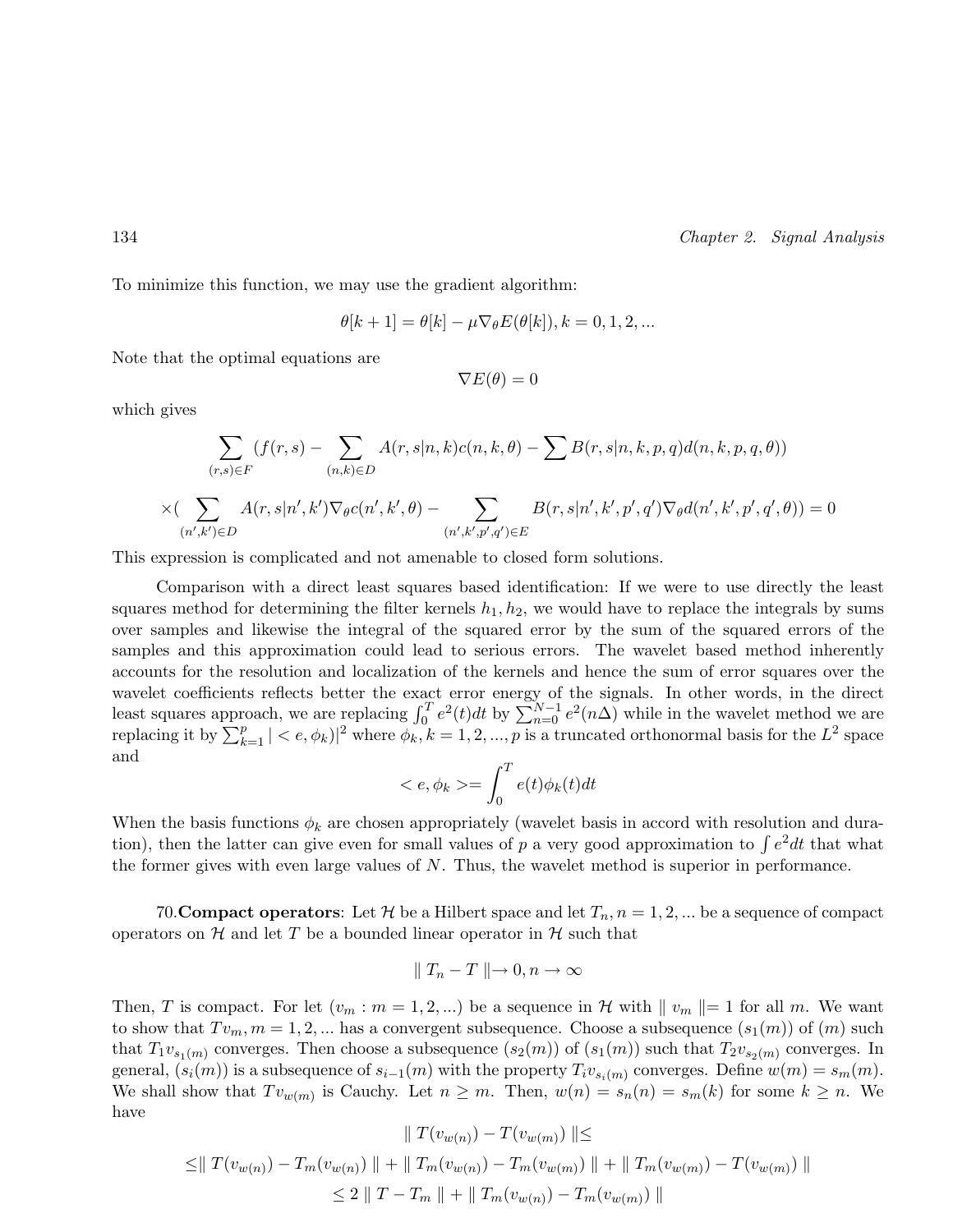This coefficient is clearly

$$
\binom{-N}{n}(-1)^n = \binom{N+n-1}{n}
$$

Verify that this dimension is the same as  $Tr(S)$ .

2.Quantum Markov process (MATLAB simulation)(Simulation of a star unital homomorphism): Let  $\mathcal{H}_0$  be a Hilbert space and  $\mathcal H$  another Hilbert space. Let  $\theta : \mathcal{B}(H_0) \to \mathcal{B}(H_0) \otimes \mathcal{B}(H)$  be an algebra homomorphism that preserves the star operation and  $\theta(1) = 1$ . Choose an orthonormal basis  $(e_0, ..., e_{d-1})$ for H and define  $\theta_{ij} : \mathcal{B}(H_0) \to \mathcal{B}(H_0)$  by the equation

$$
\theta_{ij}(X) = \mathbb{E}_{|e_j| < e_i|}(\theta(X))
$$

This notation means that for any  $u, v \in \mathcal{B}(H_0)$ , we have

$$
\langle u, \theta_{ij}(X)v \rangle = \langle u \otimes e_i, \theta(X)(v \otimes e_j) \rangle, i, j = 0, 1, ..., d - 1
$$

Then we have

$$
\langle u, \theta_{ij}(1)v \rangle = \langle u, \mathbb{E}_{|e_j\rangle \langle e_i|}(\theta(1))v \rangle = \langle u \otimes e_i, \theta(1)(v \otimes e_j) \rangle
$$
  
=
$$
\langle u \otimes e_i, v \otimes e_j \rangle = \langle u, v \rangle \delta_{ij}
$$

so that

$$
\theta_{ij} = \delta_{ij}.I
$$

Also

$$
\langle u, \theta_{ij}(X^*)v \rangle = \langle u \otimes e_i, \theta(X^*)(e_j \otimes v) \rangle
$$
  

$$
= \langle u \otimes e_i, \theta(X)^*(e_j \otimes v) \rangle = \langle \theta(X)(u \otimes e_i), e_j \otimes v \rangle
$$
  

$$
= \langle e_j \otimes v, \theta(X)(u \otimes e_i) \rangle^* = \langle v, \theta_{ji}(X)u \rangle^* = \langle \theta_{ji}(X)u, v \rangle = \langle u, \theta_{ji}(X)^*v \rangle
$$

so that

$$
\theta_{ij}(X^*) = \theta_{ji}(X)^*
$$

Finally, let  $\{u_r\}$  be an orthonormal basis for  $H_0$ . Then,

$$
\langle u, \theta_{ij}(XY)v \rangle = \langle u \otimes e_i, \theta(XY)(v \otimes e_j) \rangle
$$
  

$$
= \langle u \otimes e_i, \theta(X)\theta(Y)(v \otimes e_j) \rangle = \sum_{r,s} \langle u \otimes e_i, \theta(X)(u_r \otimes e_s) \rangle \langle (u_r \otimes e_s), \theta(Y)(v \otimes e_j) \rangle
$$
  

$$
= \sum_{r,s} \langle u, \theta_{is}(X)u_r \rangle \langle u_r, \theta_{sj}(Y)v \rangle = \sum_s \langle u, \theta_{is}(X)\theta_{sj}(Y)v \rangle
$$
  

$$
= \langle u, \sum_s \theta_{is}(X)\theta_{sj}(Y)v \rangle
$$

or equivalently,

$$
\theta_{ij}(XY) = \sum_{s} \theta_{is}(X)\theta_{sj}(Y)
$$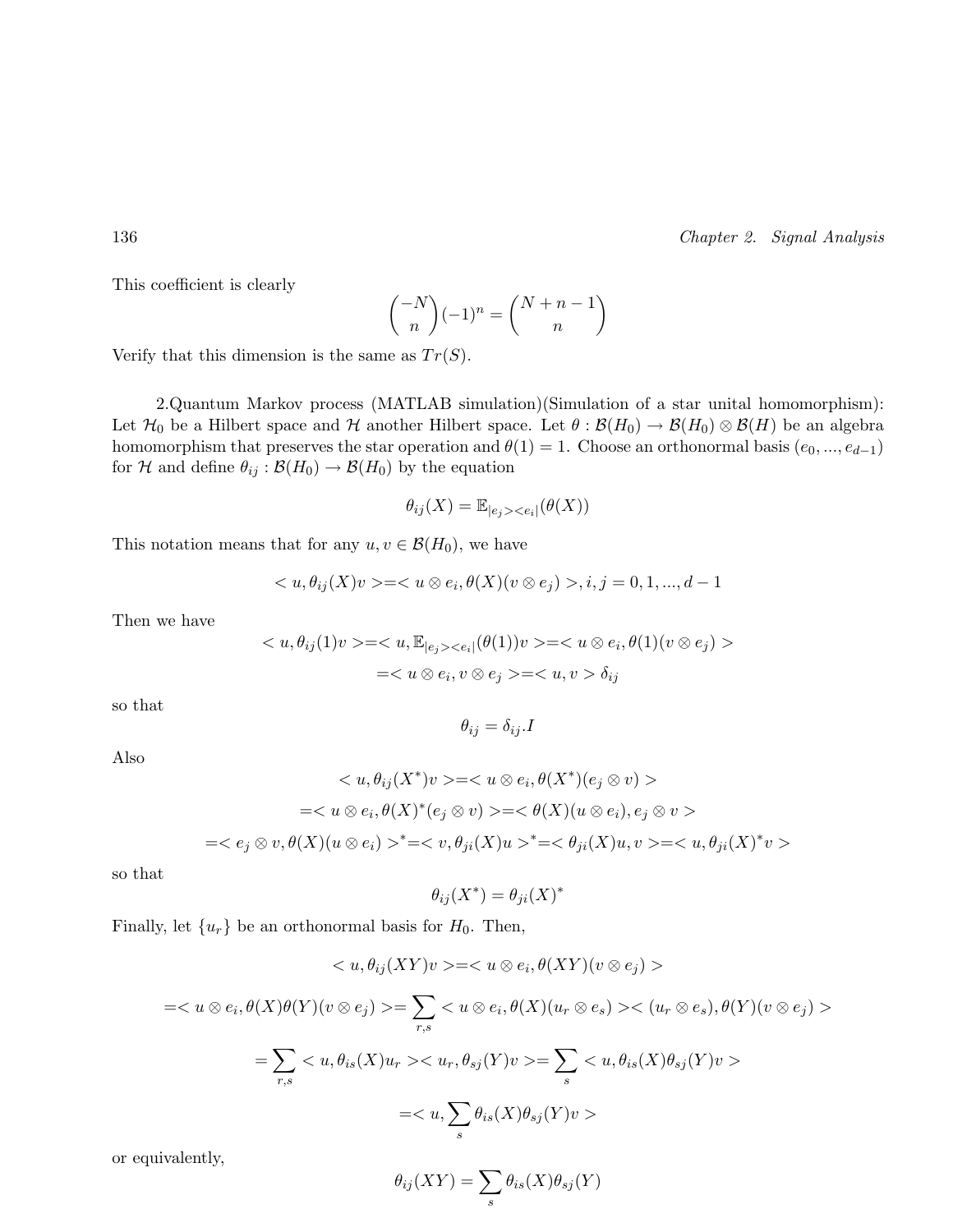Example:Let  $(S, \mu)$  be a measure space and let  $\phi_j : S \to S, j = 0, 1, 2, ..., d-1$  be measurable maps LAMPRESSING ( $S, \mu$ ) be a measure space and for  $\varphi_j : S \to S, j = 0, 1, 2, ..., d-1$  be measurable functions such that  $p_j(x) \ge 0$  and  $\sum_{j=0}^{d-1} p_j(x) = 1$ . Let  $H_0 = L^2(S, \mu)$  and  $H = \mathbb{C}^d$ . Define the map  $T : \mathcal{B}(H_0) \to \mathcal{B}(H_0)$  so that

$$
Tf(x) = \sum_{j=0}^{d-1} p_j(x) f(\phi_j(x))
$$

The physical interpretation of T is as follows. Let  $X_n$ ,  $n = 0, 1, 2, ...$  be a Markov chain with state space S such that conditioned on the event  $X_n = x$ , we have  $X_{n+1} = \phi_i(x)$  with probability  $p_i(x)$ . Thus,

$$
Pr(X_{n+1} = \phi_j(x)|X_n = x) = p_j(x), j = 0, 1, ..., d - 1, x \in S
$$

Then for any  $f \in L^2(\mu)$ , we have

$$
\mathbb{E}[f(X_{n+1})|X_n = x] = Tf(x)
$$

Define  $\mathcal{B}(H_0)$  consists of complex valued functions on  $H_0$ ,  $H_0 \otimes H$  consists of  $\mathbb{C}^d$  valued functions on S.  $\mathcal{B}(H_0) \otimes \mathcal{B}(H)$  consists of  $d \times d$  complex matrix valued functions on S Define  $\theta : \mathcal{B}(H_0) \to \mathcal{B}(H_0) \otimes \mathcal{B}(H)$ by

$$
\theta(f) = U \cdot diag[f \circ \phi_0, ..., f \circ \phi_{d-1}]U^*
$$

where U is a unitary  $d \times d$  matrix valued function on S. Then,  $\theta$  is a star unital homomorphism. Indeed, we have for two functions  $f, g$  on  $S$ ,

$$
\theta(f)\theta(g) = \theta(fg)
$$

We have

$$
\theta_{ij}(f) = \sum_r u_{ir} \bar{u}_{jr} f o \phi_r
$$

We can arrange the matrix  $U$  so that

$$
|u_{0r}(x)|^2 = p_r(x)
$$

In that case, we get the equation

 $\theta_{00}(f) = T(f)$ 

the transition generator of the Markov chain. This idea provides the means for realizing a classical Markov process via quantum Markov processes, ie, via, star unital homomorphisms.

Note: Let  $\mathcal{H}_n$ ,  $n = 0, 1, 2, \dots$  be a sequence of Hilbert spaces. For each  $n = 0, 1, 2, \dots$ , define

$$
\mathcal{H}_{n]} = \mathcal{H}_{0} \otimes ... \otimes \mathcal{H}_{n}, n = 0, 1, 2, ...
$$

and also define

$$
\mathcal{H}_{[n]}=\mathcal{H}_{n}\otimes \mathcal{H}_{n+1}\otimes...
$$

with respect to a stabilizing sequence  $\phi_n \in H_n$ ,  $n = 0, 1, 2, \dots$ . This means that every vector in  $\mathcal{H}_{[n]}$  has the form  $u \otimes \phi_k \otimes \phi_{k+1} \otimes \dots$  for some  $k > n$  and

$$
u\in\mathcal{H}_n\otimes...\otimes H_k
$$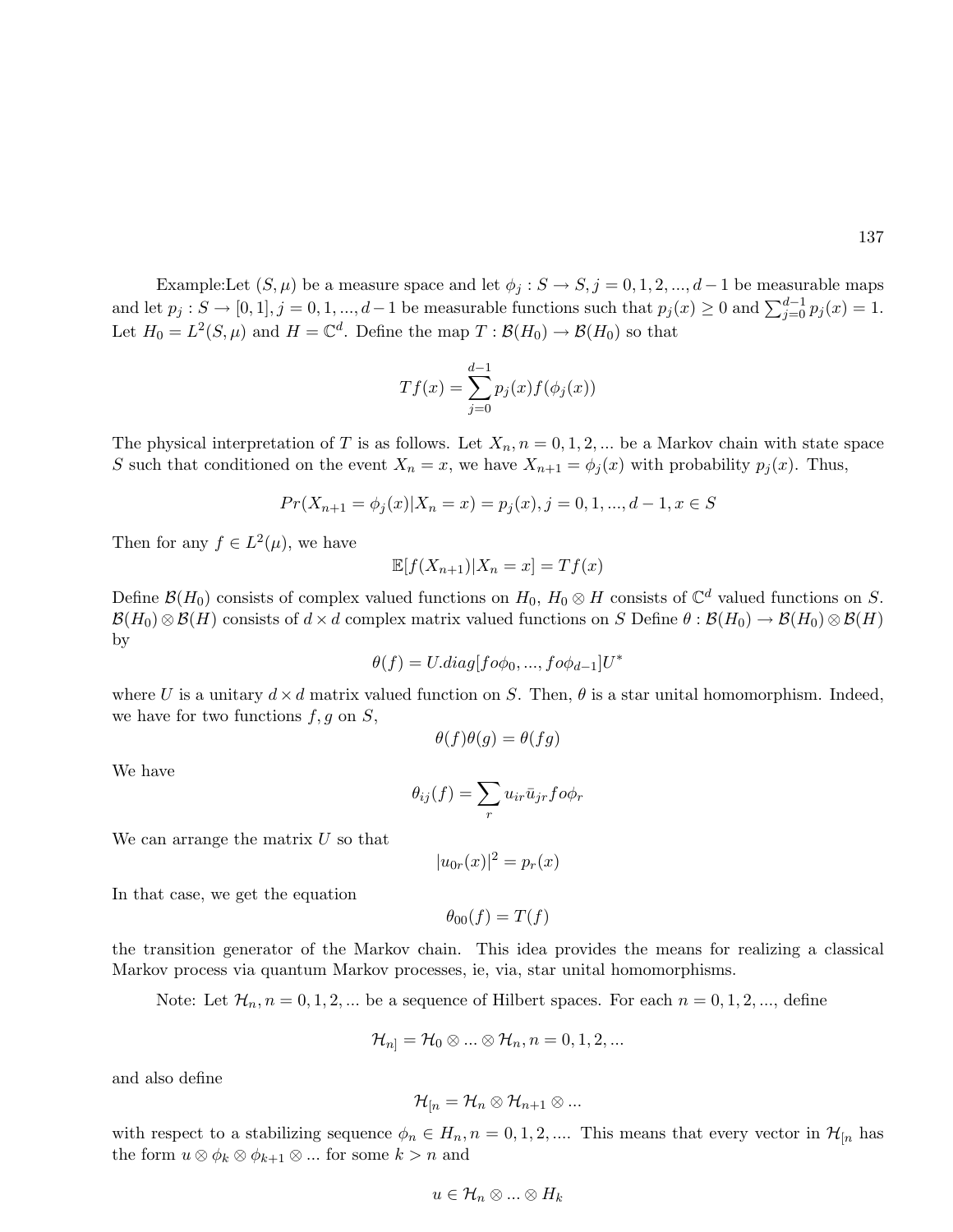Let  $\mathcal{B}_{n}$  denote the Von-Neumann algebra of all bounded operators in  $\mathcal{H}_{n}$  and  $\mathcal{B}_{n}$  the Von-Neumann algebra of all bounded operators in  $\mathcal{H}_{n}$ . Note that we can identify the elements of  $\mathcal{B}_{n}$  with elements of the form  $B \otimes I_{[n+1]}$  where B is a bounded operator in  $\mathcal{H}_{n]}$ . Let  $\mathcal{H} = \mathcal{H}_0 \otimes \mathcal{H}_1...$  with respect to the given stabilizing sequence. This means that

$$
\mathcal{H}=\mathcal{H}_{n]}\otimes\mathcal{H}_{[n+1},n=0,1,2,...
$$

Let  $\mathcal{B} = \mathcal{B}(H)$ , ie, the algebra of all bounded operators in H. For  $B \in \mathcal{B}$ , we then define  $\mathcal{E}_{n|}B \in \mathcal{B}_{n|}$  by the formula that if  $u, v \in \mathcal{H}_{n}$ , then

$$
\langle u, \mathbb{E}_{n} | (B) v \rangle = \langle u \otimes \phi_{[n+1)} , B(v \otimes \phi_{[n+1}) \rangle
$$

where

$$
\phi_{[n+1} = \phi_{n+1} \otimes \phi_{n+2} \otimes \dots
$$

Remark:  $\mathcal{H}_{n}, n = 0, 1, 2, ...$  in the quantum theory plays the role of a filtration in discrete time while the Hermitian operators in  $\mathcal{B}_{n}$  play the role of random variables measurable with respect to  $\mathcal{F}_{n}$ , the filtration at time n.

72. Problem:(Ph.D thesis problem of Dr.Rajbir Yaduvanshi working under guidance of Dr.Dhananjay and H.Parthasarathy) Implementation of Largrangian and Hamiltonian systems on DSP processors:Assume that the Lagrangian has a kinetic energy term quadratic in the velocities, ie,

$$
T(q_1, ..., q_n, q'_1, ..., q'_n) = \frac{1}{2} \sum_{i,j=1}^n a_{ij}(q_1, ..., q_n) q'_i q'_j
$$

The Lagrangian for the system of particles moving under the potential energy  $U(q_1, ..., q_n)$  is then given by

$$
\mathcal{L}(q_1, ..., q_n, q'_1, ..., q'_n) = T(q, q') - U(q)
$$

and the Euler-Lagrange equations are

$$
\frac{d}{dt}\frac{\partial T(q,q')}{\partial q'_i} = \frac{\partial T(q,q')}{\partial q_i} - \frac{\partial U(q)}{\partial q_i}
$$

We compute

$$
\frac{\partial T}{\partial q_{i}^{\prime}}=\sum_{j}a_{ij}(q)q_{j}^{\prime}
$$

and

$$
\frac{d}{dt}\frac{\partial T}{\partial q'_i} = \sum_{j,k} a_{ij,k}(q)q'_k q'_j + \sum_j a_{ij}(q)q''_j
$$

$$
\frac{\partial T}{\partial q_i} = \sum_{k,m} a_{km,i}(q)q'_k q'_m
$$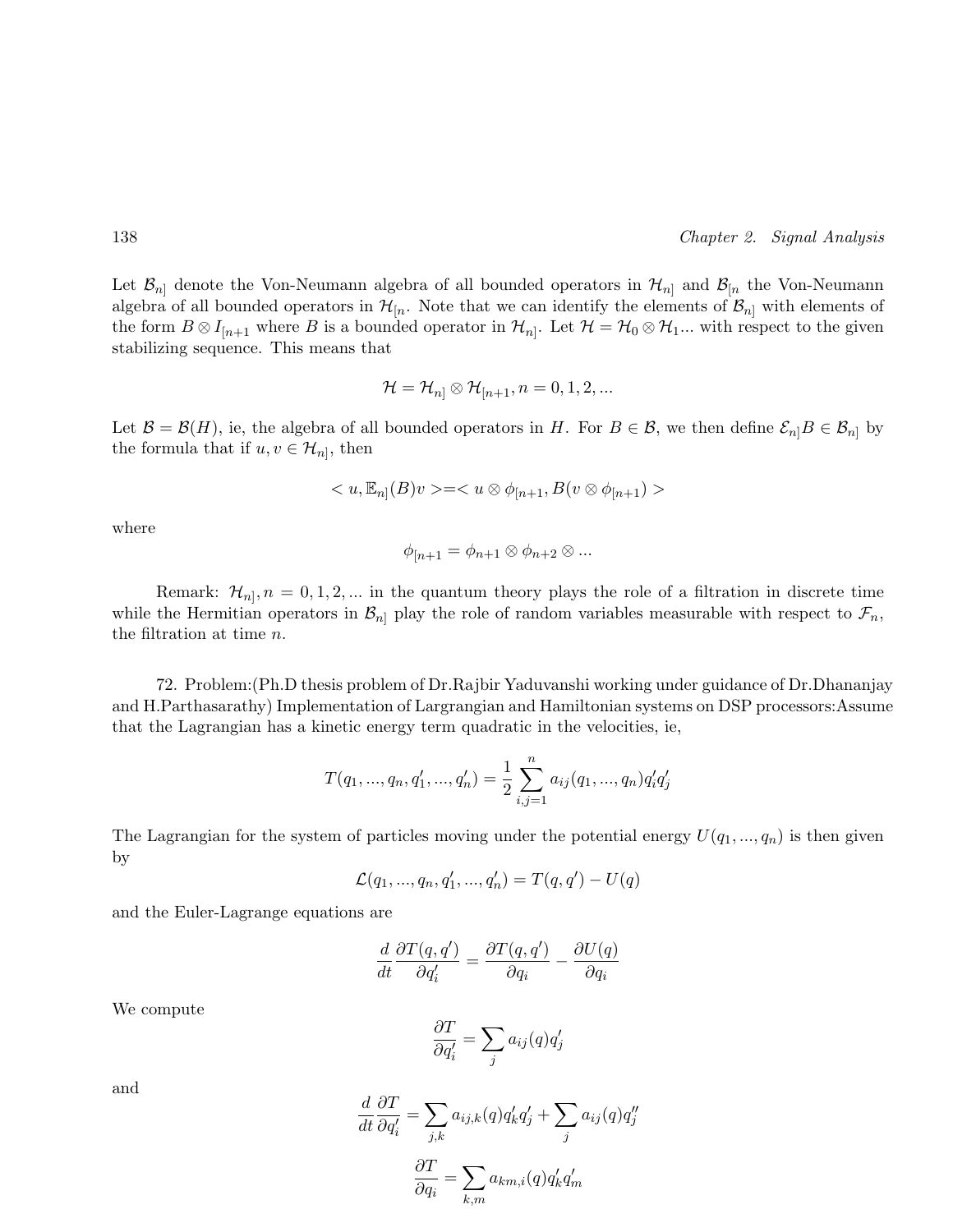$$
= 2\mu \cdot dt \cdot (\nabla_{W(t)} Arg(\hat{d}(t))) \cdot (Arg(d(t)) - Arg(\hat{d}(t)))
$$
  
 
$$
Arg(d(t)) = Imlog(d(t)) = Imlog(W^{T}Z(t) + n(t)) \approx Im[log(W^{T}Z(t)) + n(t)/(W^{T}Z(t))]
$$
  

$$
= Arg(W^{T}Z(t)) + Im(n(t)/(W^{T}Z(t)))
$$

Write

$$
Z(t) = Z_1(t) + iZ_2(t), W = W_1 + iW_2
$$

so that

$$
W^{T}Z(t) = W_{1}^{T}Z_{1}(t) - W_{2}^{T}Z_{2}(t) + i(W_{1}^{T}Z_{2}(t) + W_{2}^{T}Z_{1}(t))
$$

It follows that

$$
Arg(W^TZ(t)) = tan^{-1}\frac{(W_1^TZ_2(t) - W_2^TZ_1(t))}{(W_1^TZ_1(t) - W_2^TZ_2(t))}
$$

Also writing

$$
n(t) = n_1(t) + in_2(t)
$$

we have

$$
\frac{n(t)}{W^TZ(t)} = \frac{n_1 + in_2}{A + iB}
$$

where

$$
A = Re(W^T Z(t)) = W_1^T Z_1 - W_2^T Z_2, B = W_1^T Z_2 + W_2^T Z_1 = Im(W^T Z(t))
$$

giving

$$
Im(\frac{n(t)}{W^{T}Z(t)}) = \frac{An_1 - Bn_2}{A^2 + B^2}
$$

$$
= \frac{(W_1^{T}Z_1 - W_2^{T}Z_2)n_1 - (W_1^{T}Z_2 + W_2^{T}Z_1)n_2}{|W^{T}Z|^2}
$$

Likewise, we have

$$
Arg(W^T(t)Z(t)) = Imlog(W^T(t)Z(t)) = Imlog(W_1(t)^T Z_1(t) - W_2(t)^T Z_2(t)
$$

$$
+ i(W_1(t)^T Z_2(t) + W_2(t)^T Z_1(t)))
$$

so that

$$
\nabla_{W(t)} Arg(W(t)^{T}Z(t)) = \nabla_{W_1(t)} Arg(W(t)^{T}Z(t)) + i\nabla_{W_2(t)} Arg(W(t)^{T}Z(t))
$$

where

$$
\nabla_{W_1(t)} Arg(W(t)^T Z(t)) = Im((Z_1(t) + iZ_2(t))/W(t)^T Z(t)) = Im(Z(t)/W(t)^T Z(t))
$$
  

$$
\nabla_{W_2(t)} Arg(W(t)^T Z(t)) = Im\frac{(-Z_2(t) + iZ_1(t))}{W(t)^T Z(t)} = Re(Z(t)/W(t)^T Z(t))
$$

This gives us

$$
\nabla_{W(t)} Arg(W(t)^{T} Z(t)) = Im(Z(t)/W(t)^{T} Z(t)) + i \cdot Re(Z(t)/W(t)^{T} Z(t)) = i \cdot (Z(t)/W(t)^{T} Z(t))^{*}
$$

Thus,

$$
dW(t) = 2\mu \cdot dt \cdot i(Z(t)/W(t)^T Z(t))^* (Arg(W^T Z(t)) - Arg(W(t)^T Z(t)) + (An_1(t) - Bn_2(t))/|W^T Z|^2)
$$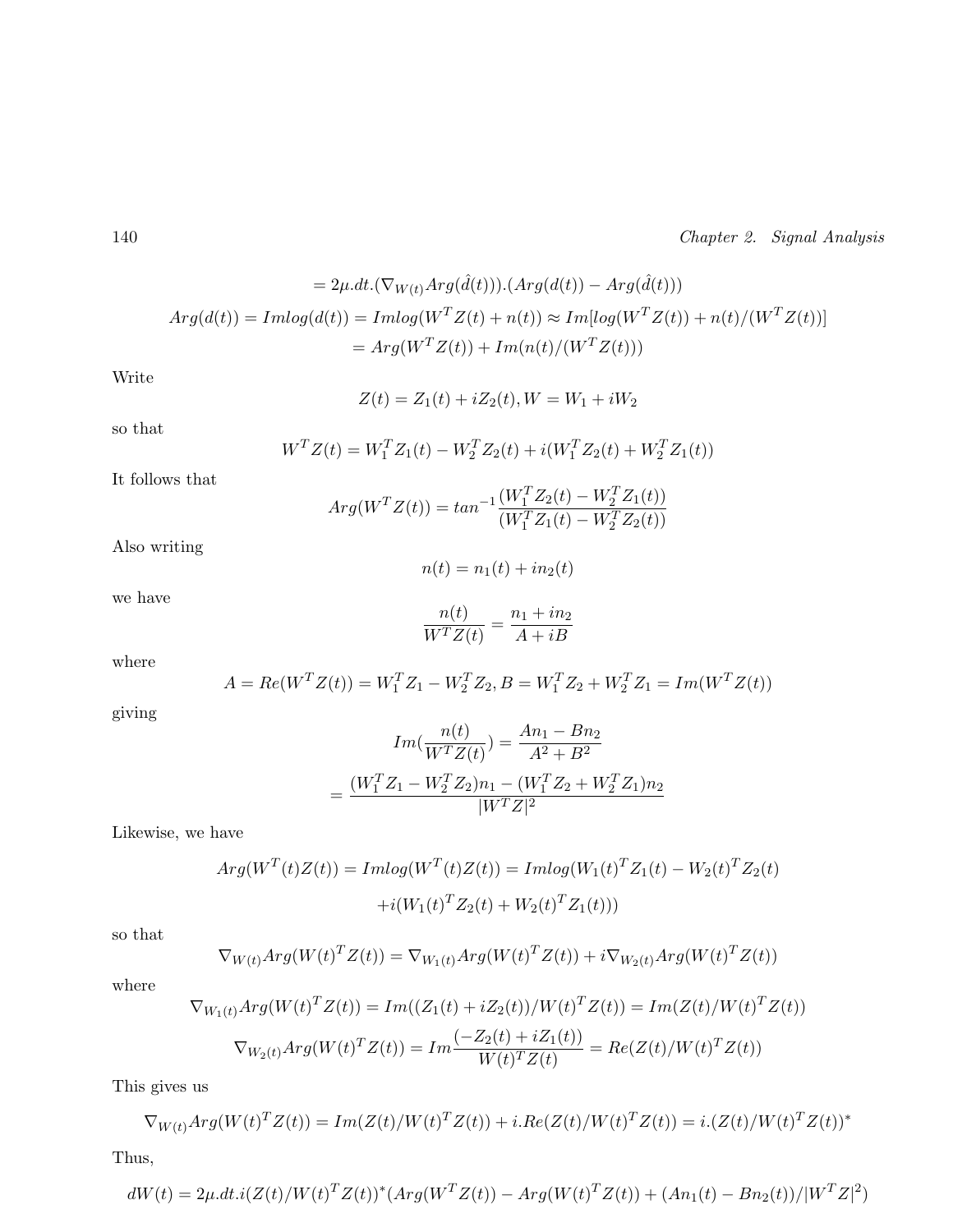or in full expanded form,

$$
dW(t) = 2\mu \cdot dt \cdot i(Z(t)/W(t)^T Z(t))^* (Arg(W^T Z(t)) - Arg(W(t)^T Z(t))
$$

$$
+ |W^Z(t)|^{-2} (Re(W^T Z(t)) n_1(t) - Im(W^T Z(t)) n_2(t)))
$$

74.Concluding remarks for a paper by Tarun and Myself: The paper starts by developing a differential equation model for the motion of a plane under the influence of noise. If there were no noise, the plane would execute motion with uniform velocity. The presence of noise causes the plane to turn by small random amounts. Equations for the evolution of mean and covariance of the position and velocity variables are derived using approximation techniques. These equations are valid in between observations which are taken at discrete time instants. The evolution of the conditional mean and covariance just after an observation has been made are obtained. In filtering theory terminology, this method of estimating the trajectory of plane is called the continuous-discrete filter. The observations are made on the range and bearing of the plane. The methods used in this paper can be applied to any mechanical problem, for example estimating the trajectory of the Foucault pendulum used for determining the angular velocity of the earth's rotation. Any mechanical system is generally described by Newton's equations of motion in the presence of a potential field and frictional forces. In addition, to incorporate uncertainties in the model like random impacts on the moving object, we include white noise terms resulting thereby in a system of stochastic differential equations describing the motion. Measurements may be taken on any set variables to which we have access, for example, if we take a movie photograph of the object from one angle, we are then measuring a projection of the trajectory (position and velocity) on a plane, for example, one component of the particle displacement. Or we may be able to measure the energy of the object which is a nonlinear function of its position and displacement. The point is that measurements are usually discrete and then estimating a continuous trajectory from discrete measurements becomes important. Another example where the same techniques can be used is in non-linear circuit theory. For example, suppose we are given an LCR circuit with  $R$  a nonlinear function of the current with some unknown parameters. We write  $R(i, \theta)$ . We can excite this circuit with white Gaussian noise and write down the state variable equations for the current and its derivative. We may then extend the state by writing a sde for the unknown parameter  $\theta$  with noise incorporated and from noisy measurements on the current through the circuit taken at discrete time instants, use the continuous discrete filter to estimate the parameter. The general philosophy is to write down the dynamical equations for the states of a system having unknown parameters, and then write down an equation for the parameter variation. In case the parameters are constant, the dynamical equation for the parameter variation will involve only noise and the parameters can be estimated by taking discrete measurements on some functions of the system state using the continuous discrete filter.

75. Product topology, subspace topology: Let  $(X_i, \tau_i), i = 1, 2$  be topological spaces and let C be the collection of all subsets of  $X_1 \times X_2$  having the form  $E_1 \times E_2$  where  $E_i \in \tau_i$ ,  $i = 1, 2$ . Then, let  $\tau_1 \times \tau_2$ be the topology on  $X_1 \times X_2$  generated by C.  $(X_1 \times X_2, \tau_1 \times \tau_2)$  is then a topological space called the product of the two topological spaces  $(X_i, \tau_i), i = 1, 2$ . Let  $(X_i, \tau_i), i = 1, 2$  be topological spaces and let  $f: X_1 \to X_2$  be a map such that  $f^{-1}(\mathcal{E}) \subset \tau_1$  where  $\mathcal E$  is any collection of subsets of  $X_2$  that generates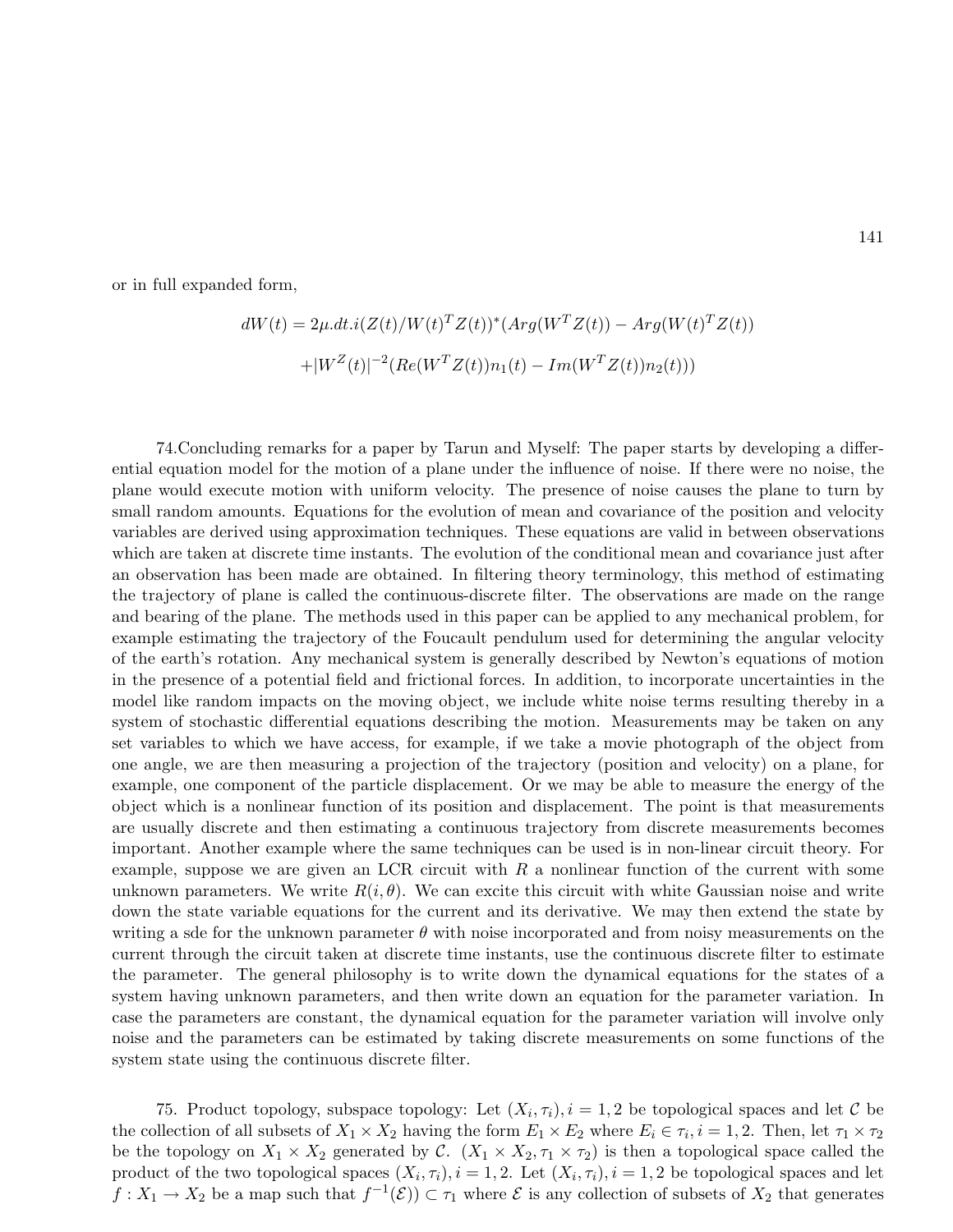$\tau_2$ . Then f is continuous. To see this, let

$$
\mathcal{D} = \{ E \subset X_2 : f^{-1}(E) \in X_1 \}
$$

Then D is easily verified to be a topology on  $X_2$  and  $\mathcal{E} \subset \mathcal{D}$  by hypothesis. Hence, D contains  $\tau_1$  proving that f is continuous.

76. Sudipta's Ph.D. problem: This problem involves estimating using wavelets the parameters of a simple pendulum. The equation of motion of the pendulum is given by

$$
\theta''(t) = -a \sin(\theta(t))
$$

where  $\theta(t)$  is the deflection angle of the pendulum at time t and  $a = q/L$  with q as the gravitational constant and  $L$  the length of the pendulum. The problem is to identify the parameter  $a$  by giving a noisy input. The approximate equation of motion of the pendulum (for small deflections) is given by

$$
\theta''(t) = -a\theta(t) + a\theta^{3}(t)/6 + w(t)
$$

The problem is to calculate the wavelet coefficients of  $\theta(t)$  using a second order Volterra approximation to the motion. To this end we write

$$
\theta(t) = \theta_0(t) + \theta_1(t)
$$

where  $\theta_0$  is the deflection obtained if only the linear component of the pendulum is taken into consideration and  $\theta_1(t)$  is the correction produced by the nonlinear component  $\theta^3$  in the motion. We have

$$
\theta_0''(t) = -a\theta_0(t) + w(t),
$$
  

$$
\theta_1''(t) = -a\theta_1(t) + a\theta_0^3(t)
$$

The first gives on Laplace transforming,

$$
(s^2 + a)\hat{\theta}_0(s) = W(s)
$$

so that

$$
\theta_0(t) = a^{-1/2} \int_0^t \sin((t-u)\sqrt{a})w(u)du
$$

The second gives on Laplace transforming,

$$
(s^2+a)\hat{\theta}_1(s)=aL(\theta_0^3)(s)
$$

so that

$$
\theta_1(t) = a^{1/2} \int_0^t \sin((t-u)\sqrt{a})\theta_0^3(u)du
$$

 $= a^{-1}$  $0 < u_1, u_2, u_3 < u < t$  $sin((t-u))$ √  $\overline{a})sin((u-u_1)$ √  $\overline{a})sin((u-u_2)$ √  $\overline{a})sin((u-u_3))$ √  $\overline{a})w(u_1)w(u_2)w(u_3)$ 

### $du_1du_2du_3du$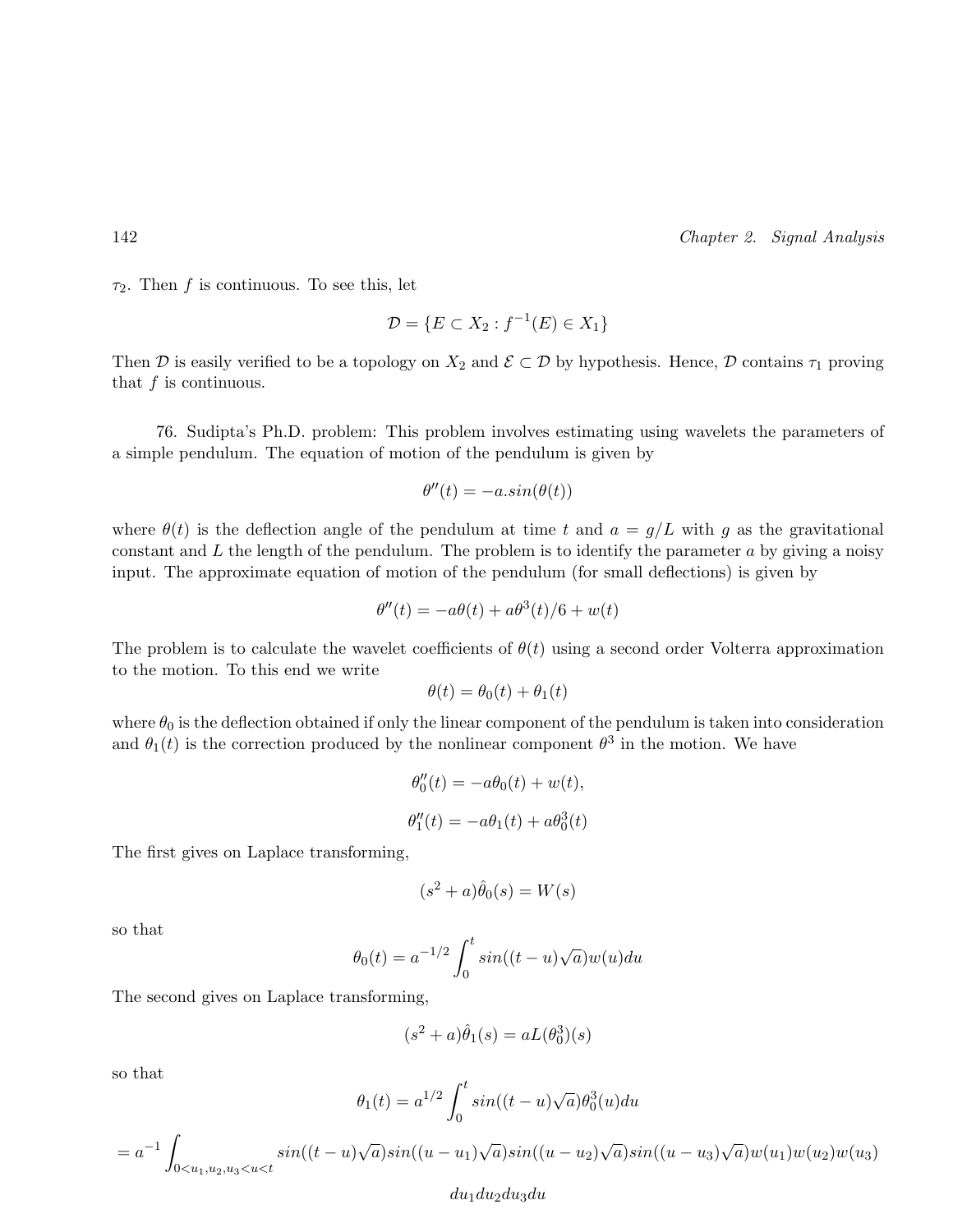4. Calculate and store the wavelet coefficients of the theoretically expected result  $\theta(t)$  using the above third order Volterra formula. Do this calculation for various choices of the parameter a.

5.Match the wavelet coefficients of the simulated output with the theoretical expressions for different  $a's$  and determine the optimum choice of  $a$ .

77. Justification for the procurement of items for the DSP laboratory.

1.High speed scanner: Currently, a lot of literature exists in the form of unpublished reprints and books that are out of print in the field of "Group Representations in Signal and Image Processing". The authors who have contributed much to the field of group representations are mainly eminent mathematicians like I.Schur, Burnside, Frobenius, H.Weyl, Harish-Chandra, E.Wigner and more recently, Barry Simon, Zelobenko, Sternberg, Procesi and V.S.Varadarajan. The manuscripts written by these authors contain chiefly mathematical ideas like the construction of irreducible representations of semi-simple Lie algebras that are not accessible to the engineering student owing to the absence of such books in the institute library. For this purpose, the scanner will be a useful tool. We can borrow the books and reprints from well known mathematical institutions like the Indian Statistical Institute, The Tata Institute of Fundamental Research, scan these and store the manuscript on the PC. The engineering student will then be exposed to the mathematical ideas (like Harish-Chandra's use of maximal ideals in the construction of both finite and infinite dimensional irreducible representations of semisimple Lie groups) and they can directly apply it to image processing problems. The current literature available in image processing deals only with the rotation group  $SU(2), SO(3)$  and the Lorentz group which can be regarded as  $SL(2, \mathbb{C})$ . For other semisimple Lie groups, one must take resort to the theory developed by Harish-Chandra and the antique papers of this famous mathematician will be available directly to the student if a scanner is purchased.

2.Lap-top computer: Mechanics is the most ancient of all the physical sciences. Ever since Sir Isaac Newton laid down the fundamental laws of mechanics in the form of the three laws, mechanics has taken rapid advances. After Newton formulated his laws of mechanics and the inverse square law of gravitation and used these two laws and calculus (which he called fluxions) to arrive at Kepler's laws of planetary motion, there have been several developments. After Newton, Joseph Louis Lagrange derived the laws of mechanics from a variational principle according to which the trajectories of particles between two time instants can be obtained by minimizing a cost functional of the path. Lagrange was able to formulate equations of motion for more complex systems like the simple pendulum double pendulum and other systems without having to introduce auxiliary forces like normal reaction, tension in a rod etc. His method involved merely the introduction of generalized coordinates to describe the motion of the system and then write down an expression for the difference between the kinetic and potential energies of the system in terms of these generalized coordinates and by minimizing the integral of this difference over a path, he arrived at the equations of motion. After Lagrange, came Hamilton who taught us that by applying the Legendre transformation to the Lagrangian system, one can describe the equations of motion in terms of first order coupled non-linear differential equations for the positions and momenta of the system. Recently, there has been a surge of interest in the formulation of the equations of mechanics for generalized systems using the tool of differentiable manifolds. The manifold can be any topological space with a differentiable structure. This has led to unexpected discoveries by mathematicicans such as Stephen Smale, Rene Thom, V.I.Arnold etc. In short, mechanics has become a big industry for obtaining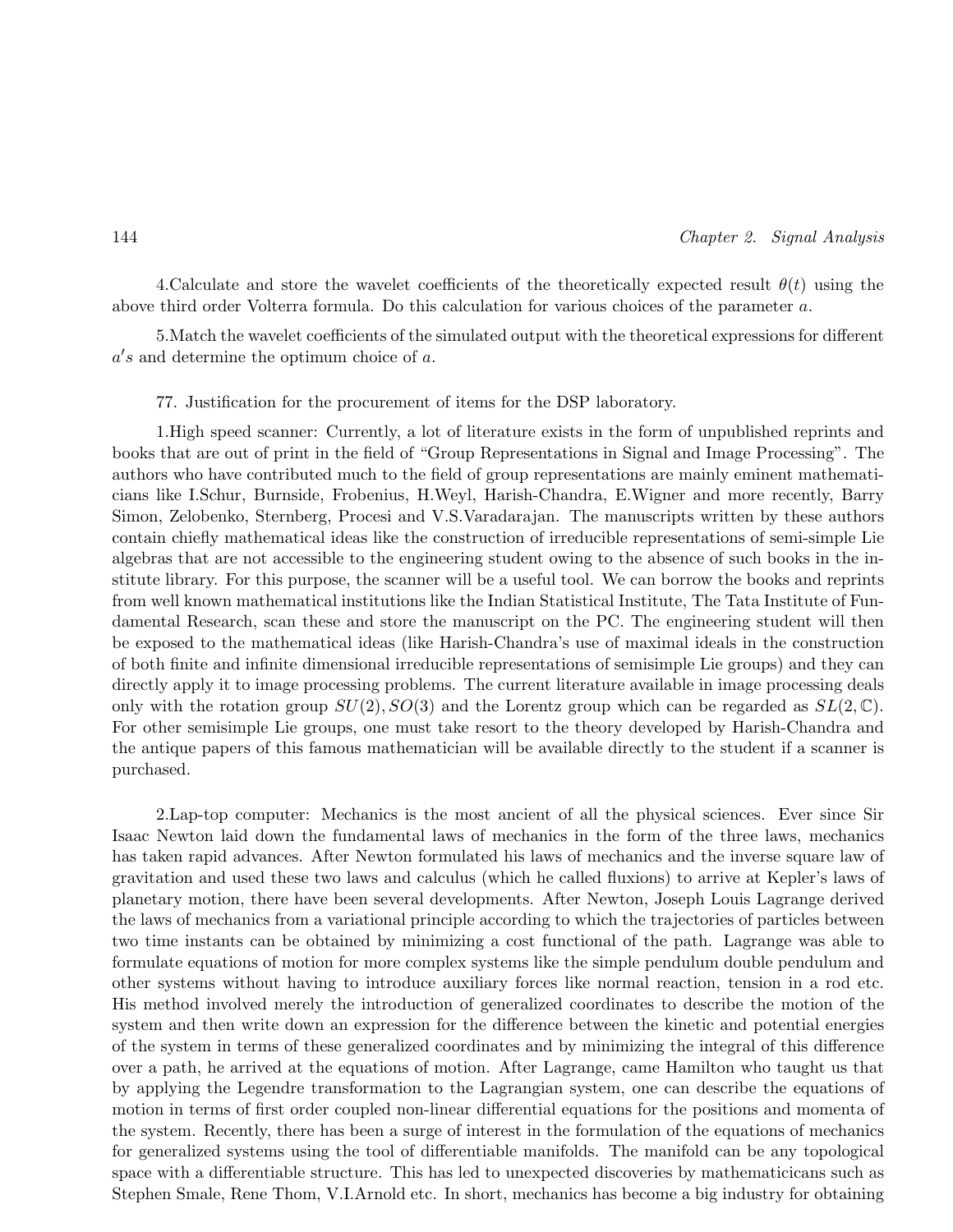and hence the transfer function of the ensemble of layers is given by

$$
H(\omega) = \frac{X(\omega)}{S(\omega)} = \sum_{i} h(i) exp(-j\omega \tau(i))
$$

If we assume that the signals have been discretized, then the corresponding model for the received signal can be expressed as

$$
x(n) = \sum_{kh=1}^{p} (k)s(n-k)
$$

Assuming that  $s(n)$  is white non-Gaussian noise, we can recover the magnitude transfer function

$$
|\sum_n h(n)exp(-j\omega n)|^2
$$

from a spectral analysis of  $\{x(n)\}\$ , ie by estimating the autocorrelation function of  $x(.)$  followed by an FFT. The phase of the transfer function can be recovered by performing a bispectral analysis of  $x(n)$ , ie, estimate the third order moment sequence followed by a bivariate FFT. The spectrum of the received signal has the form  $\sigma^2|H(\omega)|^2$  while the bispectrum has the form  $\gamma.H(\omega_1)H(\omega_2)\overline{H}(\omega_1+\omega_2)$ . The phase can be recovered from the bispectrum by a simple recursive algorithm. On can generalize this technique by sending an electromagnetic signal distributed over a spatial domain. Assume that the transmitted signal on the surface is  $E(x, y, t)$ . Let  $\tau(i, x, y)$  be the delay suffered by the signal at a layer below the point  $(x, y)$  and  $h(i, x, y)$  the corresponding attenuation. Then, the received space-time signal has the form

$$
F(t, x, y) = \sum_{i} h(i, x, y) E(x, y, t - \tau(i, x, y))
$$

Signal processing can be performed on such signals to receive information about the layer structure distributed under a region of space. The above equation decouples the received signal at different points  $(x, y)$ . More generally, we can have coupling.

79. Vireshwar's M.Tech disseration synopsis: Suppose  $x(n, m)$  is an image obtained after discretization using pixels. Assume that it is blurred by noise. Then the blurred image can be represented as  $y(n,m) = x(n,m)+w(n,m)$  where x is the unblurred image, w is the blurring noise and y is the blurred image. The problem of removing the blurring noise can be achieved by passing this two dimensional signal through an FIR filter having impulse response  $h(n, m)$ . The output is

$$
\hat{x}(n,m) = \sum_{i,j} h(i,j)y(n-i,m-j)
$$

with  $h(i, j)$  chosen so that

$$
\mathbb{E}(x(n,m) - \sum_{i,j} h(i,j)y(n-i,m-j))^2
$$

is a minimum. The optimization can be carried out by setting to zero the derivative of the above energy with respect to the filter coefficients  $\{h(i, j)\}\$ . The resulting optimal normal equations are

$$
\mathbb{E}(x(n,m)y(n-i,m-j)) = \sum_{p,q} h(p,q)\mathbb{E}(y(n-p,m-q)y(n-i,m-j))
$$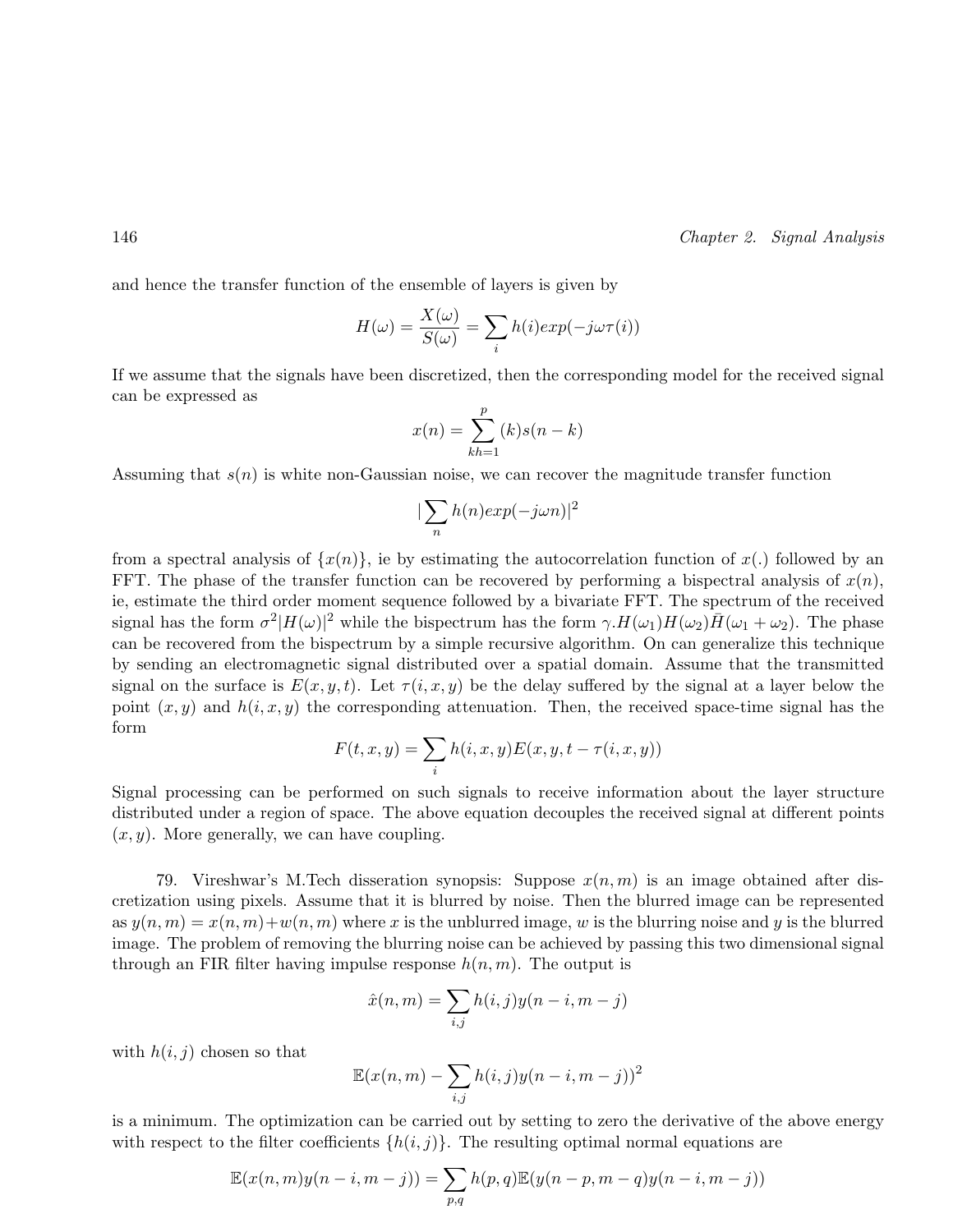These equations are solved to obtain the optimal filter. In practice, we will be given N copies of original images  $x_i(n, m)$  and their blurred versions  $y_i(n, m)$ . Then the impulse response of the deblurring filter will be determined by solving the system of linear equations

$$
\sum_{i} x_i(n, m) y_i(n-r, m-s) = \sum_{p, q} h(p, q) \sum_{i} y_i(n-p, m-q) y_i(n-r, m-s)
$$

This method of removing blurs can be extended to situations when there is a distorting linear transformation. In this case, the original image  $x(n, m)$  and its distorted cum blurred version  $y(n, m)$  are related via an equation of the form

$$
y(n,m) = g(n,m) * x(n,m) + w(n,m)
$$

where  $*$  stands for convolution. In the ideal case of known statistics, the optimal Wiener filter  $h(n, m)$ that takes as input  $y(n, m)$  and outputs an optimal estimate  $\hat{x}(n, m)$  of the unblurred image can be designed easily. In our work, we shall explore the applicability of second order Volterra filters for image deblurring. Such a deblurring filter will have the form

$$
\hat{x}(n,m) = \sum h_1(p,q)x(n-p,m-q) + \sum h_2(p_1,q_1,p_2,q_2)x(n-p_1,m-q_1)x(n-p_2,m-q_2)
$$

with the kernels  $h_1, h_2$  designed so that

$$
\mathbb{E}(x(n,m) - \hat{x}(n,m))^2
$$

is a minimum. In practice, the expectation will be replaced by a sum over prototype unblurred and blurred images. The effectiveness of the second order Volterra filters in edge smoothing will also be investigated. We shall also explore the applicability of recursive Volterra filters in image modeling. Specifically, given an image  $y(n, m)$ , we shall try to determine parameters  $h_1(k)$  and  $h_2(k, m)$  so that if

$$
\epsilon(n,m) = y(n,m) + \sum_{p,q} h_1(p,q)y(n-p,m-q) + \sum_{p_1,q_1,p_2,q_2} h_2(p_1,q_1,p_2,q_2)y(n-p_1,m-q_1)y(n-p_2)y(m-q_2)
$$

then  $\sum_{n,m} \epsilon^2(n,m)$  is a minimum. We shall then explore the possibility of using such a model to recursively generate the given image. Such a model will provide and efficient and accurate parametrization of the given image.

80. Replies to referees comments for Tarun's paper:Under what conditions can be model the inductance as  $L+w(t)$  where L is a constant and  $w(t)$  is a correlated random process. First note that by application of Ampere's law, the magnetic flux through the inductance is given by  $N\Phi = N^2 A I/d$  where  $d$  is the length of the inductance,  $I$  the current flowing through the coil and  $N$  the number of turns.  $A$ is the cross sectional area of the inductance. The inductance is therefore  $L = N\Phi/I = N^2A/d$ . While actually computing the inductance, the parameters  $N, A, d$  are subject to random measurement errors  $\delta N$ ,  $\delta A$ ,  $\delta d$ . It follows that the first order error in the inductance computation is given by

$$
\delta L = (2NA/d)\delta N + (N^2/d)\delta A - (N^2A/d^2)\delta d
$$

This expression gives us a method for computing the statistics of the random fluctuation in the inductance. However, this fluctuation is a static measurement error, it is not a random process. The random process